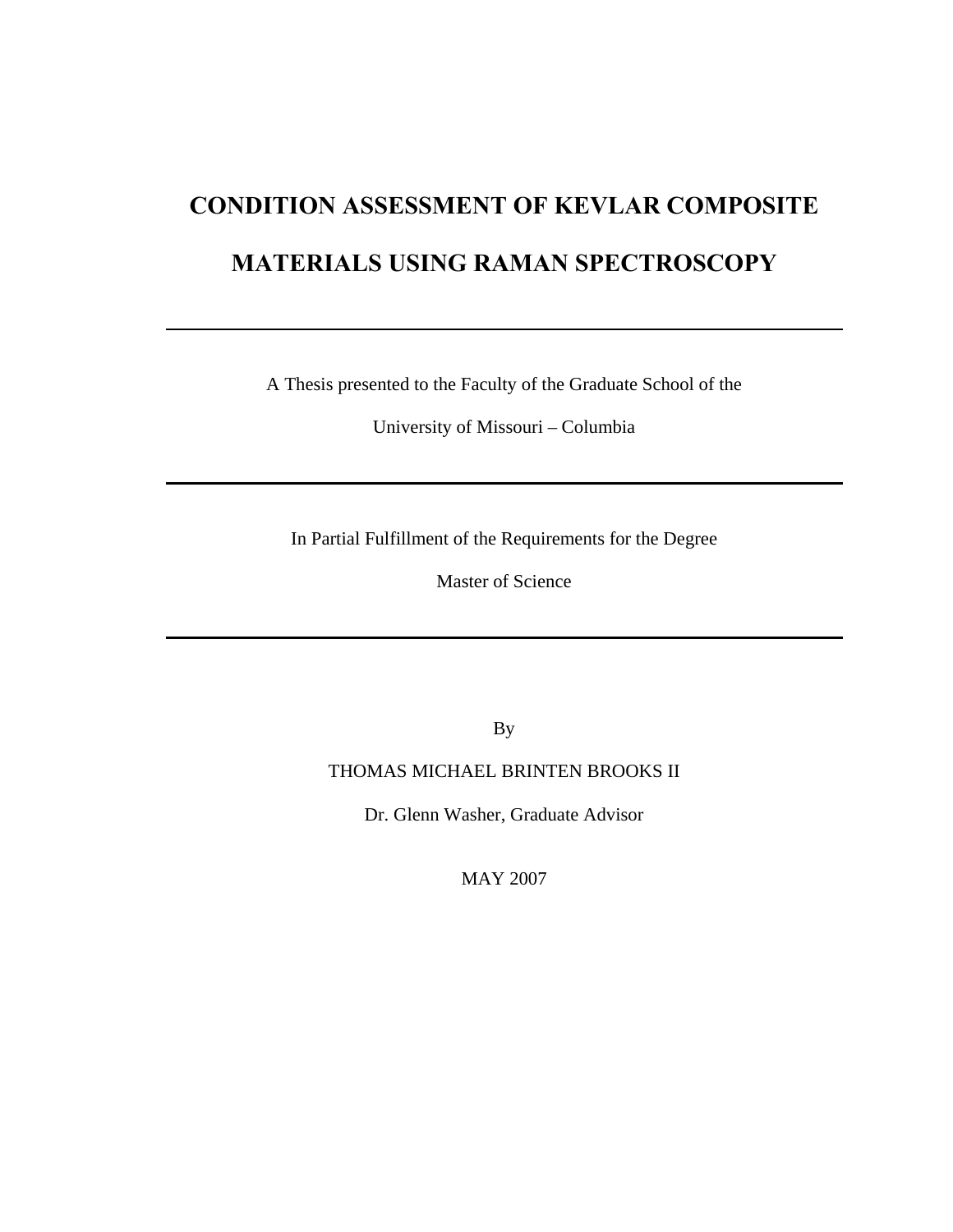The undersigned, appointed by the dean of the Graduate School, have examined the thesis entitled

## CONDITION ASSESSMENT OF KEVLAR COMPOSITE MATERIALS USING RAMAN SPECTROSCOPY

Presented by Thomas Michael Brinten Brooks II,

A candidate for the degree of Master of Science,

And hereby certify that, in their opinion, it is worthy of acceptance.

Professor Glenn Washer

Professor V.S. Gopalaratnam

Professor Steven Neal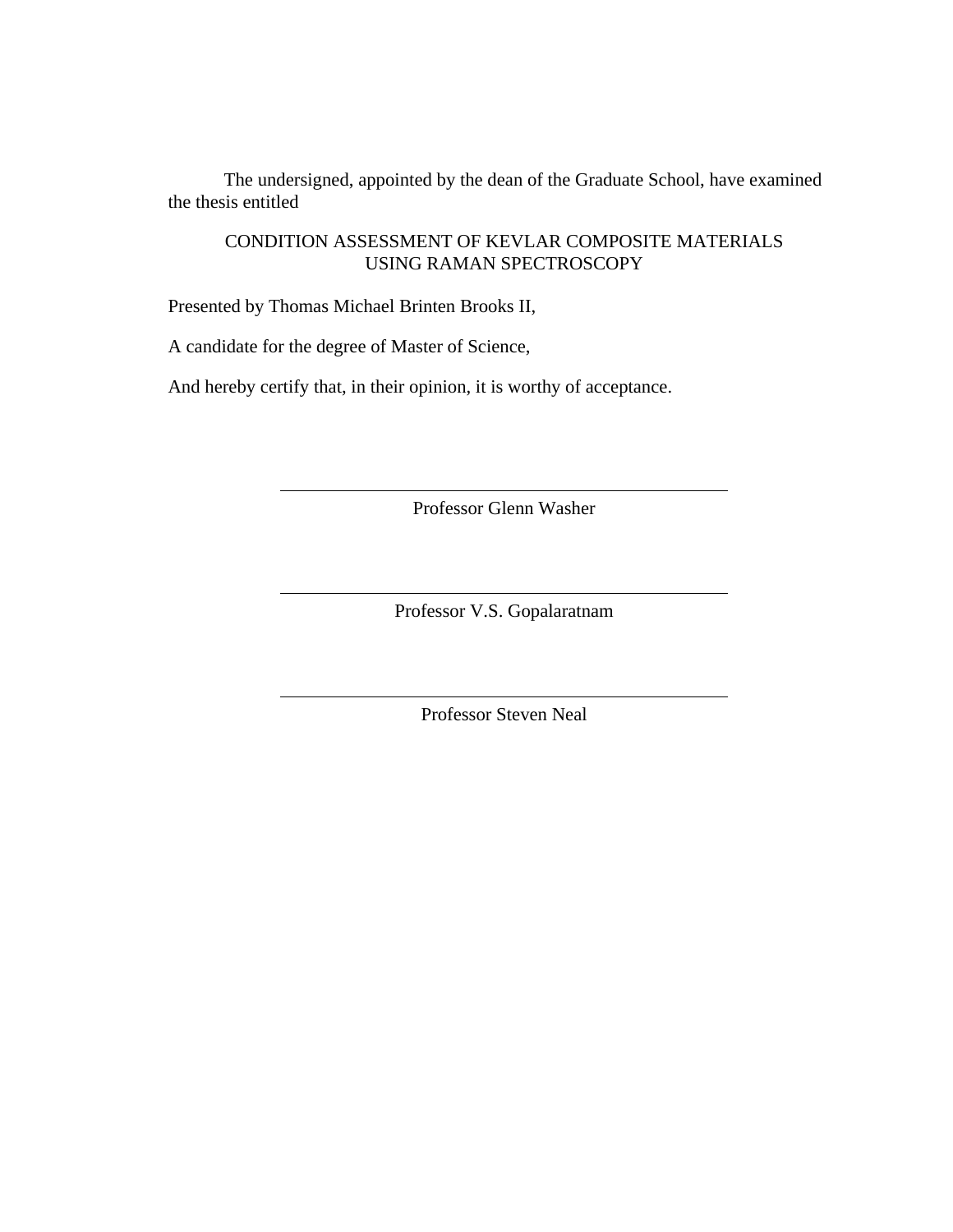## **ACKNOWLEDGEMENTS**

 I would like to express my sincere gratitude to my advisor and friend, Dr. Glenn Washer, Assistant Professor of the Department of Civil and Environmental Engineering at the University of Missouri-Columbia. Dr. Washer's guidance and confidence in my abilities have been invaluable to me while studying under his direction.

 I would also like to thank Dr. Steve Martin, Professor of the Department of Materials Science and Engineering at Iowa State University. His technical expertise and assistance with the testing apparatus was critical to my research and development. Also I would like to offer my appreciation to his graduate students who assisted me with any problems that arose with my tests.

 Finally gratitude is extended to Scott Thorton, Shawn Arnett and Tom Yolken of Texas Research International (TRI), Austin, Texas, for supplying the materials used in this study, and for technical assistance and support.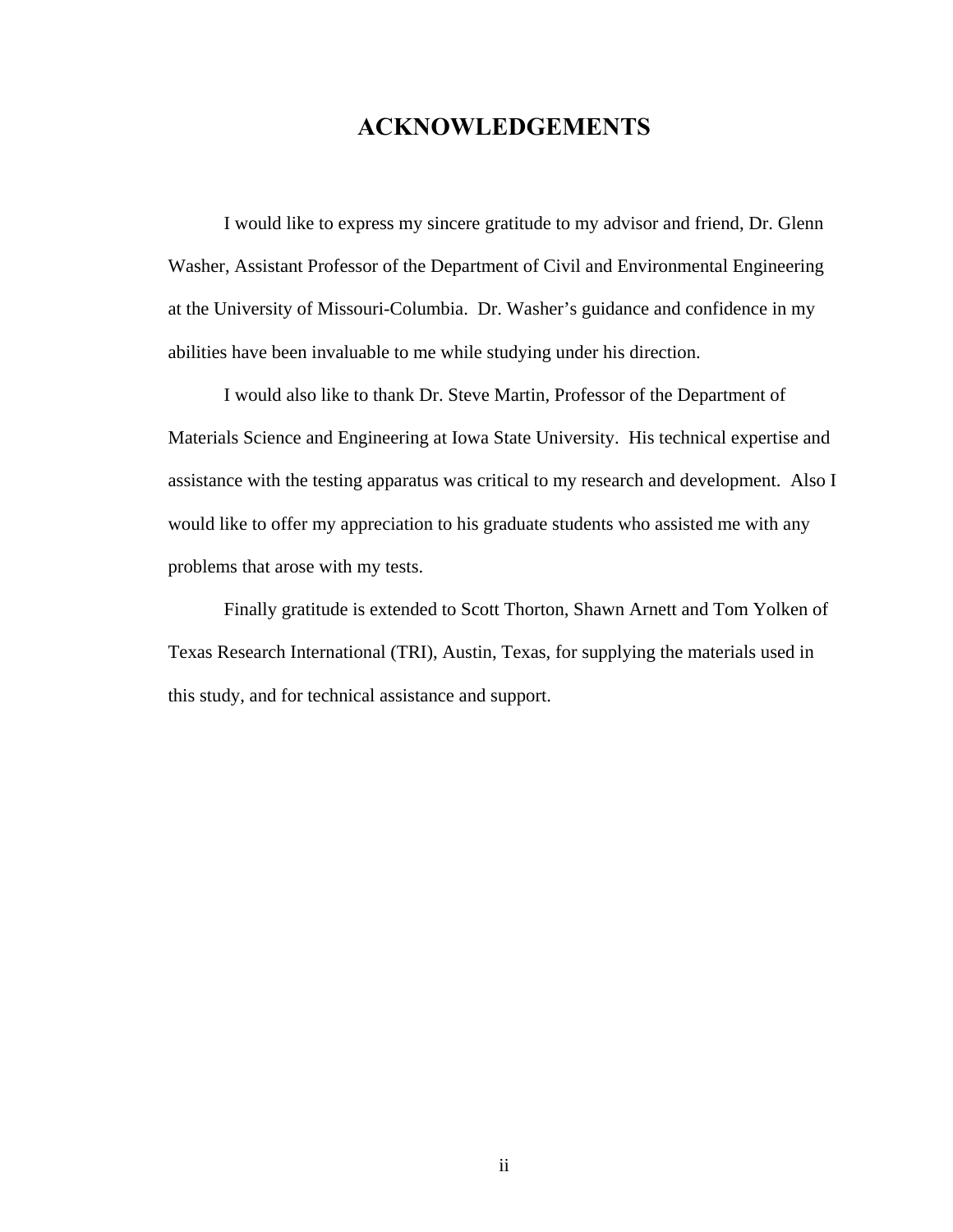## **TABLE OF CONTENTS**

| 1.                 |        |                      |  |
|--------------------|--------|----------------------|--|
|                    | 1.1.   |                      |  |
|                    | 1.2.   |                      |  |
| 2.                 |        |                      |  |
|                    | 2.1.   |                      |  |
|                    | 2.2.   |                      |  |
|                    | 2.3.   |                      |  |
|                    | 2.4.   |                      |  |
|                    | 2.5.   |                      |  |
| 3.                 |        |                      |  |
|                    | 3.1.   |                      |  |
|                    | 3.2.   |                      |  |
|                    | 3.2.1. |                      |  |
|                    | 3.2.2. |                      |  |
|                    | 3.2.3. |                      |  |
|                    | 3.2.4. |                      |  |
| $\mathbf{\Lambda}$ |        | <b>RESULTS</b><br>37 |  |
|                    | 4.1.   |                      |  |
|                    | 4.2.   |                      |  |
|                    | 4.3.   |                      |  |
|                    | 4.4.   |                      |  |
|                    | 4.5.   |                      |  |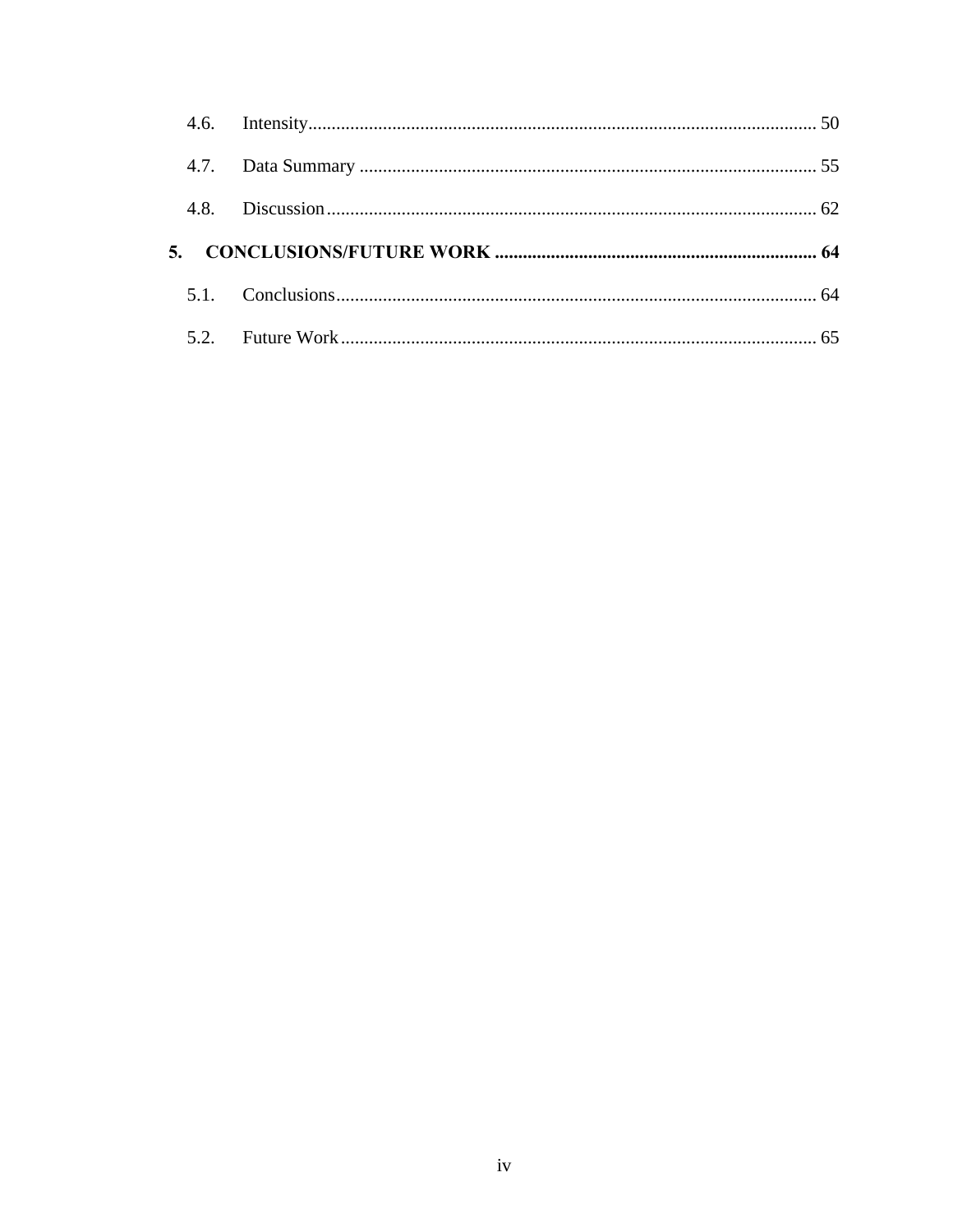## **LIST OF FIGURES**

| Figure 2-4 Schematic diagram of a Renishaw Raman spectrometer system  16                        |
|-------------------------------------------------------------------------------------------------|
|                                                                                                 |
|                                                                                                 |
|                                                                                                 |
|                                                                                                 |
|                                                                                                 |
|                                                                                                 |
|                                                                                                 |
|                                                                                                 |
| Figure 4-1 Raman spectrum of a Kevlar 49 strand using an incident laser of 647,                 |
| Figure 4-2 Raman spectrum of a Kevlar 49 strand using a 488 nm incident laser 39                |
| Figure 4-3 Force dependence of the 1613 cm <sup>-1</sup> Raman peak for a Kevlar 49 strand. The |
| Figure 4-4 Raman spectrum of a Kevlar 49 composite strand at different loading levels.          |
| Figure 4-5 Raman peak positions were subtracted from the 1613 cm-1 peak position for            |
| Figure 4-6 Variations of FWHM ratios for all virgin Kevlar specimens 46                         |
| Figure 4-7 FWHM ratios of virgin Kevlar 49 strands compared to (a) creep tested                 |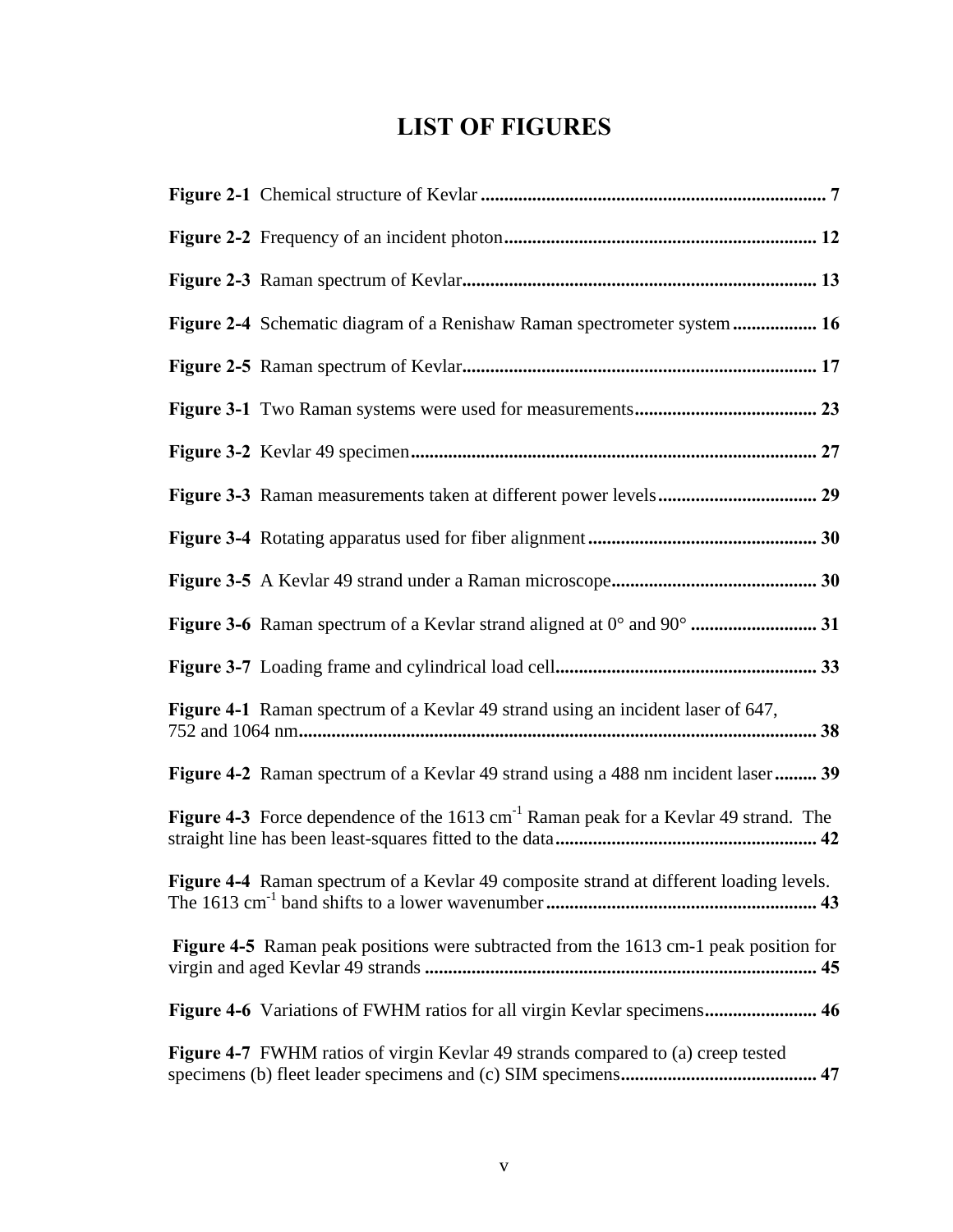| <b>Figure 4-10</b> Intensity ratios of virgin Kevlar 49 strands compared to (a) fleet leader |    |
|----------------------------------------------------------------------------------------------|----|
| Figure 4-11 Intensity ratios of a virgin Kevlar 49 strand compared to SIM tested             |    |
| <b>Figure 4-12</b> Average values compared with the range for (a) FWHM ratios and (b)        | 59 |
| <b>Figure 4-13</b> Average values compared with the range for (a) FWHM ratios and (b)        |    |
| <b>Figure 4-14</b> Average values compared with the range for (a) FWHM ratios and (b)        |    |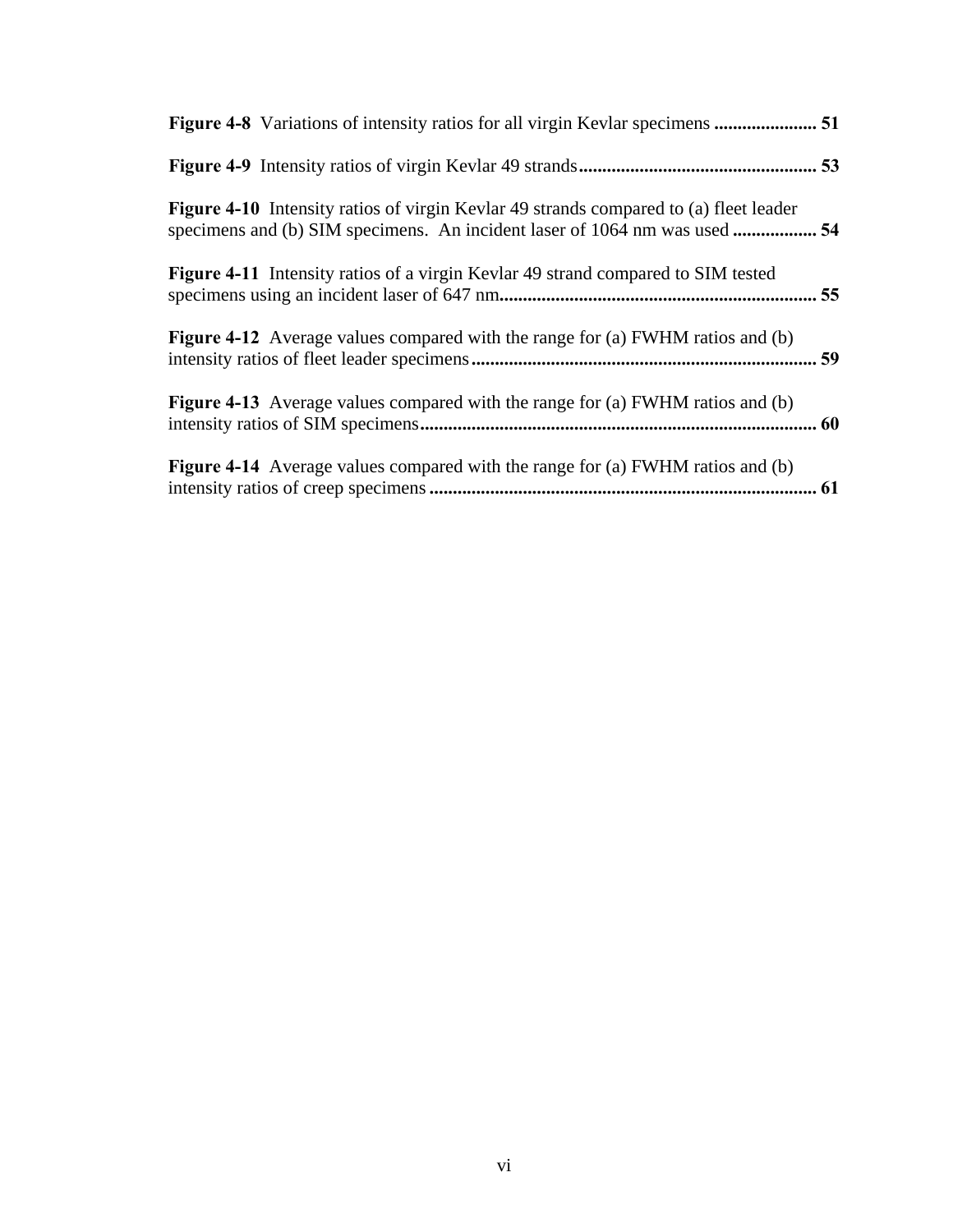## **LIST OF TABLES**

| <b>Table 2-1</b> Raman bands of Kevlar and the corresponding vibrational modes 18             |  |
|-----------------------------------------------------------------------------------------------|--|
|                                                                                               |  |
|                                                                                               |  |
| <b>Table 4-1</b> Comparison of theoretical and experimental Raman peaks of Kevlar  40         |  |
| <b>Table 4-2</b> Average values of intensity and FWHM ratios for all specimen types using a   |  |
| <b>Table 4-3</b> Average values of intensity and FWHM ratios for all specimen types using a   |  |
| Table 4-4 Standard deviations for FWHM ratios of all Kevlar specimens 57                      |  |
| <b>Table 4-5</b> Standard deviations for intensity ratios of all Kevlar specimens using a 647 |  |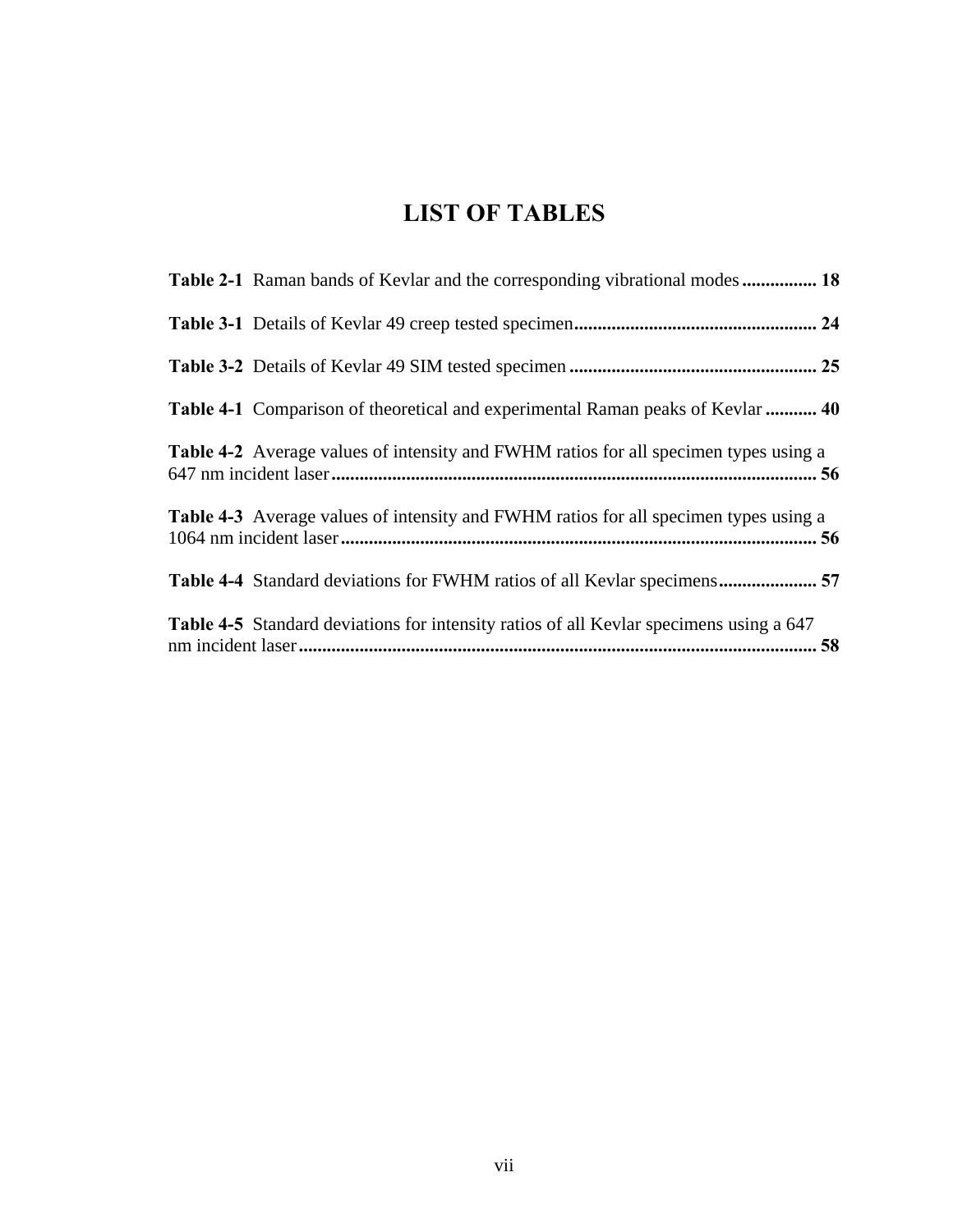## **ABSTRACT**

This thesis presents the results of an investigation of the Raman scattering effects of aging Kevlar composite strands. The goal of this research is to investigate the potential application of Raman spectroscopy as a nondestructive evaluation tool for the detection of aging effects of in-service composite materials. Kevlar composites used as over-wrapping of metal-lined composite over-wrapped pressure vessels (COPVs) have been analyzed. Raman spectra produced from the Kevlar fibers and the effects of resin materials, utilized to bind the fibers into strands to provide composite behavior, have been investigated. A series of Kevlar / epoxy strands exposed to elevated temperatures and sustained loading have been evaluated. It was found that this exposure had an effect on the width and intensity of certain bands in the Raman spectra of Kevlar. The potential application of these findings to the nondestructive evaluation of Kevlar composites is discussed.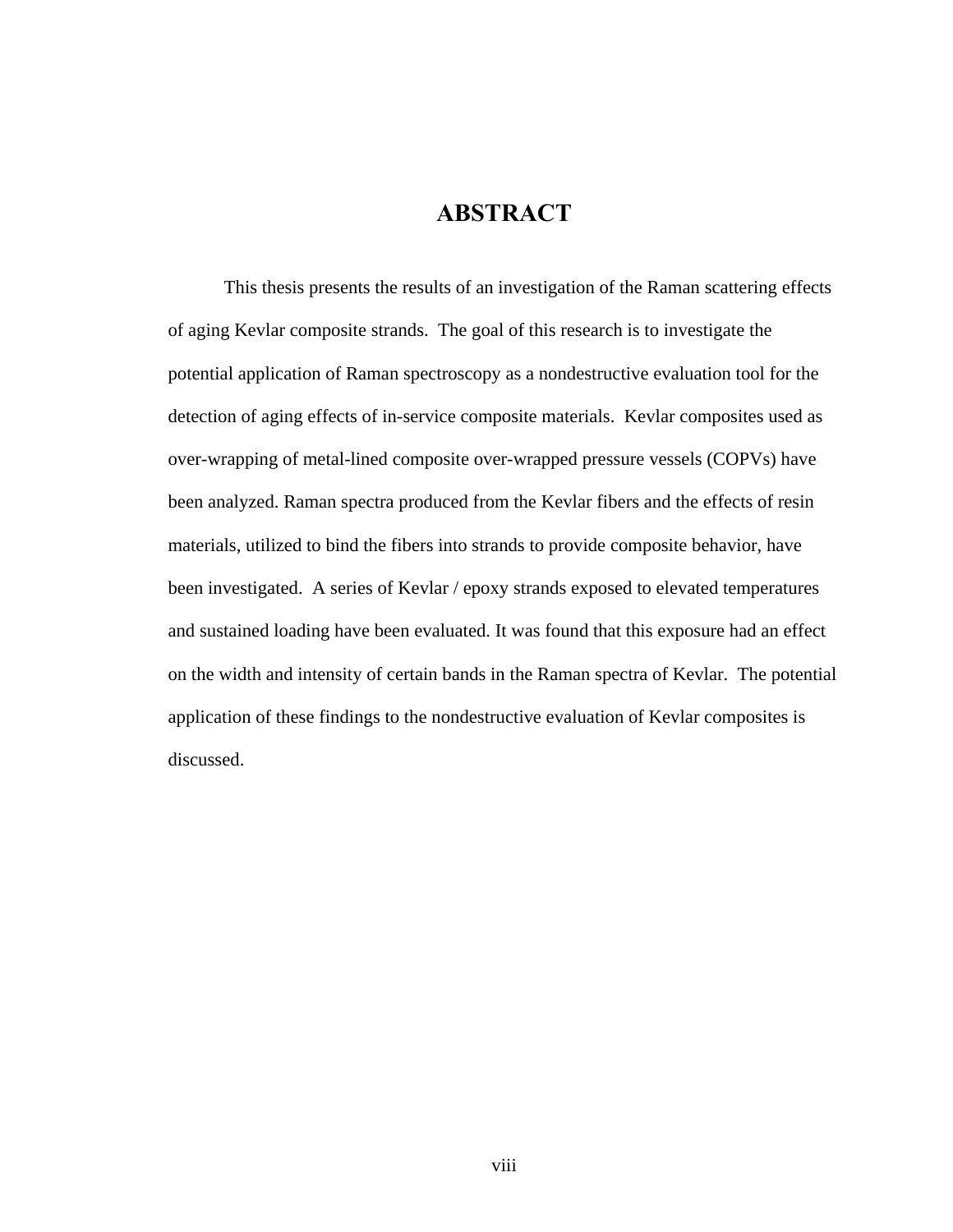## **INTRODUCTION**

#### <span id="page-9-0"></span>**1.1. Goal**

There are concerns about the long-term behavior of polymer materials such as Kevlar that can be susceptible to aging effects, environmental degradation and stress rupture. Stress rupture is of particular concern in applications such as composite overwrapped pressure vessels (COPVs), where a fiber/matrix composite over-wraps a metallic liner and acts as the primary load-bearing material when the vessel is pressurized. As a result, the composite material may be maintained at elevated stress levels for extended periods of time. Pressure vessel designs that include composite overwrapping are preferred for space vehicles because of their low weight relative to all-metal vessels. Tanks of this design are utilized for various NASA vehicles, and there are concerns that aging effects and stress rupture could affect the performance characteristics of these vessels. To mitigate the risks associated with aging materials, nondestructive evaluation (NDE) technologies that can detect the onset of materials degradation are needed. The overall goal of the research reported here was to evaluate Raman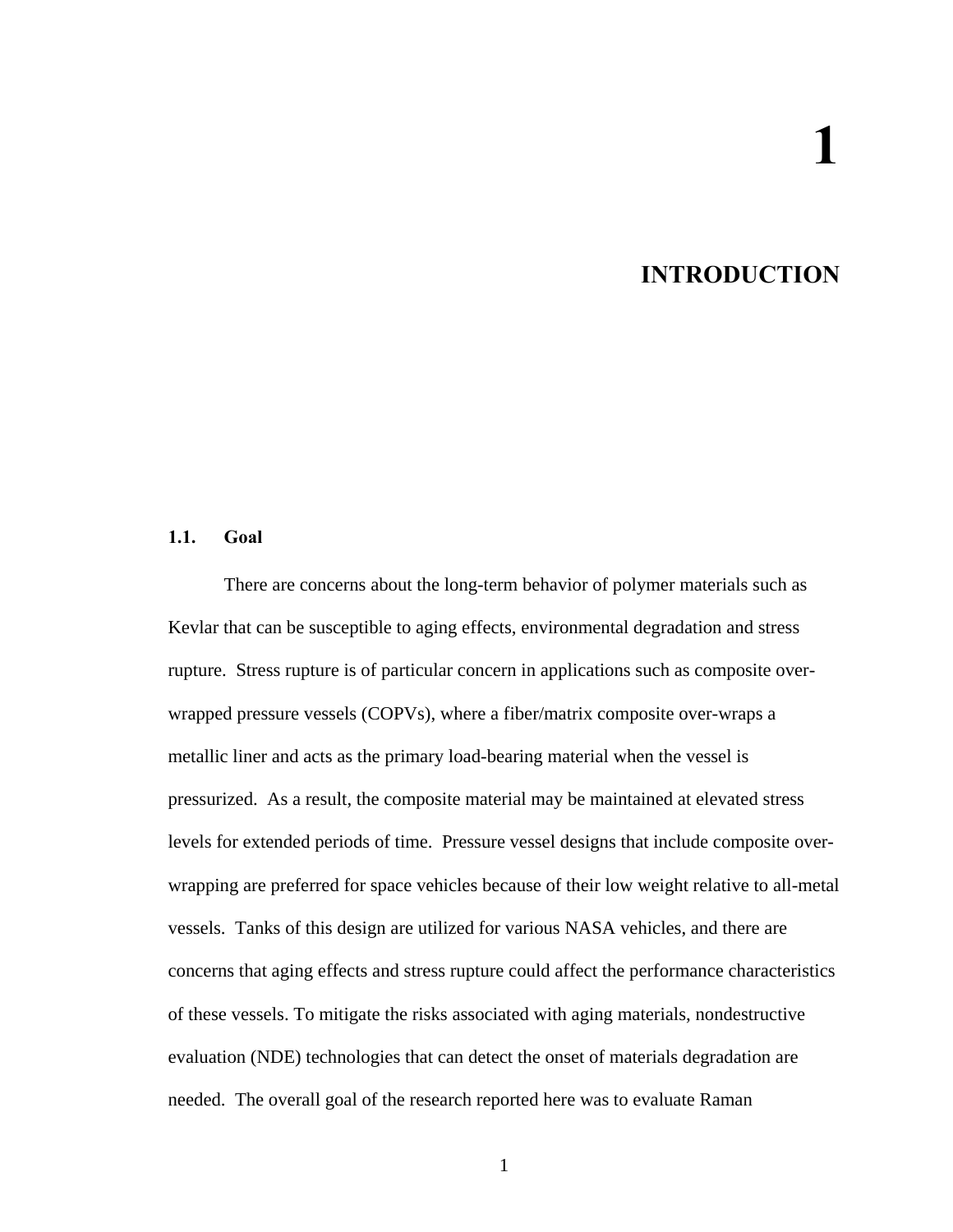spectroscopy as a potential NDE tool for the detection of aging effects in composite materials, particularly the phenomena of stress rupture.

There have been many studies that have examined the application of Raman spectroscopy for the characterization of polymer materials such as Kevlar [1]. The relationship of Raman peaks with the vibrational characteristics of the polymer material provides insight on the interatomic bonding and elastic stresses within the molecules themselves.

Polymer materials such as Kevlar suffer from stress rupture: a loss in residual material strength that results from long-term exposure to increased stress. Stress rupture is a temperature-sensitive failure mode in which small increases in temperature for an extended period of time can greatly reduce the stress rupture lifetime of the material. The mechanisms leading to this loss of strength are not well understood. For practical engineering applications, where Kevlar fibers may be used as reinforcement in composite materials, there is a need to determine the effects of aging on the load carrying capacity of the fibers, particularly to determine when a material is nearing the end of its useful life. However, to date there have been no methods or techniques developed that can quantify the effective "age" of the material in-situ, toward the goal of predicting the onset of stress rupture. Instead, reliability models must be depended on to predict when stress rupture is likely to effect a material, based on the loading and temperature history. For polymer materials such as Kevlar, stress rupture has considerable variation using reliability models [2]. Temperature and loading history data is also frequently unavailable, making the prediction of the onset of stress rupture highly uncertain for most cases. It would therefore be advantageous to develop a method or technology that could detect the onset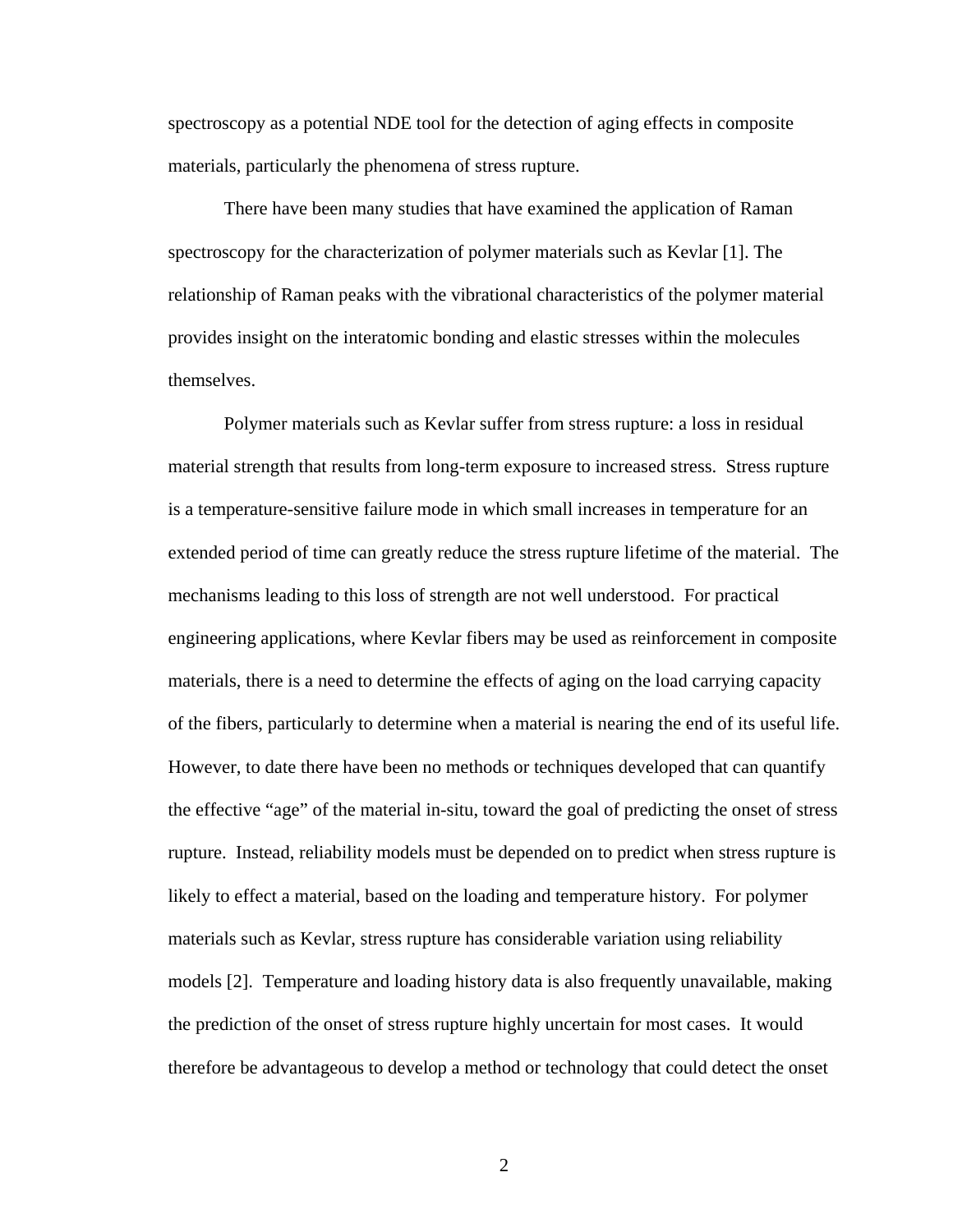of stress rupture by direct measurement or characterization of the material. Raman spectroscopy may be a solution to detect precursors to the stress rupture phenomenon based on the vibrational characteristics of polymer materials.

The relationship of Raman scattered light with the vibrational characteristics of molecules has potential to provide insight into the materials aging, i.e. loss of residual strength through molecular changes of the Kevlar fibers. This study explored the empirical relationships between the Raman band characteristics and the effects of aging Kevlar materials by a combination of elevated stress and temperatures. The initial objective of the research was to develop and understand the Raman spectrum of Kevlar materials to provide a foundation for the development of NDE technologies based on the interaction of scattered laser light with the polymer. The fundamental aspects of experimental characterization of the spectrum of Kevlar, and the effects of the environmental degradation of Kevlar materials on certain characteristics of its Raman spectrum are discussed.

It is hypothesized that the reduction in residual material strength associated with stress rupture phenomena may manifest from changes or damage in the polymer at a molecular level that may effect the vibrational characteristics of the material. Consequently the Raman spectra produced from the material may be affected. If the changes to the vibrational spectra of the material could be related to exposure to elevated temperatures and stress, and the reduction in residual strength which leads to stress rupture, the technique may have the potential to detect the onset of stress rupture in materials in-situ. This may provide a tool for the nondestructive evaluation of engineered components and structures.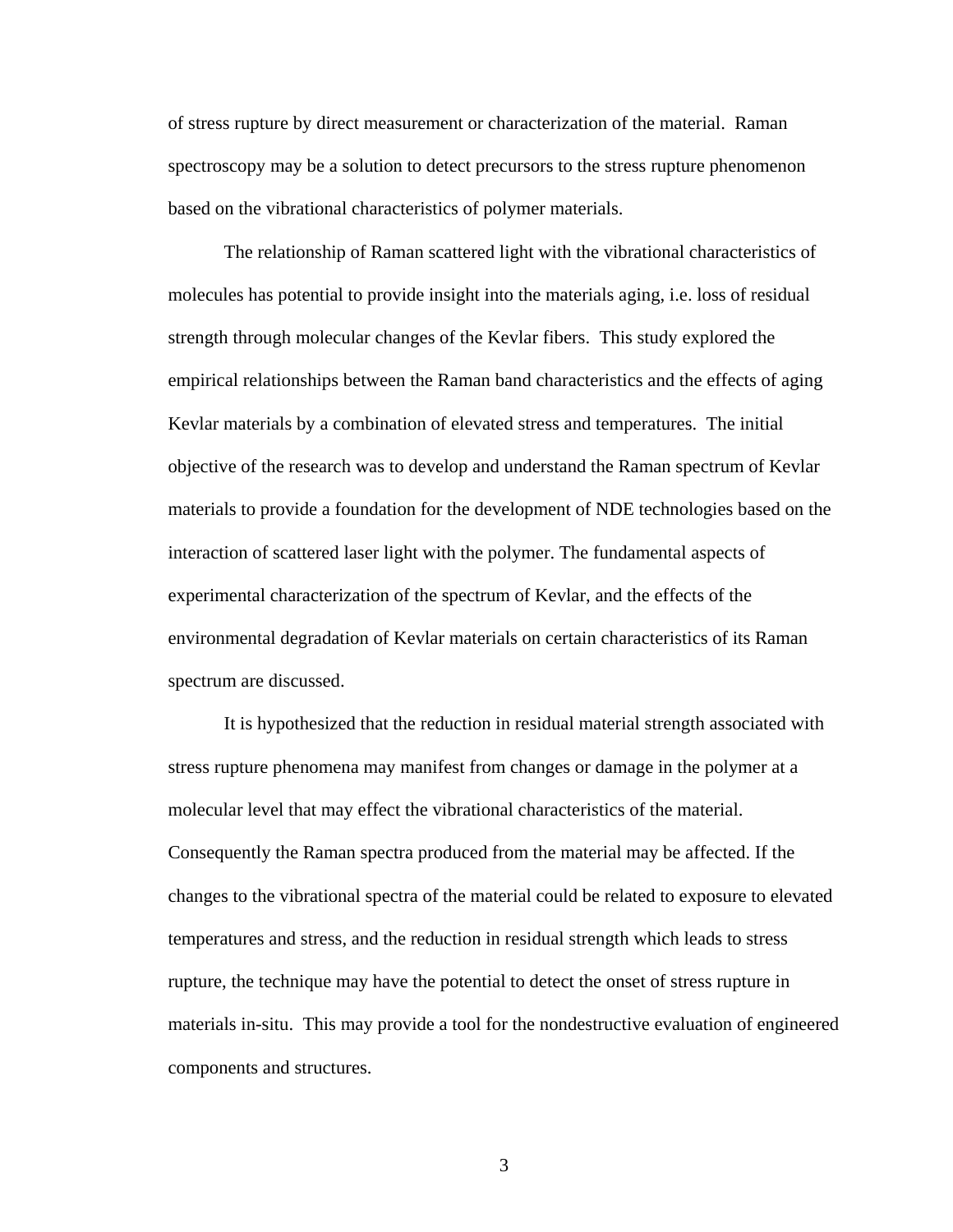#### <span id="page-12-0"></span>**1.2. Approach/Thesis**

The approach of this project is to evaluate the empirical relationship between the intensity, band width and proximate wavenumber of a series of Raman peaks (bands) from Kevlar in an effort to identify trends that can be correlated with stress rupture phenomena. The objective for this portion of the study was to test a series of Kevlar strand samples that had been aged under various conditions and evaluate differences and trends in the Raman response to predict the onset of stress rupture. The effects of using different wavelength incident lasers were also evaluated along with other experimental parameters in an effort to understand the wavelength with the greatest potential for development. With these correct testing parameters, a firm foundation was set for further evaluation of the spectra for stress rupture detection in Kevlar fiber/matrix composites.

Although degradation modes for fiber reinforced polymers (FRPs) have been identified, NDE methods to detect the onset of these phenomena have yet to be developed. The focus of NDE development for composite materials has been mechanical damage and/or debonding between composite layers and substrate [3]. Detection of loss of fiber mechanical properties over time has remained largely unexplored, and significant gaps exist in the full understanding of the durability of FRP materials [4]. For example, precursors to stress rupture have not been identified, and there is currently no known nondestructive evaluation (NDE) method that can predict the onset of this phenomenon. In fact, there are presently no NDE methods developed that attempt to learn the condition of the fiber materials in FRPs independent of bulk composite properties, which are frequently dominated by the matrix. Initial efforts were first performed to explore Raman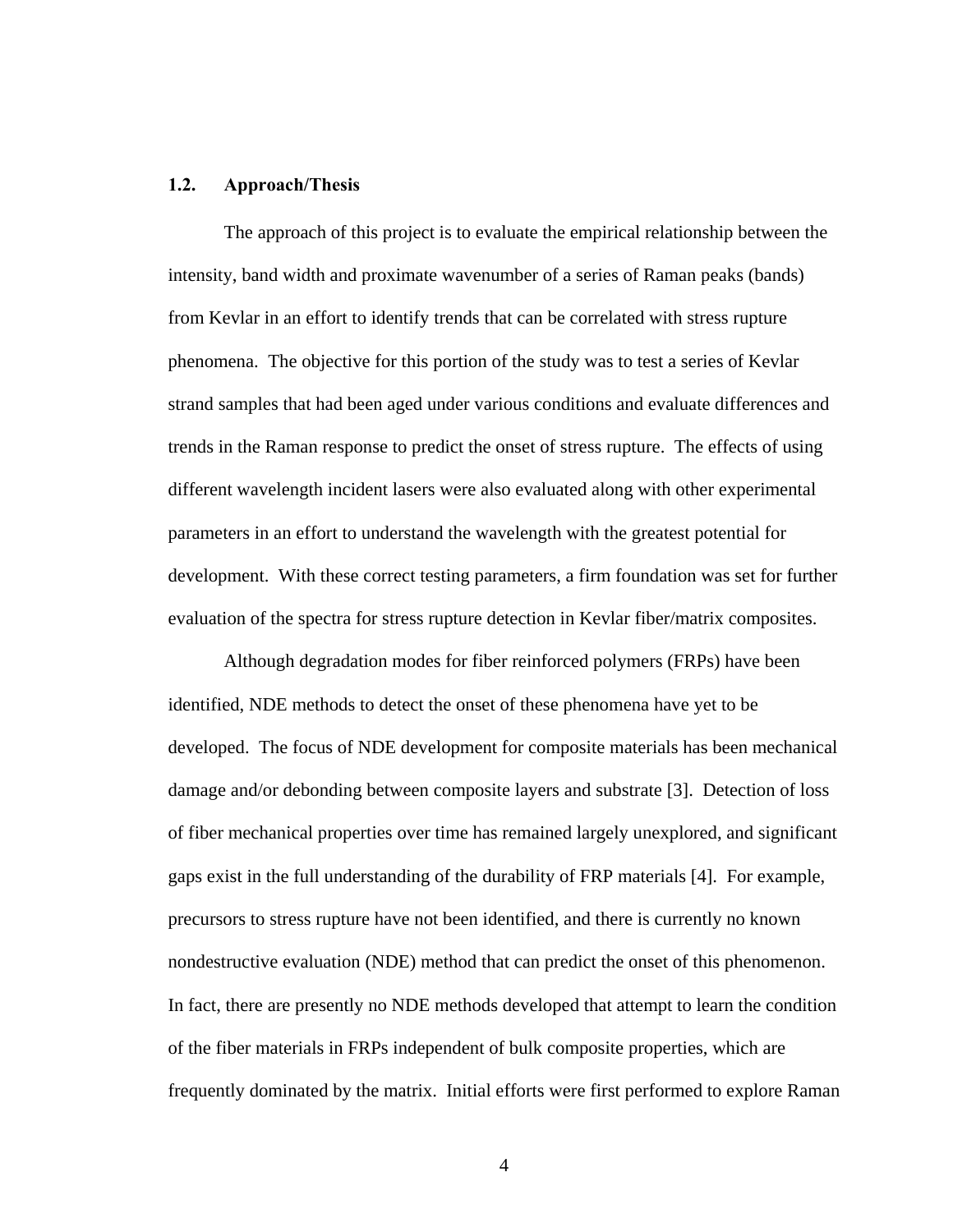spectroscopy as a potential NDE method for condition assessment of FRP material. As will be discussed, the Raman spectra of certain composite fibers relates to the vibrational properties of fiber molecules. As a result, the Raman spectra of the material are dependant on crystal and polymer structures, applied strain, and other factors. Changes in intensity, band width and proximate wavenumber may occur in the spectra due to the change in vibrational properties of the material. Therefore, this technique may have applications such as detecting fiber strains effected by loss of matrix/fiber bonding, loss of load sharing properties, and deterioration of the fiber itself.

This study reports on exploratory efforts to identify and understand the Raman spectra of Kevlar composite strands, compare the identified spectra results with the literature, and develop trends in the spectra that will predict the onset of stress rupture in Kevlar fiber reinforced composites.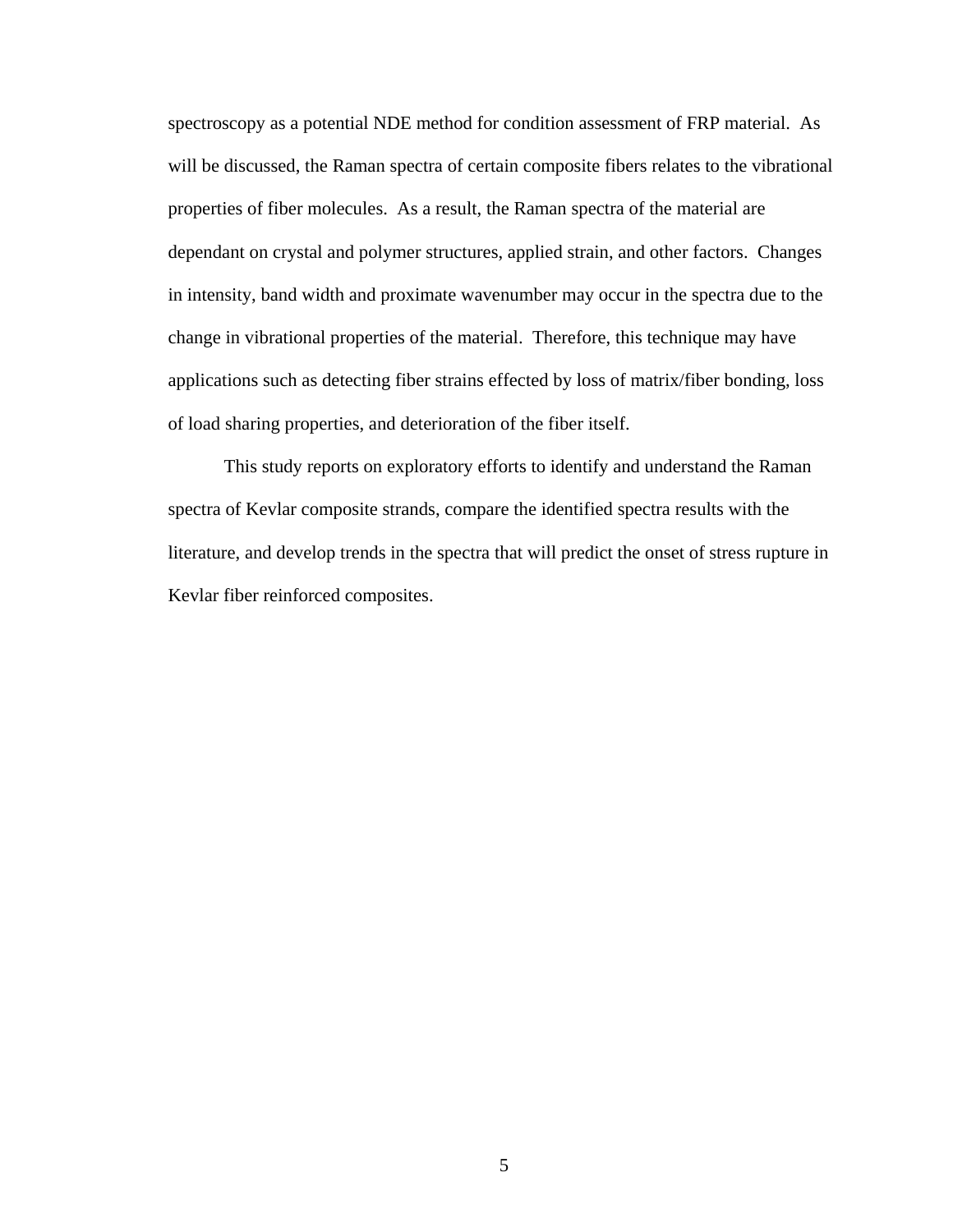## **2. BACKGROUND**

#### <span id="page-14-0"></span>**2.1. Kevlar Composites**

The use of polymer composite materials for the design and construction of engineered components has increased steadily since Kevlar was first introduced by the Du Pont de Nemours Inc. in 1971. Kevlar-fiber reinforced composite material is a strong, lightweight material consisting of Kevlar fibers embedded in a matrix sometimes called a fiber reinforced polymer (FRP). Kevlar fibers are organic fibers made from a polymer material. These fibers consist of long molecular chains produced from a synthetic polyamide in which the amide linkages are attached directly between two aromatic rings. For the case of Kevlar, an amide linkage is a carbonyl group  $(C=O)$ single bonded to a nitrogen atom, and an aromatic ring consists of six carbon atoms connected by alternating single and double covalent bonds. Figure 2-1 illustrates the polymer structure of Kevlar. From the figure, the Kevlar polymer structure is illustrated. The molecular long chains of Kevlar are highly oriented with many interchain hydrogen bonds and aromatic stacking interaction resulting in high energy absorption.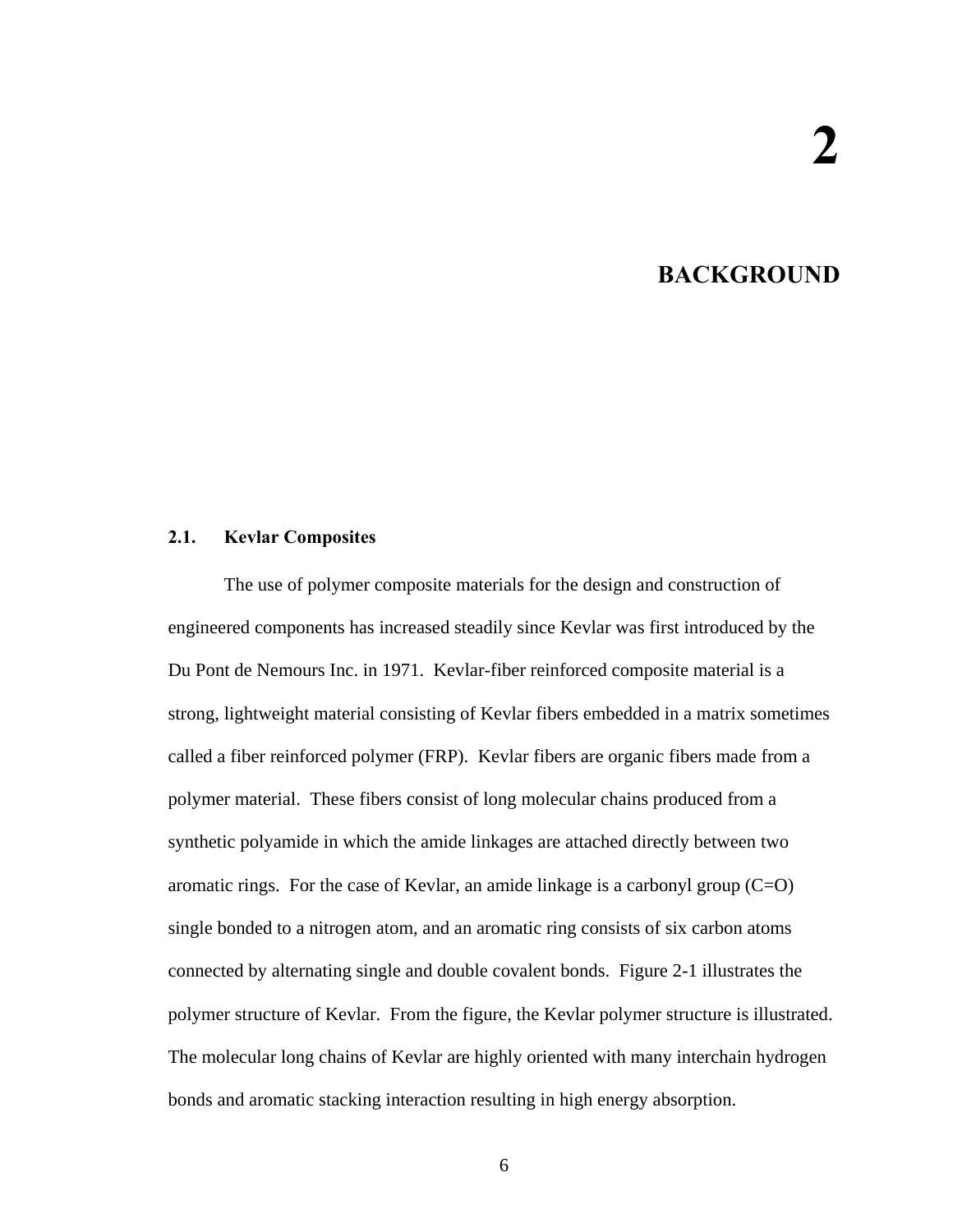

**Figure 2-1**. Chemical structure of Kevlar.

The advantages of Kevlar fiber include high tensile strength-to-weight ratio and modulus-to-weight ratio, low density, corrosion resistance and high design flexibility. These properties make Kevlar fibers ideal for engineering composites. These fibers have a much higher tensile modulus than steel wire, fiberglass, nylon and polyester fibers. Kevlar fibers have an elastic modulus from 550 to 1,100 GPa depending on filament yarn type. These fibers also have a low elongation break (2.8% for Kevlar 49), which is comparable to steel. Kevlar fibers have a low compressive strength and the mechanical properties vary with temperature. The thermal resistance of Kevlar ranges from -251 to 160 °C [5]. The material is also susceptible to creep, absorbs moisture, and is sensitive to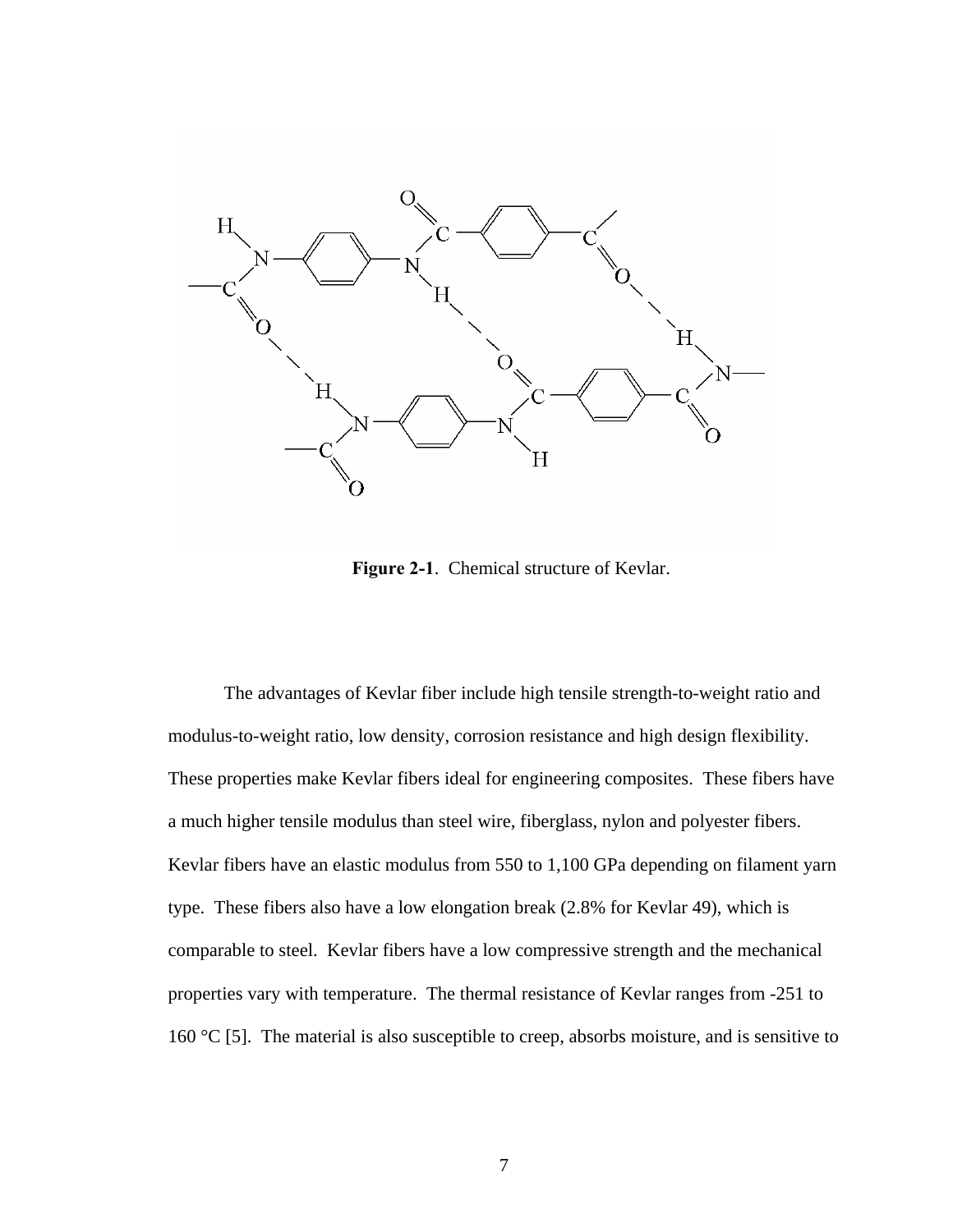<span id="page-16-0"></span>ultraviolet light. Generally, fiber creep increases with increasing stress and temperature. Kevlar fiber creep also increases with the presence of water.

Kevlar fibers are embedded in a matrix resin to form a composite section. The most commonly used matrix resin is a slow-setting epoxy. This type of resin requires a long process time which includes gelling for 4-16 hours and curing for 2-3 hours [5]. These epoxy impregnated strands have an elastic modulus of ~525 GPa and an elongation break of 2.9% for Kevlar 49. The strength of a fiber-reinforced composite can be controlled by the reinforcing fiber and the matrix resin on a volume basis.

#### **2.2. Degradation of Kevlar Composites**

There are concerns about the long-term performance of Kevlar composite materials which can be effected by harsh environmental conditions. For example, polymer materials are known to be damaged by exposure to ultraviolet (UV) radiation due to alterations in the chemical structure of the polymer that occur. Kevlar, glass and to a lesser extent carbon materials can also be effected by stress rupture, also known as creep rupture; a reduction in strength that occurs due to a combination of temperature, time and applied stress. It is also known that composite materials can be effected by a loss of mechanical bonding between the matrix material and the fibers. This results in a loss of the composite behavior that gives the material its strength and durability. Water absorption by the matrix material can cause expansion of the matrix, microcracking and a loss of strength. Extreme temperatures may also cause residual strains due to differences in thermal expansion between the fiber and matrix.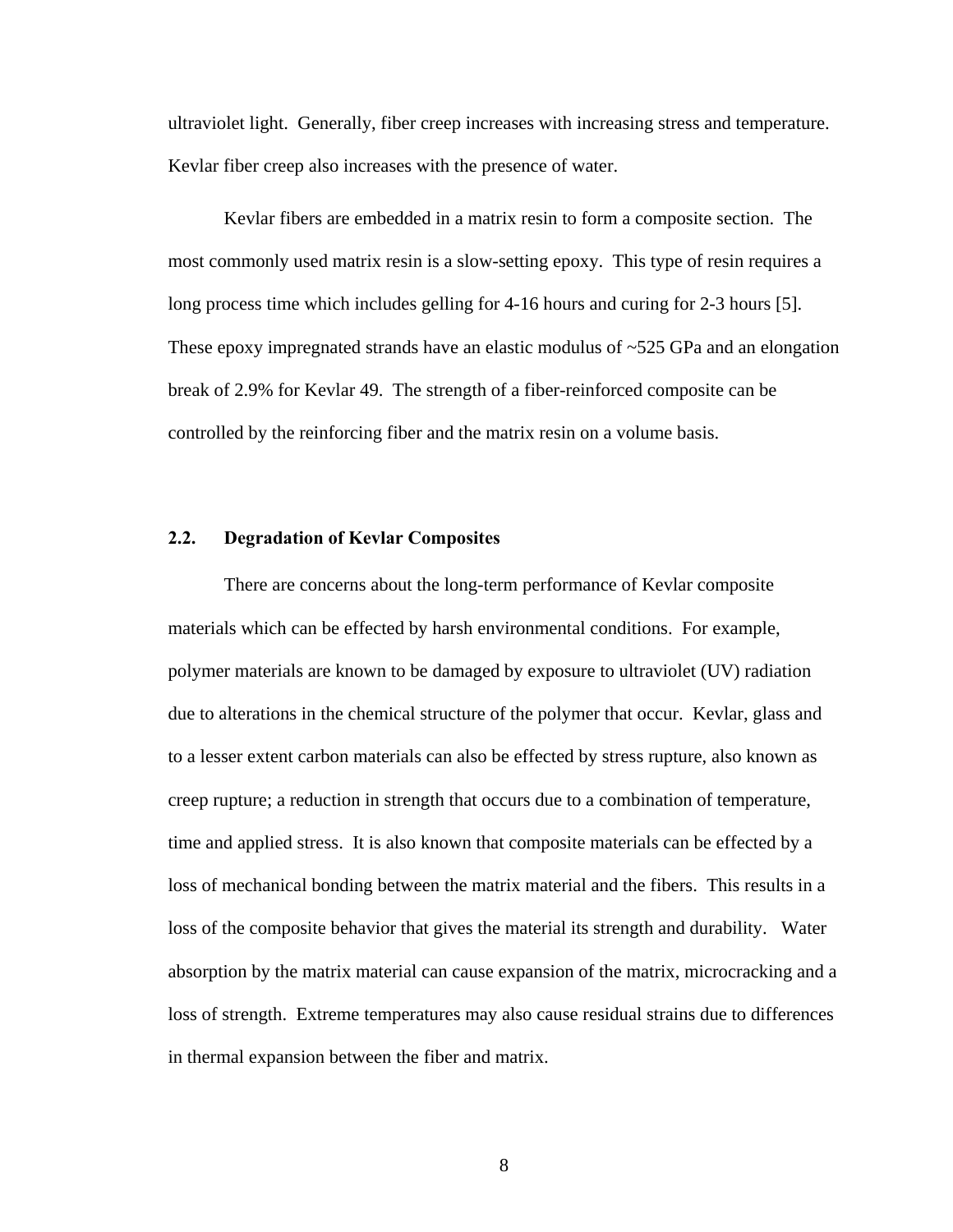<span id="page-17-0"></span>A study was conducted to test the environmental damage of composite sections [6]. The experimenters found that cyclic UV radiation and condensation lead to extensive matrix erosion, matrix microcracking, fiber debonding, fiber loss and void formation. The UV photons absorbed by the polymer composite materials result in photo-oxidative reactions that cause molecular chain scission and/or chain crosslinking. These photo-oxidative reactions occur when the polymer loses electrons due to exposure to UV light. Chain scission is simply random bond breakages in the chemical structure, and this lowers the molecular weight of the polymer which reduces strength and heat resistance [6]. Chain cross-linking occurs when the covalent bonds that link together polymer chains are broken down leading to an increase in brittleness of polymer structure and could result in microcracking of the fibers. Therefore, this composite degradation leads to inefficient fiber to matrix load transfer creating elevated loads for individual fibers. Once a fiber fails, the loading sheds to adjacent fibers giving those fibers an increase in loading. This could lead to catastrophic failure due to multiple fiber failures. For the case of composite over-wrapped pressure vessels, which are expected to operate at a high pressure, such failure could result in loss of life.

### **2.3. Stress Rupture**

Composite materials are generally affected by the phenomenon known as stress rupture, variously referred to as static fatigue, creep rupture or stress life rupture. The term is used to describe a loss in residual strength of composite materials resulting from sustained loading. As a result of this loss of residual strength, a composite material maintained at a constant load significantly less than its tensile capacity may fail suddenly.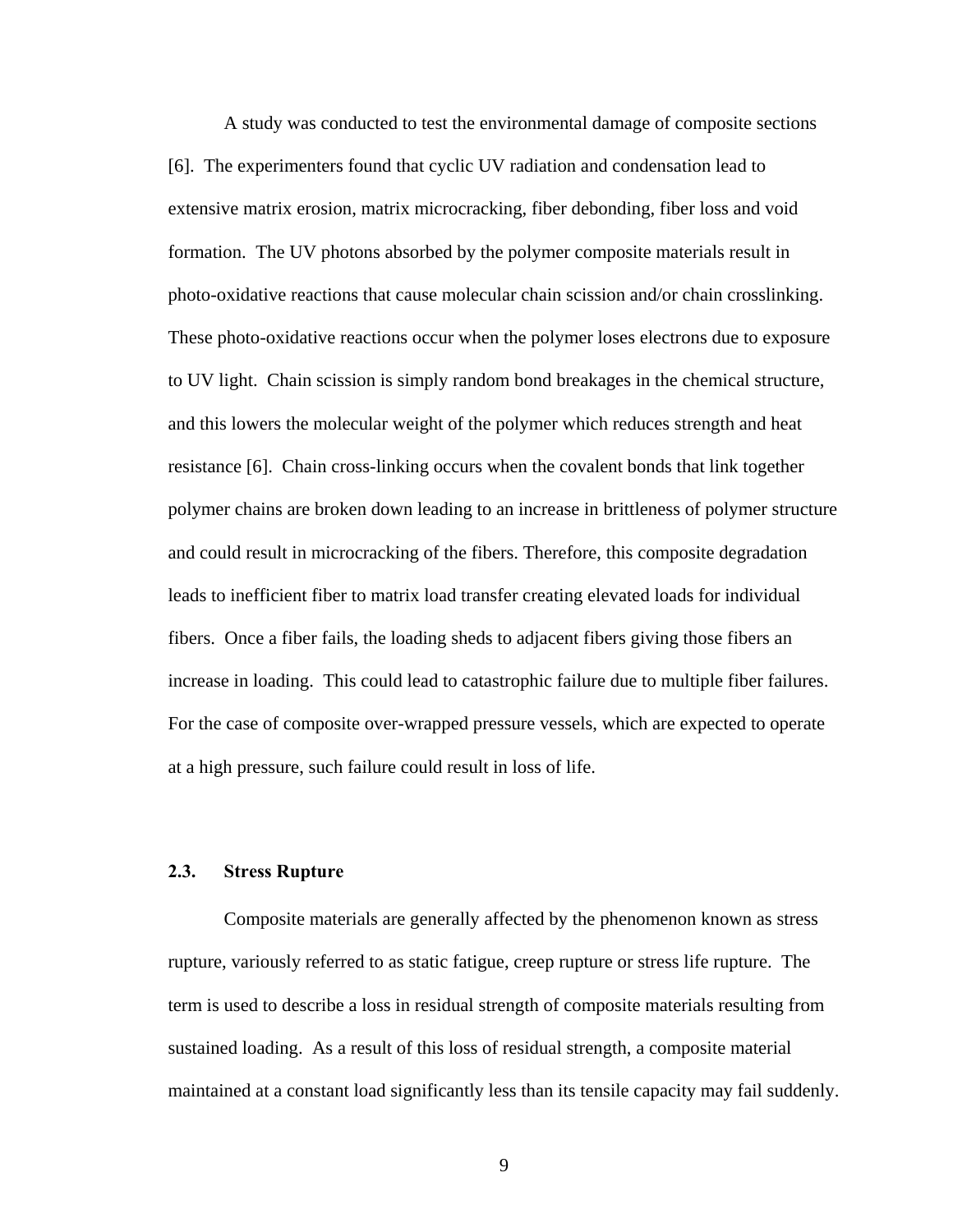The stress rupture life of a composite is the minimum time period that a composite maintains its structural integrity, considering the combined effects of stress, time at stress level, and its environment. In the case of Kevlar 49 material stress rupture has considerable variation [2]. The stress rupture failure of composite materials is understood mainly on a phenomenological level and as a result must be stochastically treated through probability models [7, 8]. The process has high thermal sensitivity, such that minor variations in ambient temperature can have a significant effect of the stress rupture lifetime. The combined effects of other environment variables (i.e. exposure to ultraviolet light, moisture, radiation, etc) are complex and not well understood.

The random nature of the phenomena results in wide variation in the median stress lifetime for materials of apparently the same composite/matrix combinations [9]. The large variations in lifetime distributions result in significant uncertainty in determining the anticipated lifetime and reliability of a particular system or component. Therefore, it would be advantageous to develop a measurement technology that could identify precursors to stress rupture failure, such that in-service materials that are at-risk could be identified and the risks of stress rupture failure mitigated.

The physical, morphological changes that occur leading to stress rupture include the fracture of individual fibers, presumably where some defects or flaws exists in the asmanufactured fibers, or develop as a result of applied stresses. The load carried by the individual fibers is transferred to surrounding fibers through the matrix of the composite, leading to overloading of adjacent fibers to form clusters. These clusters combine to reach a critical size in which fractures propagate, leading to the catastrophic failure of the entire composite [9].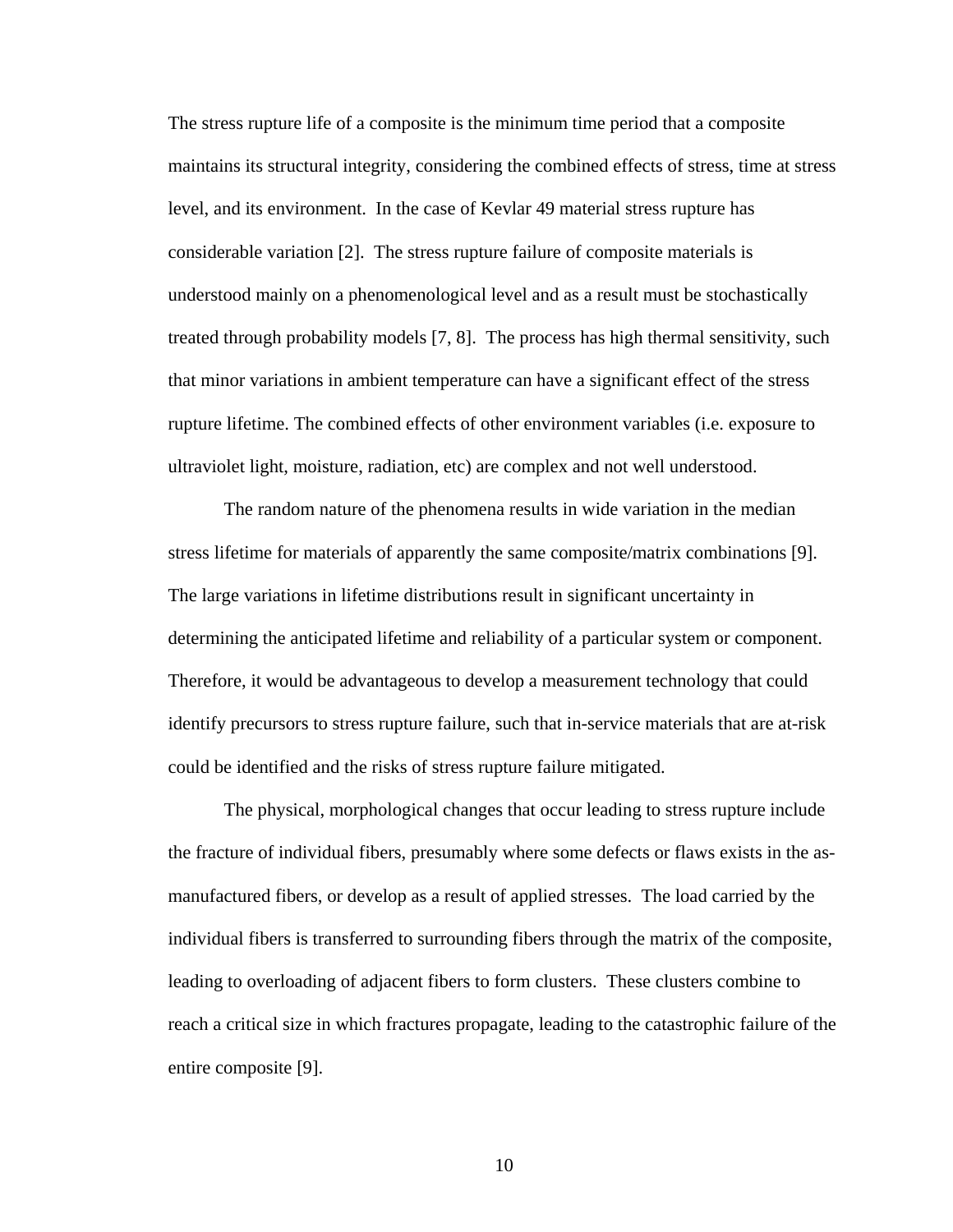### <span id="page-19-0"></span>**2.4. Raman Spectroscopy**

When an incident photon interacts with a molecule, the photon can be absorbed, reflected or scattered. Scattering can be elastic Rayleigh scattering or inelastic Raman scattering. Raman spectroscopy is the measurement of the intensity and frequency of this inelastically scattered light. The frequency is directly related to energy by the equation:

 $E = h\nu$ 

Where:

 $E =$  energy of the photon  $(m^2 kg/s^2)$ 

- *h* = Planck's constant  $(6.626068 \times 10^{-34} \text{ m}^2 \text{ kg} / \text{s})$
- $v =$  frequency of the photon (Hz)

For the Rayleigh scattering process, the energy of the incident photon is unchanged. As for Raman scattering, the energy of the photon is shifted from the incident energy due to change from the vibrational energy of the molecule. Figure 2-2 demonstrates the Raman scattering of a single photon.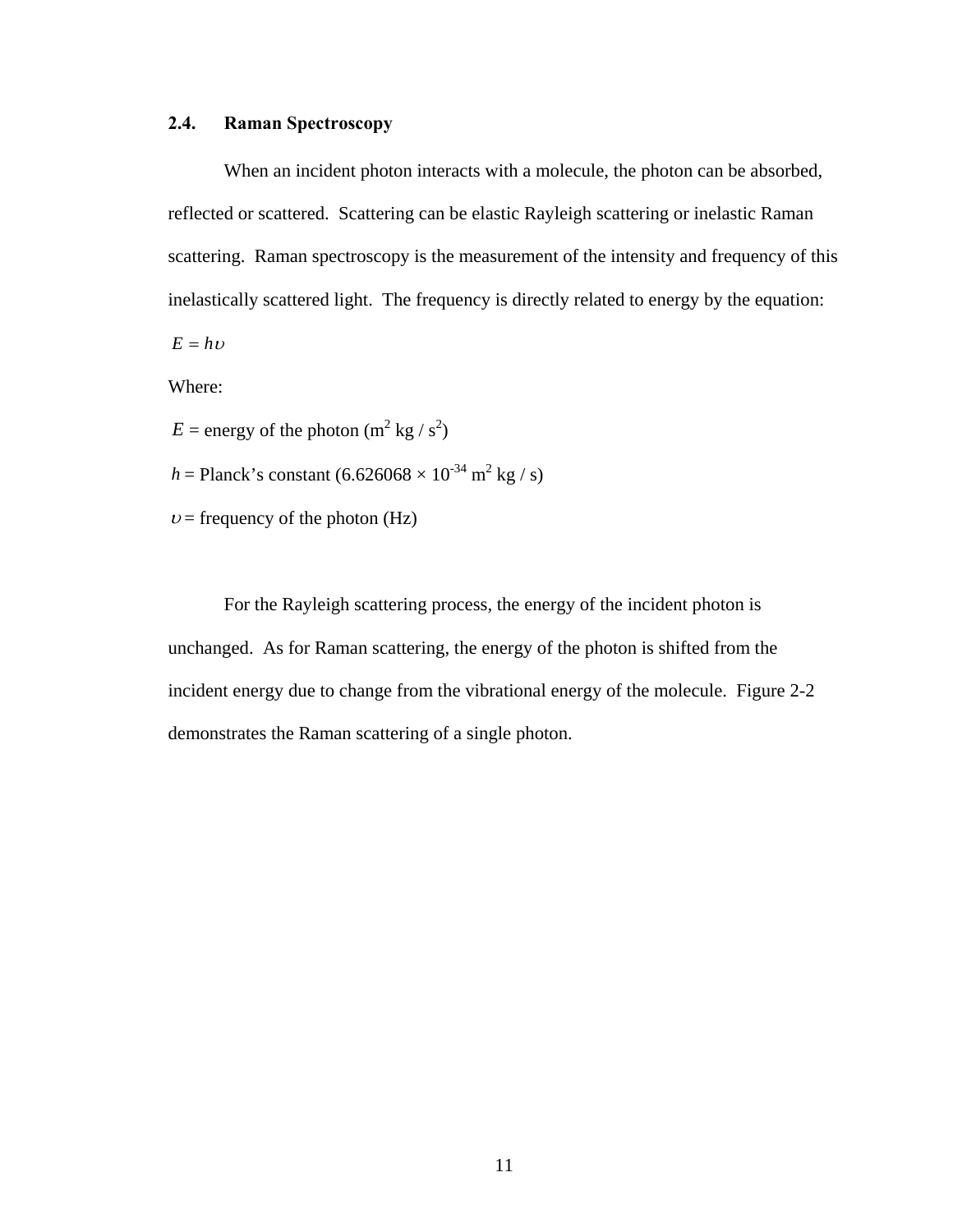

**Figure 2-2.** Energy of an incident photon interacts with a diatomic molecule and scatters the photon at a different Energy. This process is known as Raman scattering.

As a result of this shift in energy, the photon loses energy (Stokes scattering) and therefore the molecule that the light is incident upon has a higher vibrational energy. The photon can also gain energy (anti-Stokes scattering) and therefore create a downward shift in vibrational energy in the molecule. Stokes scattering is typically at higher intensities when compared to anti-Stokes scattering, as such Stokes scattering is typically evaluated to obtain Raman spectra. Figure 2-3 illustrates how a Raman spectrum is developed from Stokes scattering.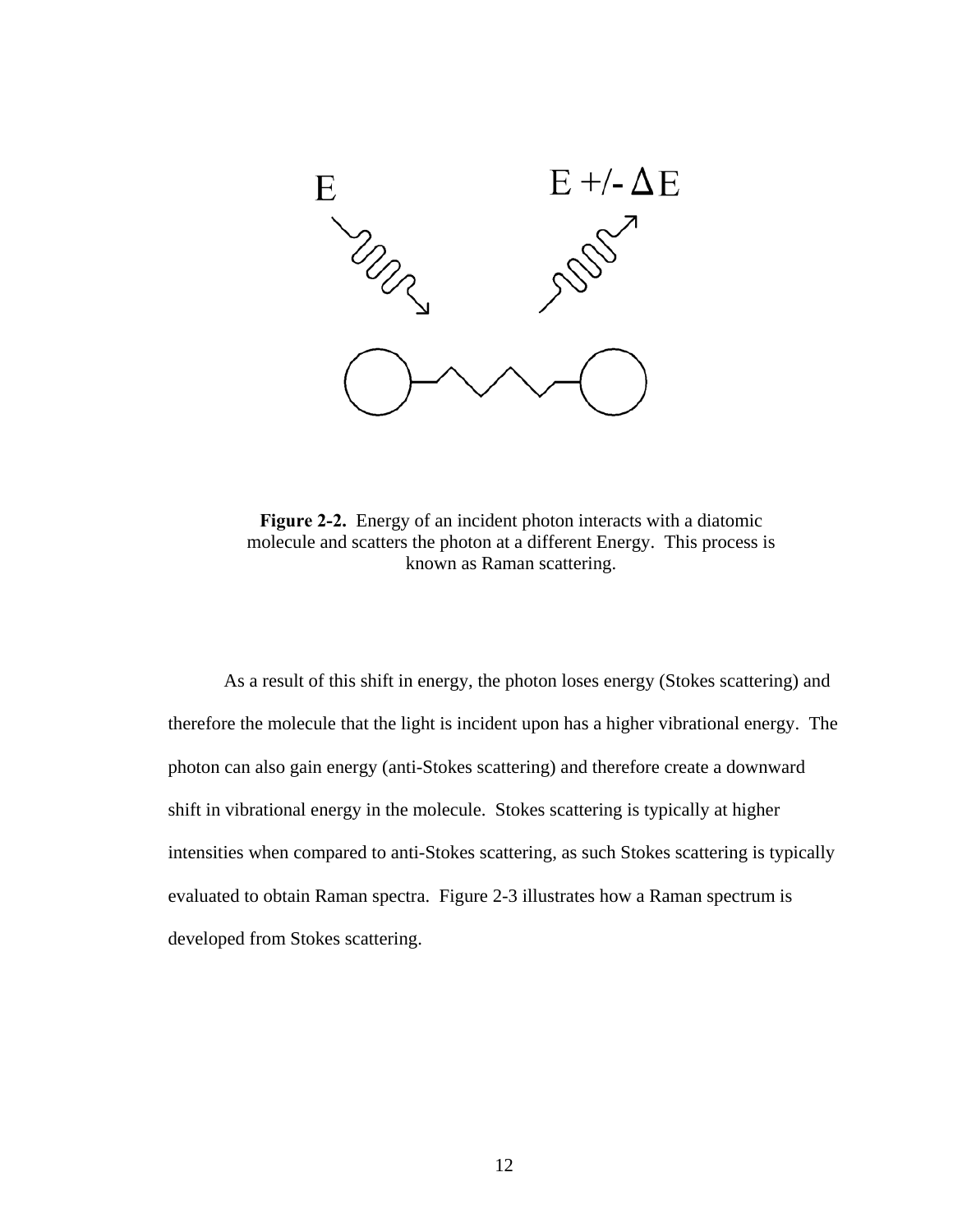

**Figure 2-3.** Raman spectrum of Kevlar illustrating the wavenumber conversion process.

From the figure, the abscissa is the absolute wavenumber of the scattered light and the relative wavenumber for the frequency shift from the incident laser light. The wavenumber is simply the inverse of the wavelength. The ordinate represents the relative intensity of the scattered photons per second, typically detected by a charge coupled device (CCD) or photomultiplier tube.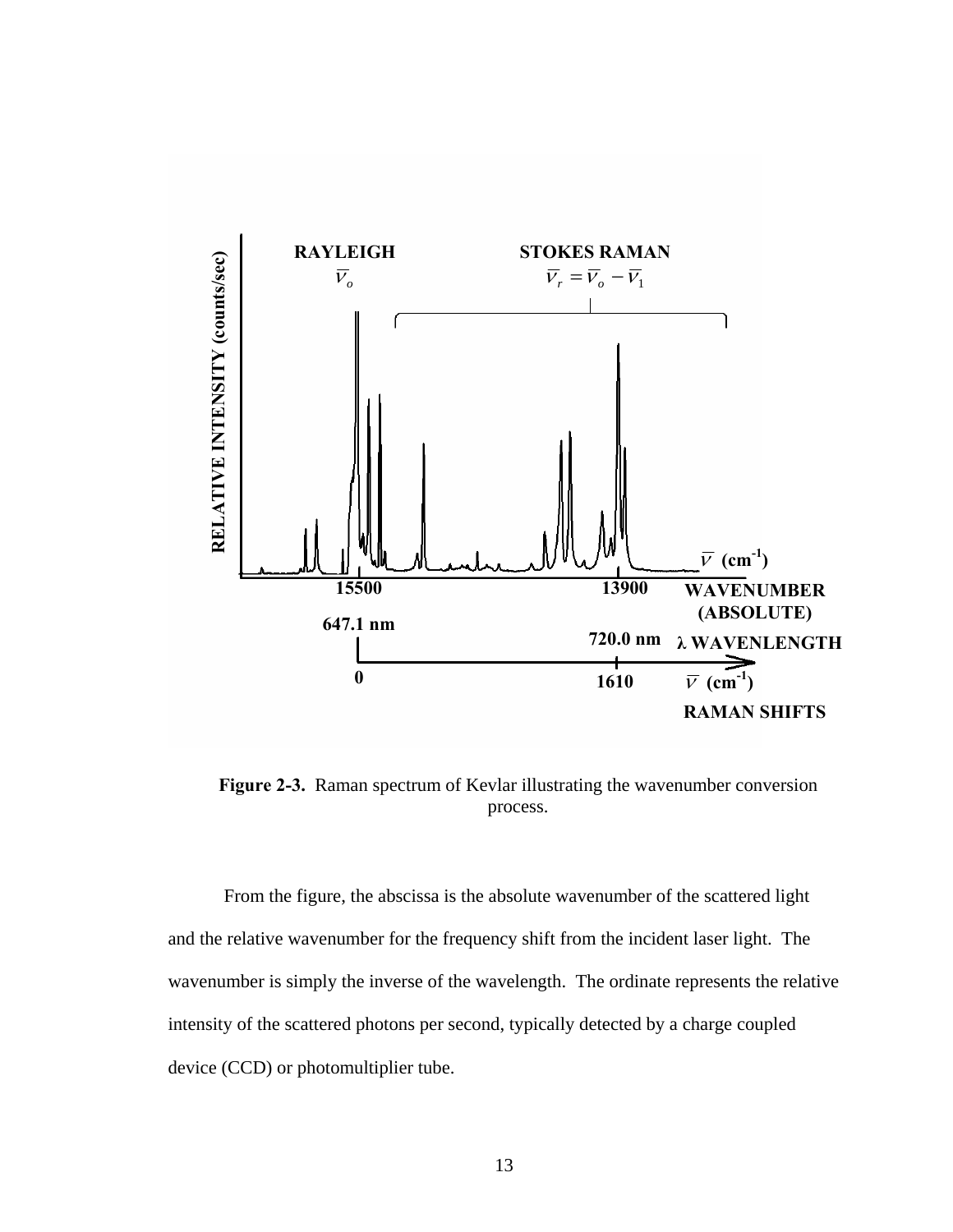Raman spectra represent the frequency shift of the vibrational energy of the photon from the incident photon. These frequencies are converted into wavenumbers for the spectra. As shown in the figure, the absolute wavenumber of inelastic scattered light,  $\overline{v}_1$ , is subtracted from the absolute wavenumber of incident light,  $\overline{v}_0$ , to calculate a relative wavenumber to the incident light,  $\overline{v}_r$ . Therefore, the Stokes scattering equation becomes  $\overline{v}_r = \overline{v}_o - \overline{v}_1$ . The frequency shifts are dependent upon the specific molecular geometry of the material, and are independent of the incident photon frequency. For frequency shifts to occur, i.e. be Raman active, the polarizability of the molecule must change during vibration. The change in polarizability is considered the distortion of the expanding or contracting electron cloud surrounding the atomic cores to polarize the molecule. The polarization of the molecule is dependent upon the symmetry of the molecular vibration for a specific scattering geometry [10]. Therefore, a certain material could have many shifts in frequency from the incident photon, revealing a Raman spectrum. There are a number of peaks in the spectra of the polymer Kevlar, each that relate to a vibrational mode of the material.

When applying Raman spectroscopy to crystalline materials, the structure can be considered a set of harmonic oscillators with a spring constant between them. If no stress is applied to the molecule, the frequency of vibration is proportional to the square root of the spring constant. When the molecule is stressed, the Raman scattered light from the vibrational frequencies shifts to a different wavenumber due to the change in spring constant. Therefore, if the spring constants are known and the frequencies are measured, the external force can be determined [1]. Frequency shifts have not only been found in Kevlar, but carbon fibers as well [11]. The shift in frequency is dependent upon strain in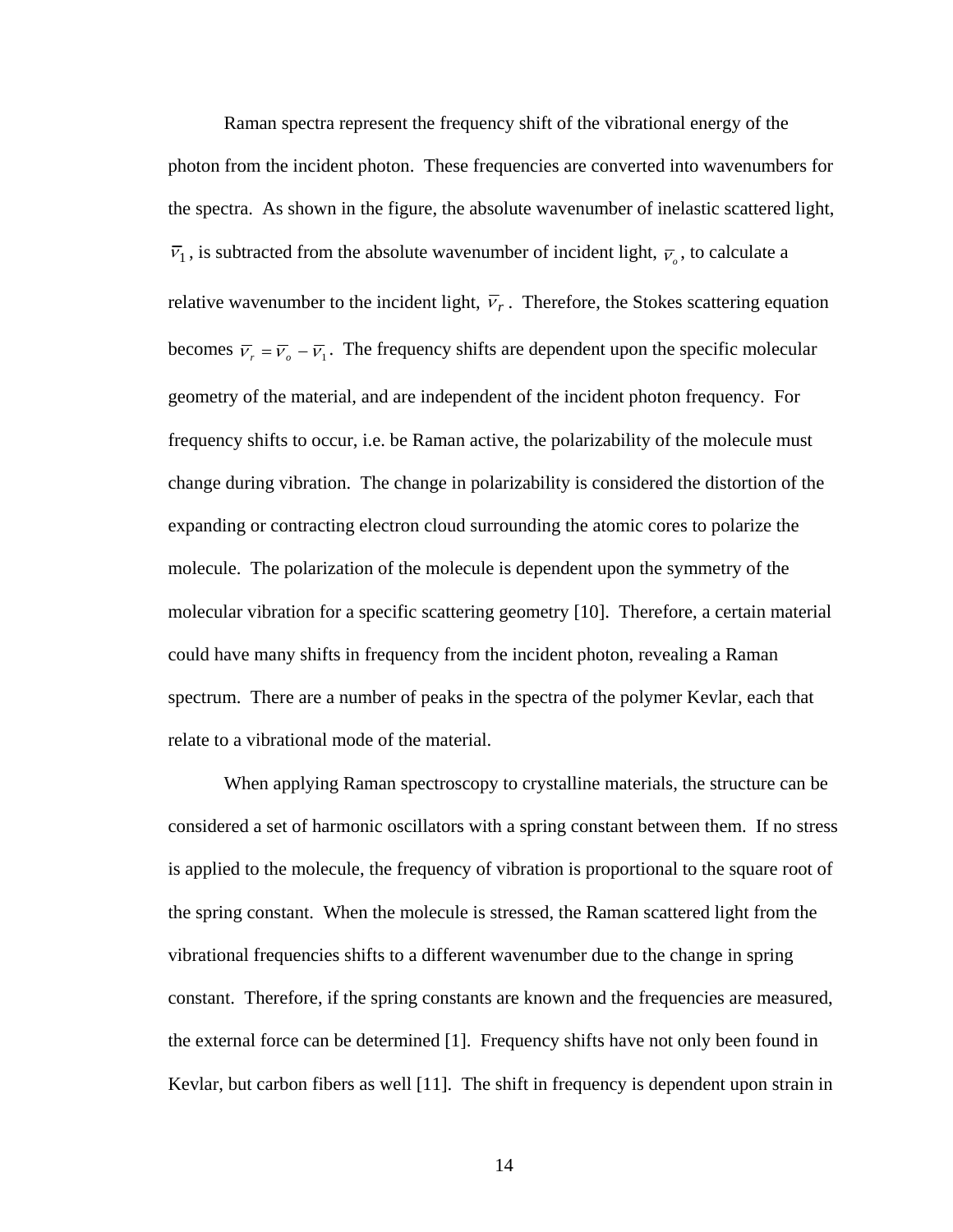the fiber. Changes in the Raman band width and intensity may also occur when the Kevlar is strained.

To produce a Raman spectrum, a focused, monochromatic laser light is incident upon a sample and light is back scattered at 180° into a collection lens. Generally, the range of wavelengths of an incident laser is from 488 to 1064 nm for rigid chain polymer analyses. The inelastically scattered light is then guided through a monochromator and dispersed onto a CCD. The CCD is an optical-array detector which is advantageous due to its low readout noise. For a Raman spectrometer system, this process is shown on a schematic diagram (Figure 2-4). The Raman signal is then converted to an electrical signal by a CCD and stored on a PC. The Raman signal is converted to a wavenumber and subtracted from the wavenumber of the incident beam. The wavenumber of the incident laser is set to zero, and the Raman band assignments are relative to the zero mark to create a Raman spectrum.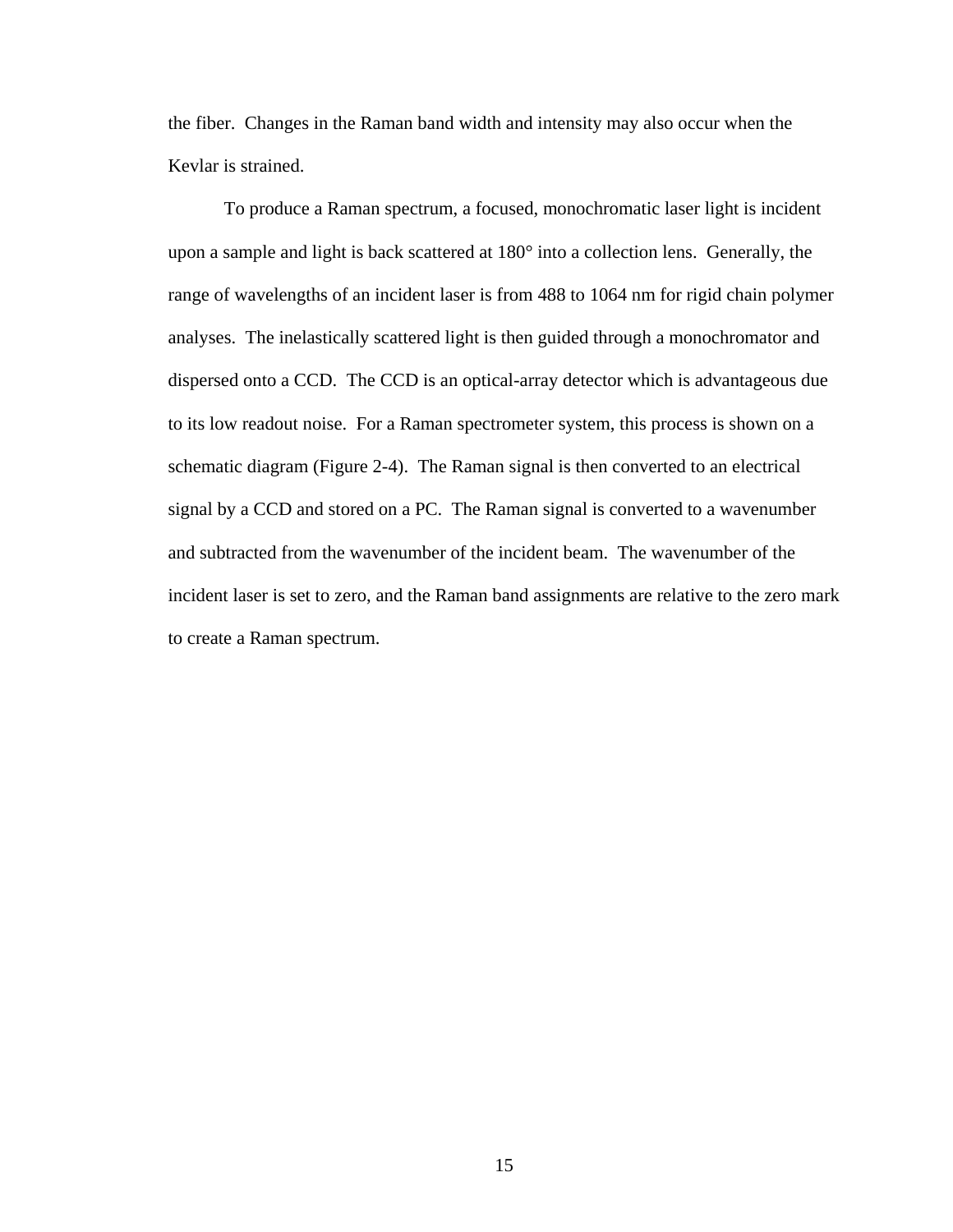<span id="page-24-0"></span>

**Figure 2-4.** Schematic diagram of a Renishaw Raman spectrometer system.

#### **2.5. Applications of Raman Spectroscopy**

A Raman spectrum of Kevlar has very distinctive peaks due to its Raman scattering ability as shown in Figure 2-5. From the figure, two peaks are circled indicating the associated vibrational mode of the Kevlar monomer. For example, the 1613 cm<sup>-1</sup> peak corresponds to the stretching of the C-C of the phenyl ring while the 1651  $cm^{-1}$  peak corresponds to the C=O stretching of the Amide I linkage. Polymers have a C-C "backbone" which is highly coupled, therefore creating very strong Raman bands [10]. Raman scattering analyses of Kevlar have determined a series of well defined peaks, or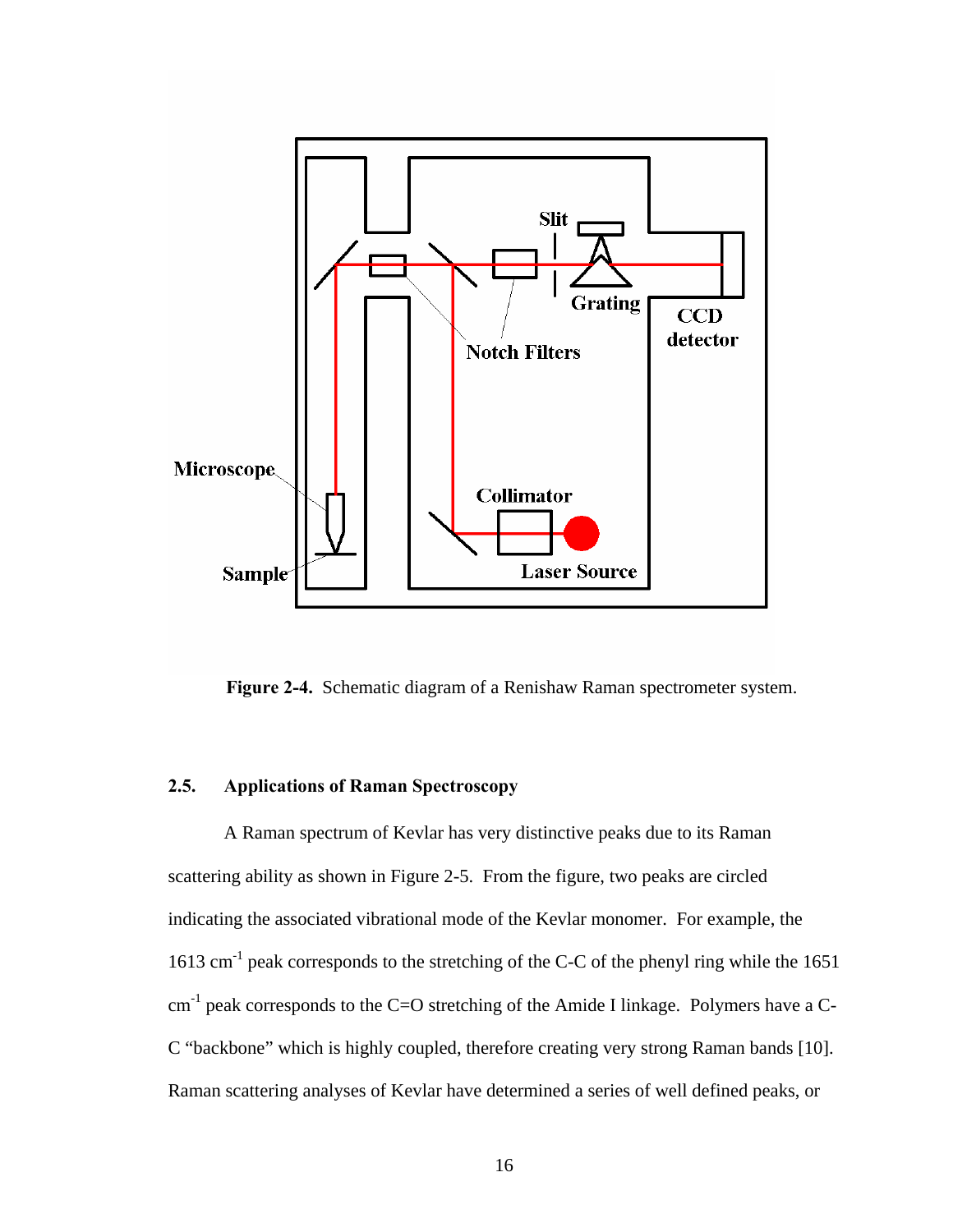bands, ranging from 600 to 1700 cm<sup>-1</sup> for different vibrational modes shown in Table 2-1 [12, 13]. Since Kevlar has a well defined Raman response, there have been many studies performed that characterize the structure of the polymer material and evaluate the material under applied strain [1, 12, 14-17].



**Figure 2-5.** Raman spectrum of Kevlar. The vibrational modes of the 1613 and 1651 cm<sup>-1</sup> bands are indicated.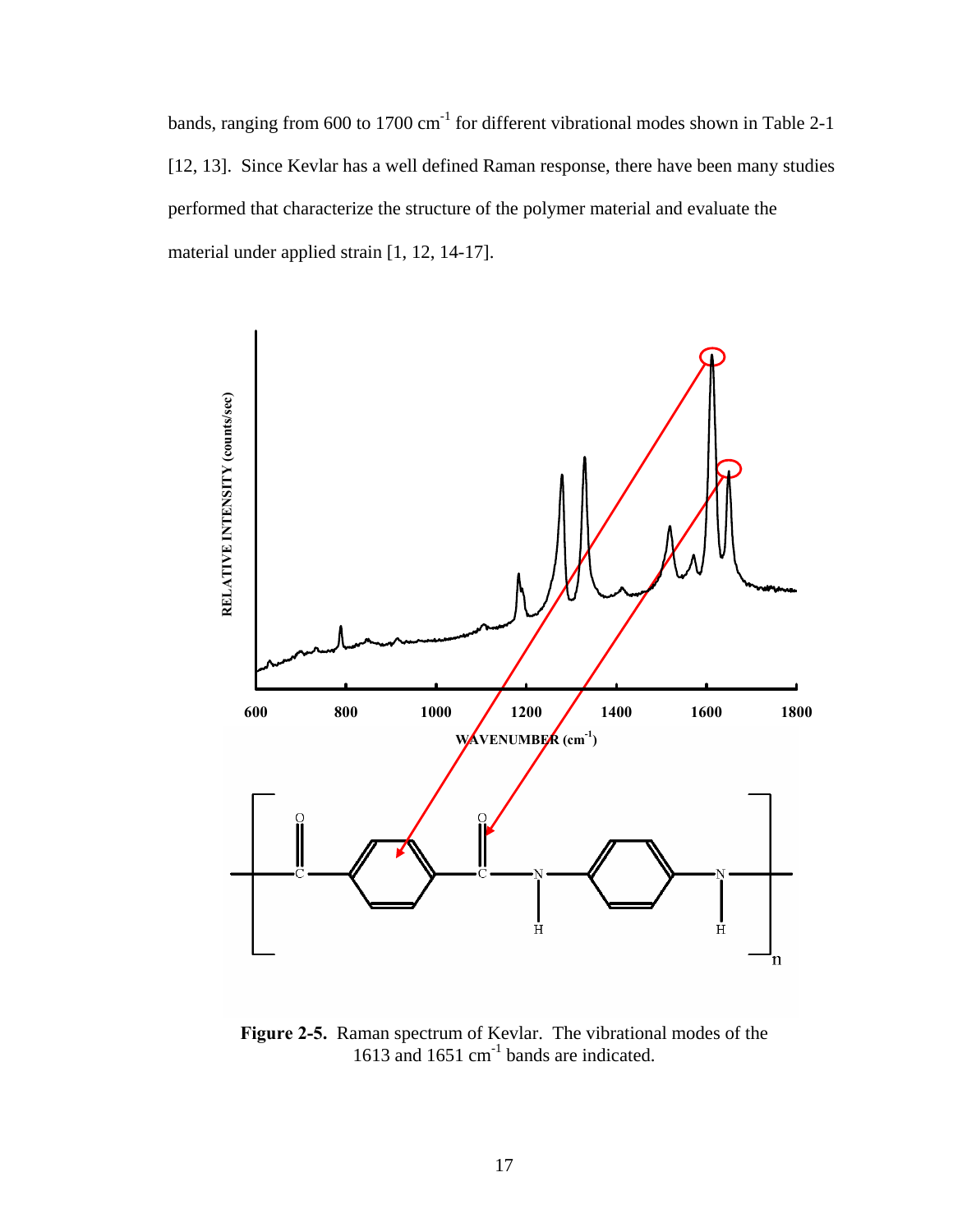The majority of previous studies on the material have analyzed the  $1613 \text{ cm}^{-1}$  peak due to the high sensitivity of the peak shift under applied strain, high intensity relative to other peaks in the spectrum, and relevance to the fundamental structure of the polymer, i.e. being produced by vibrations of the phenyl ring. The vibrational mode of the 1613 cm<sup>-1</sup> band is from the C-C stretching mode of the phenyl ring. A phenyl ring is a member of the aromatic family of compounds.

| WAVENUMBER $(cm-1)$    | <b>BAND ASSIGNMENT</b>                                              |
|------------------------|---------------------------------------------------------------------|
| 630, 732, 786          | Ring vibrations                                                     |
| 845                    | C-H out-of-plane bending                                            |
| 863                    | Ring vibrations                                                     |
| 1103                   | C-H in-plane bending                                                |
| 1181, 1277, 1327, 1514 | C-C ring stretching                                                 |
| 1318                   | C-H in-plane bending                                                |
| 1569                   | Amide II (60% N-H bending; 40% C-N stretching                       |
| 1610                   | C-C ring stretching                                                 |
| 1648                   | Amide I (80% C=O stretching; 10% C-N stretching<br>10% N-H bending) |

**Table 2-1.** Raman bands of Kevlar and the corresponding vibrational modes [18].

The Raman spectrum of Kevlar 49 fibers under tensile stress was first reported by Penn and Milanovich [12]. Raman bands were first assigned to vibrational modes of the Kevlar polymer by using model monomeric compounds and known structure-absorption correlations. The fibers were then stressed in tension, and no significant changes in the Raman spectrum were reported. However, Galiotis et al. [16] observed that the whole Raman spectrum between 1100 and 1700  $\text{cm}^{-1}$  (six Raman bands) shifted to lower frequencies with applied tensile strain for Kevlar 49 fibers. The rates of peak shifting were different for all six major peaks; with the  $1613 \text{ cm}^{-1}$  Raman band exhibiting the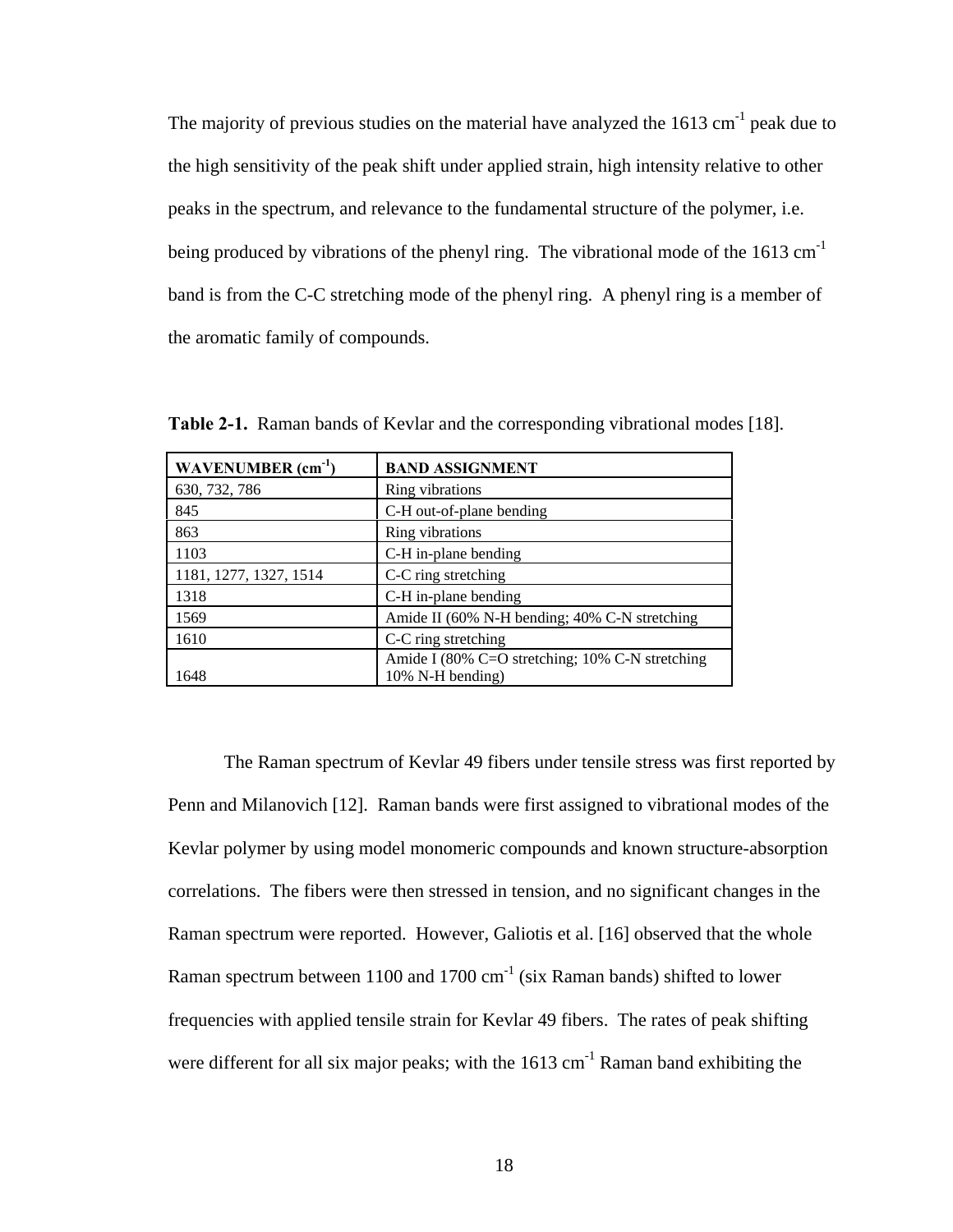highest sensitivity. The broadening of the Raman bands with applied tensile stress was also reported.

Prasad and Grubb [19] found a decrease in wavenumber and an increase in the Raman band width with sustained applied tensile strain for Kevlar 49 fibers. At a molecular level, when the fiber was stressed changes occurred in bond length and bond angle which may be observed on the Raman spectrum as shift in peak frequency. The band broadening may be created from defects in the fiber or defects being created in the fiber under stress. The load is transferred by secondary hydrogen bonds between the long chains of molecules. If there are defects present, the stress redistribution should create a greater increase in bandwidth. The number of defects in a Kevlar fiber is increased by exposure to ultraviolet (UV) light [19]. Raman bands have shown an increase in band broadening under applied load when fibers have been exposed to UV lighting.

Raman measurements were made comparing a stressed aramid fiber in air to a stressed aramid fiber post-cured in resin. These aramid fibers were Twaron type 1001 fibers which are similar to Kevlar 49. Ding and Varlow [20] discovered that the 1613  $cm<sup>-1</sup>$  Raman peak shifts at different rates for the fiber in air compared to the fiber in a resin matrix, concluding that the matrix significantly influences the material behavior. Aramid composite strands were also post-cured in resin; a single strand at room temperature and a strand at elevated temperature. The composite strand post-cured at elevated temperature was more sensitive to stress than the strand post-cured at room temperature, and it was concluded from this data residual stresses do exist.

The effect of water absorption on Kevlar 49 may be studied with Raman spectroscopy since the spectrum of water is weak and causes no interference [18].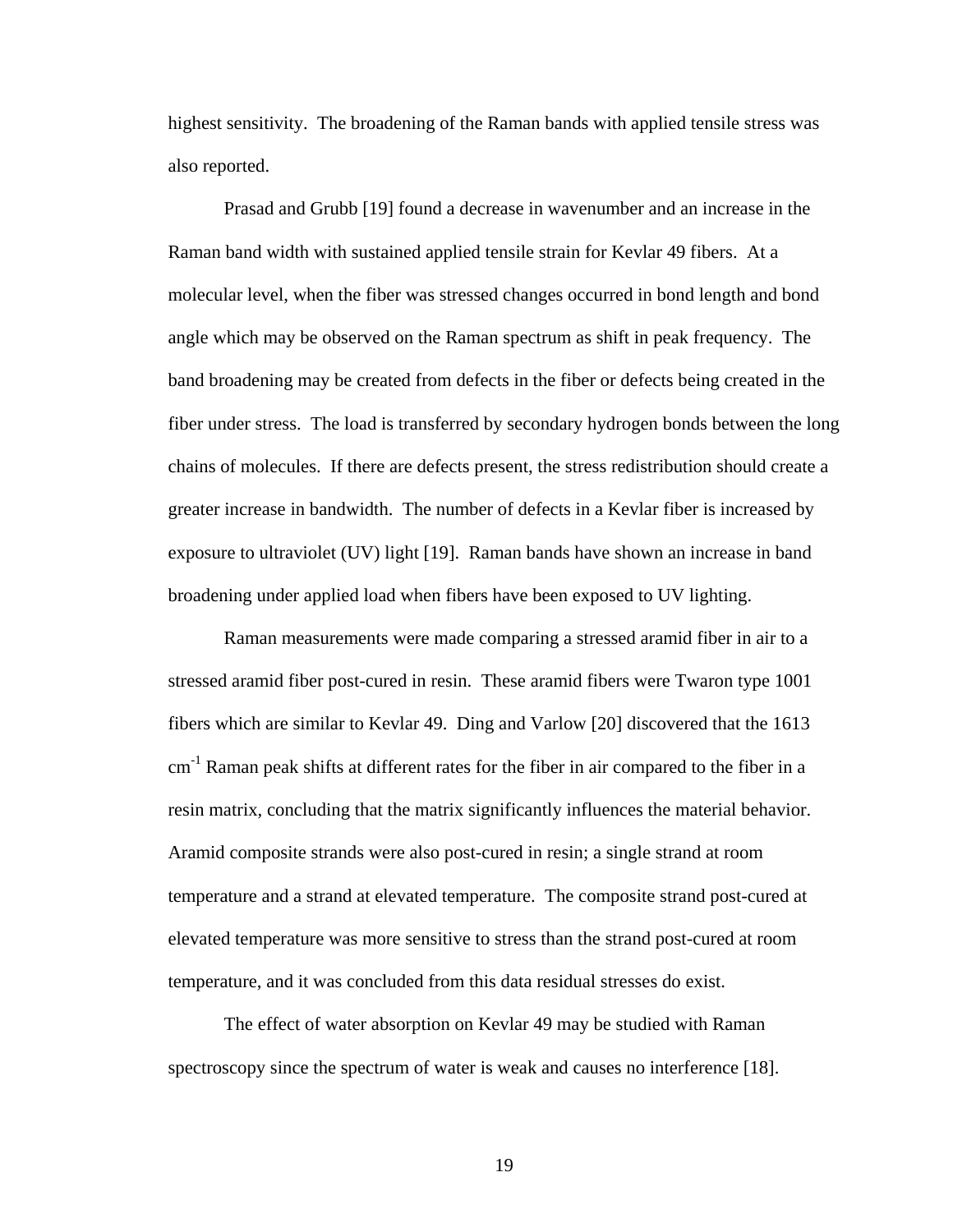Raman spectra were analyzed for Kevlar 49 fiber composite strands immersed in water at room temperature. Kawagoe et al. [17] applied tensile stress to a dried sample of Kevlar 49 fibers impregnated in an unsaturated polyester matrix, and to a Kevlar composite strand immersed in water. The rate of peak shifts appeared the same in both samples. However, through Fourier transform FT infra-red (FTIR) microscopy, where water is active, water molecules continued to exist under drying conditions. FTIR microscopy is an absorption measure, and is the inverse of Raman spectroscopy. If a material has a certain vibrational mode in FTIR, it does not have Raman scattering. Another study by Stuart [18] examined Kevlar immersed in water at room temperature using a FT Raman system. The intensity of each band was taken as a ratio by fixing the intensity of the  $1278$  cm<sup>-1</sup> band to 1.00. A decrease in intensity of the 1613 cm<sup>-1</sup> band was found for the sample immersed in water. The loss of intensity for this band was related to the disruption of hydrogen bonding resulting from immersion in water.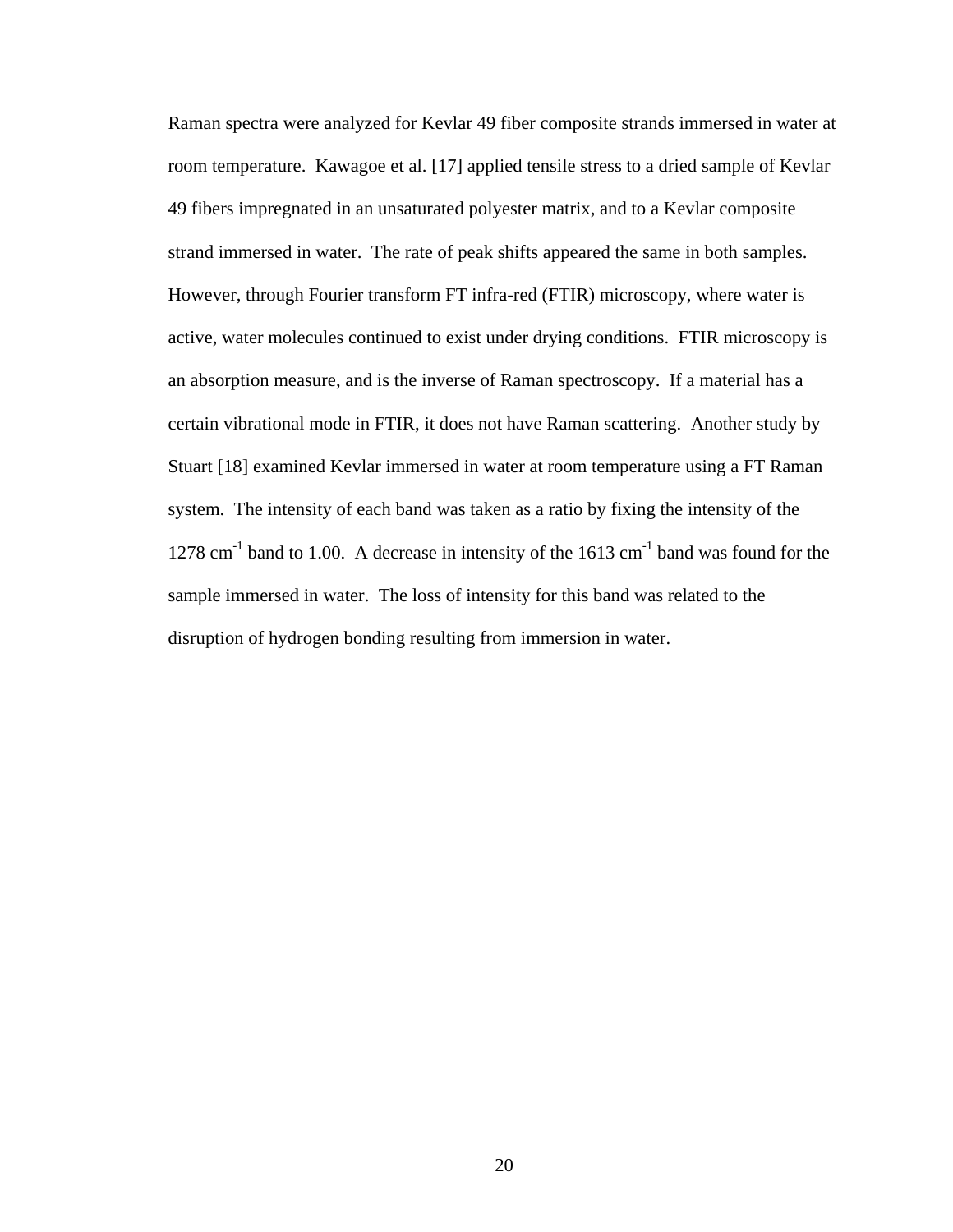## **3. EXPERIMENTAL**

#### <span id="page-29-0"></span>**3.1. Instrumentation**

The Raman spectra reported here were measured using two separate instruments. A Renishaw micro-Raman system was used to measure Kevlar 49 fibers and fibers impregnated in an epoxy matrix with an incident laser of 488 nm, 647 nm and 752 nm (Figure 3-1a). The schematic diagram for the Renishaw Raman system was previously shown in Figure 2-4. The multi-frequency spectrometer enables the study of wavelength effects such as fluorescence. The laser source illuminates the sample surface through a 50x microscope objective. Raman scatter light is collected from the surface and a spectrometer with a CCD detector is used to evaluate the intensity of the Raman scattered light over a range of wavelengths. The collection time was generally averaged over two to three scans in the  $600$  to  $1800 \text{ cm}^{-1}$  region for 30 seconds each with a resolution of  $\sim$ 1.6 cm<sup>-1</sup>. The Raman instrument was calibrated using a silicon sample due to its welldefined peak at  $520 \text{ cm}^{-1}$ .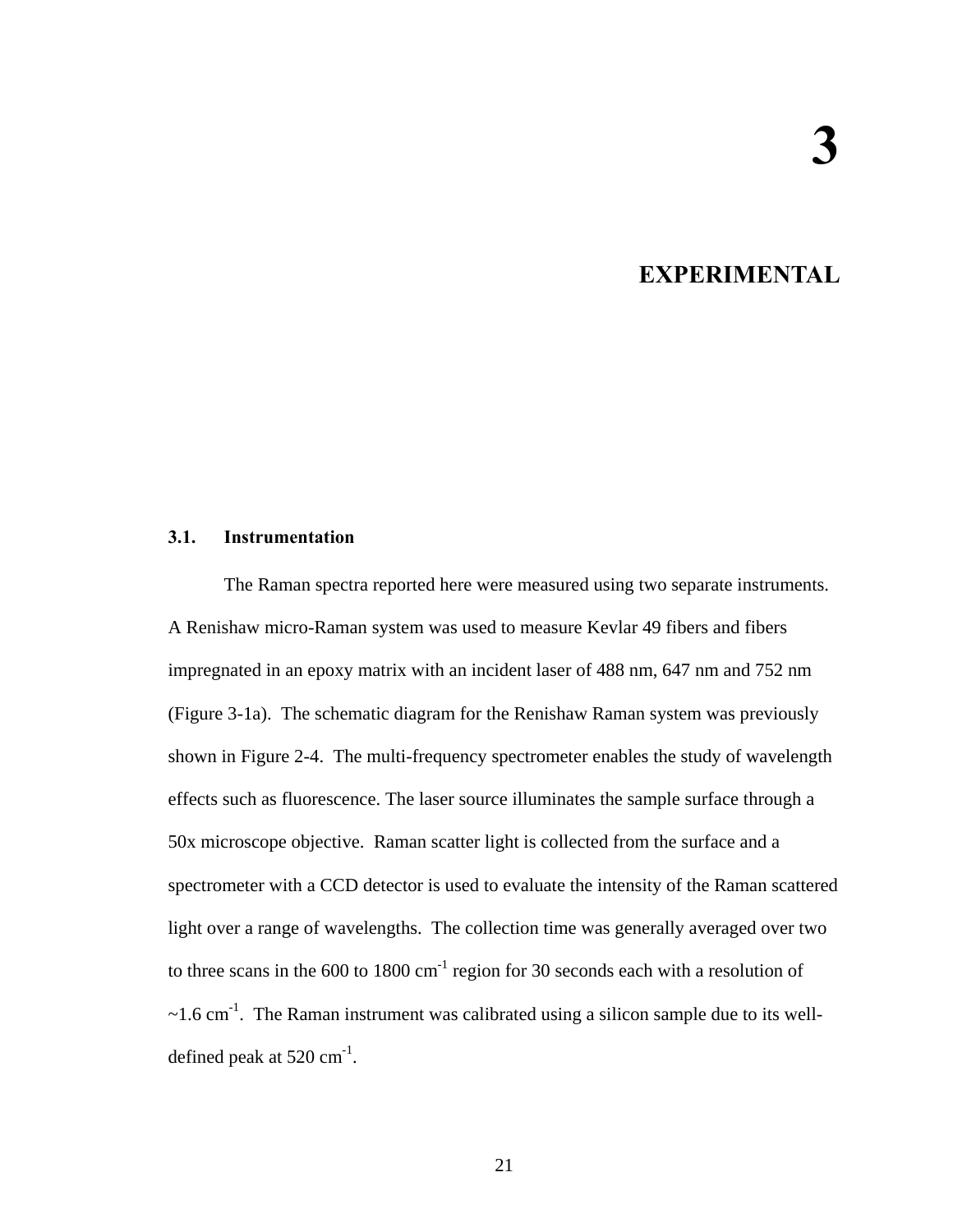Raman measurements were also taken using a Fourier Transform (FT) Raman system using an incident laser of 1064 nm (Figure 3-1b). The FT Raman system differs from the spectroscopic system in the determination of the wavelength of scattered light, which is determined by an interferometer rather than by a spectrometer. FT Raman systems use of the 1064 nm laser removes fluorescence completely. In the near-infrared (IR) region of 1064 nm, the photon energy is usually not sufficient to cause transitions between electronic states that give rise to fluorescence. For each spectrum, 32 scans were Fourier transformed with a resolution of  $1.5 \text{ cm}^{-1}$ . All spectra were analyzed using the commercial software Peakfit®.

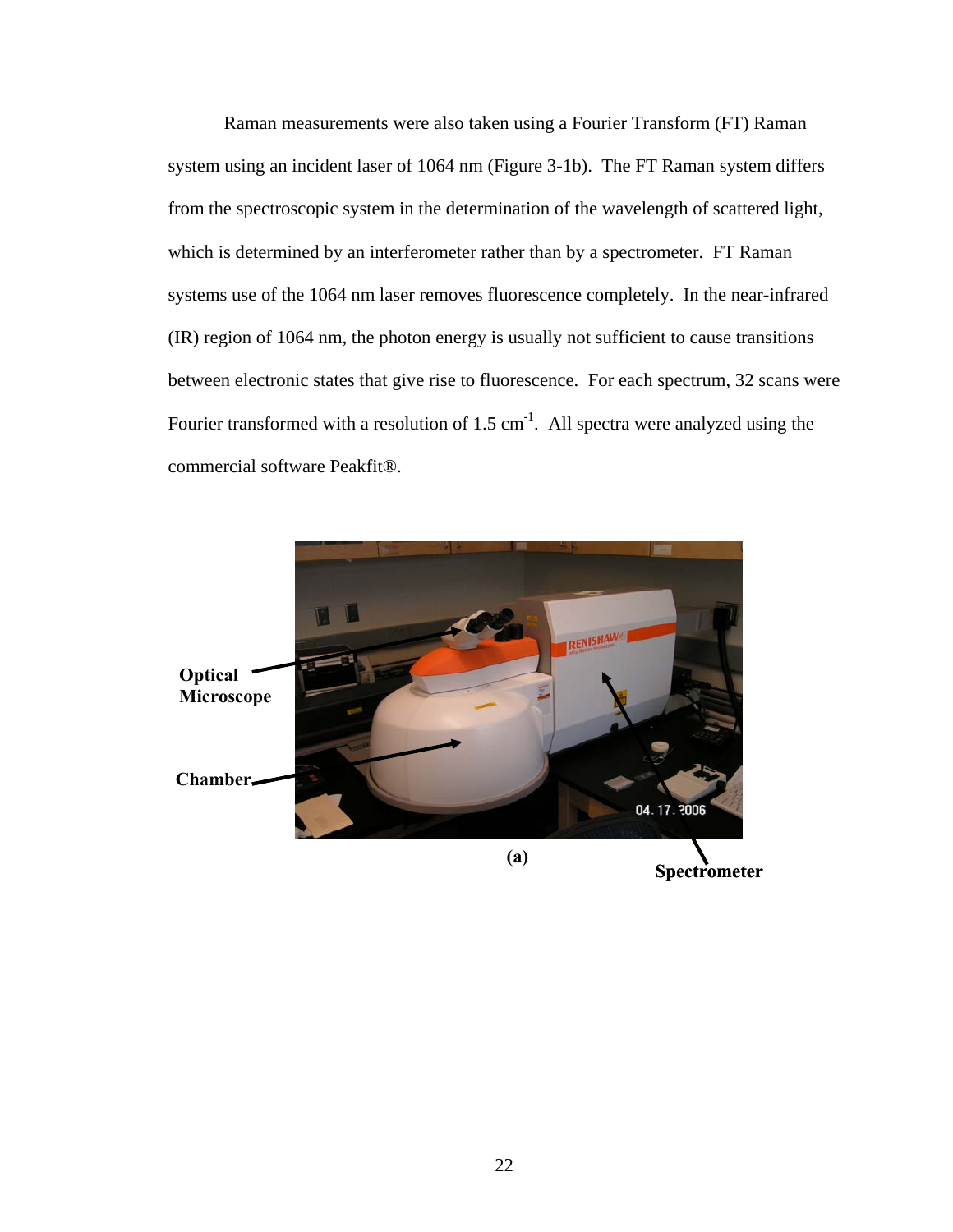<span id="page-31-0"></span>

**Figure 3-1.** Two Raman systems were used for measurements (a) multi-laser Renishaw Raman spectrometer and (b) FT Raman system.

### **3.2. Materials and Testing**

## *3.2.1. Aged Kevlar Samples*

A series of Kevlar strand and composite samples have been evaluated to identify and characterize the Raman spectra. This has included virgin Kevlar yarn, virgin yarn impregnated in an epoxy matrix to form a Kevlar composite strand, and composite strand specimens that have been exposed to a creep testing regimen. Sections of composite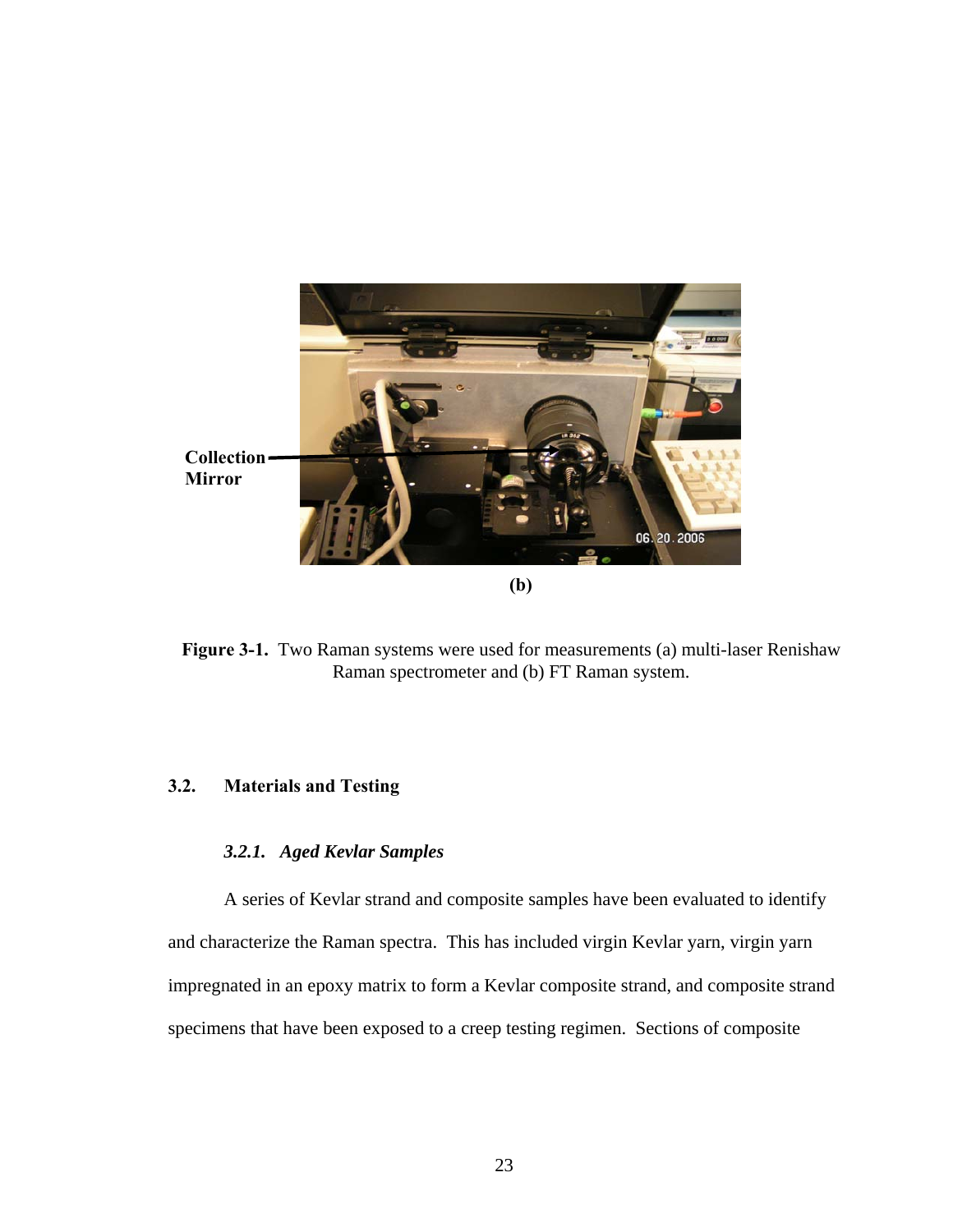materials removed from aged fleet leader tanks and strand specimens aged by the Stepped Isothermal Method (SIM) have also been tested.

Five types of strand specimens have been provided by Texas Research International (TRI) as part of the study. This includes virgin Kevlar 49 yarn and composite strands that were initially used to explore the Raman response of the Kevlar materials and the effects of the matrix on the Raman response. TRI also provided a series of composite strand specimens that had been part of a creep testing program. During this program, a series of specimens were loaded to 65% of their tensile strength and held at load for various periods of time at different temperatures indicated in Table 3-1. Analysis focused on comparing a virgin composite strand labeled "D" from the table with strands that failed during creep testing.

| <b>Creep Tested Composite Strands</b> |            |         |                |
|---------------------------------------|------------|---------|----------------|
| Specimen                              | Aged (hrs) | Temp °C | <b>Failed?</b> |
| A                                     | 9          | 92      | yes            |
| В                                     | 96         | 48      |                |
| C                                     | 48         | 48      |                |
| D                                     | $\theta$   | room    |                |
| E                                     | 96         | 20      |                |
| F                                     | 96         | 34      |                |
| G                                     | 50         | 76      |                |
| H                                     | 96         | 34      |                |
| I                                     | 1          | 90      | yes            |
| J                                     | 4          | 90      | yes            |
| K                                     | 9          | 92      | yes            |
|                                       |            | 76      | yes            |

**Table 3-1.** Details of Kevlar 49 creep tested specimen.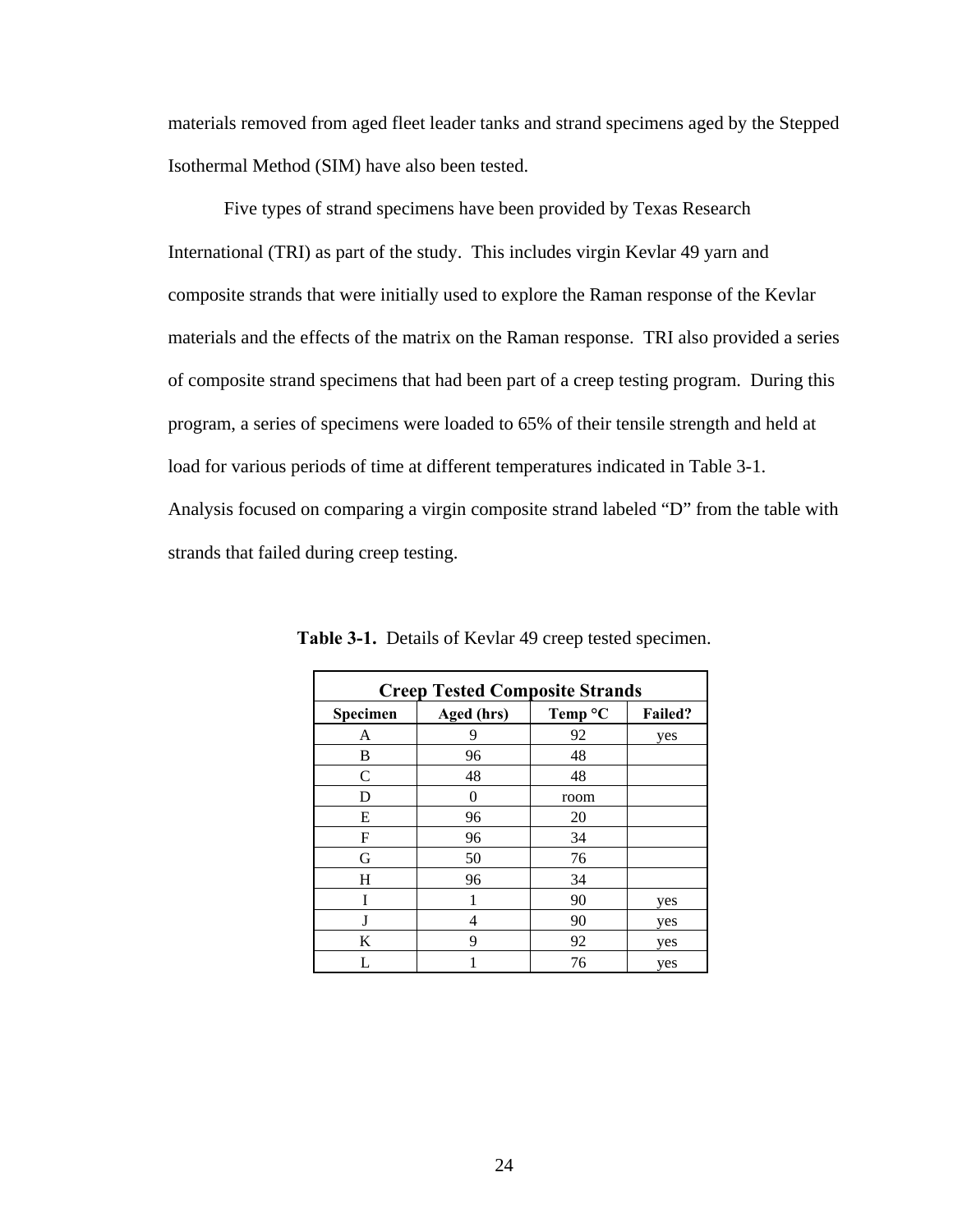SIM Kevlar composite strands were also provided by TRI and evaluated for changes in the Raman response. These SIM specimens were loaded to 65% of the ultimate tensile strength (UTS) in a temperature-controlled chamber. Step-wise increases in the temperature were imposed at sustained stress levels until failure [21]. The SIM Kevlar strands listed in Table 3-2 were tested at step-wise elevated temperatures initially at room temperature (20  $^{\circ}$ C). The strands were held under sustained load at 65% of the UTS for 10,000 seconds. If the strand did not fail, the temperature would be increased by 14 °C for 10,000 seconds. This process would continue until failure and the total time recorded.

|               | <b>SIM Tested Specimen</b>           |                        |
|---------------|--------------------------------------|------------------------|
| <b>Sample</b> | <b>Total</b><br><b>Time</b><br>(sec) | Temp at<br>Failure(°C) |
| 1405          | 58770                                | 90                     |
| 2105          | 50480                                | 90                     |
| 23d5          | 68130                                | 103                    |
| 2305          | 60210                                | 104                    |

**Table 3-2.** Details of Kevlar 49 SIM tested specimen.

Kevlar materials being used for winding tanks in a stress rupture study have been provided. This material is a Kevlar prepreg composite strand in cured and uncured conditions, and is referred to as ATK Kevlar prepreg strands.

Finally, two samples of composite materials sectioned from burst COPVs were tested. These COPVs were part of a fleet leader program that maintained exemplar vessels under pressurized conditions over the lifetime of in-service vessels of similar designs. A section of Kevlar composite cut from serial number (SN) 032 fleet leader tank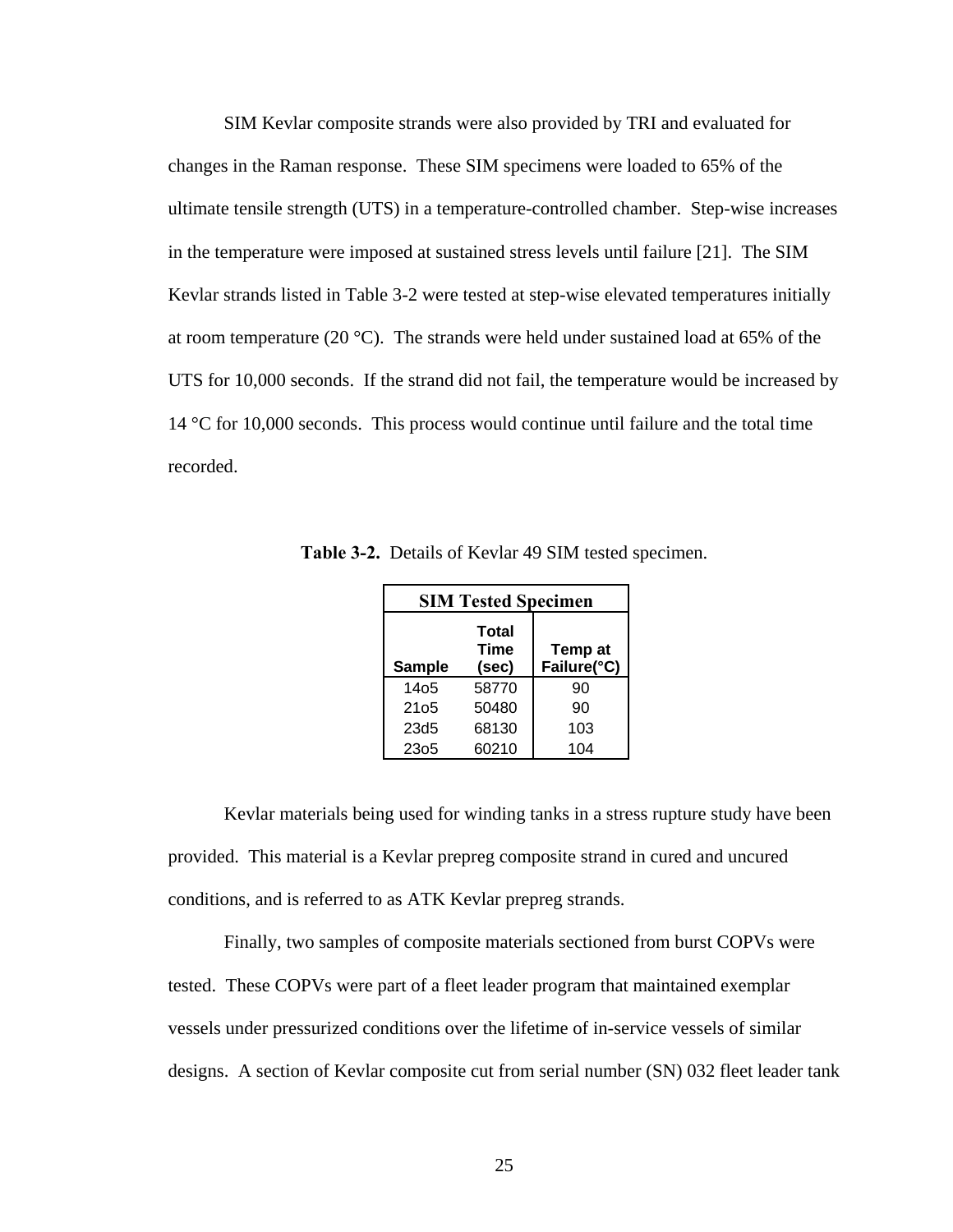consisted of material that was aged for  $\sim$ 17 years at 80 °C (pressurized to 50% ultimate tensile capacity, 29 MPa). This darkened material was removed from a tank that had burst during accelerated testing and was being analyzed at Cornell University. The spectra of a fleet leader sample that had been aged at room temperature (29 MPa) and then subject to a burst test was also evaluated. A sample from SN 007 fleet leader tank supplied was a layer cut out of a tank at  $\sim 0.1$  inches in depth in the COPV. This specimen contains darkened fibers associated with manufacturing processes.

It is important to note that all samples tested were not under stress while scanned. Pictures of all specimen types are shown in Figure 3-2.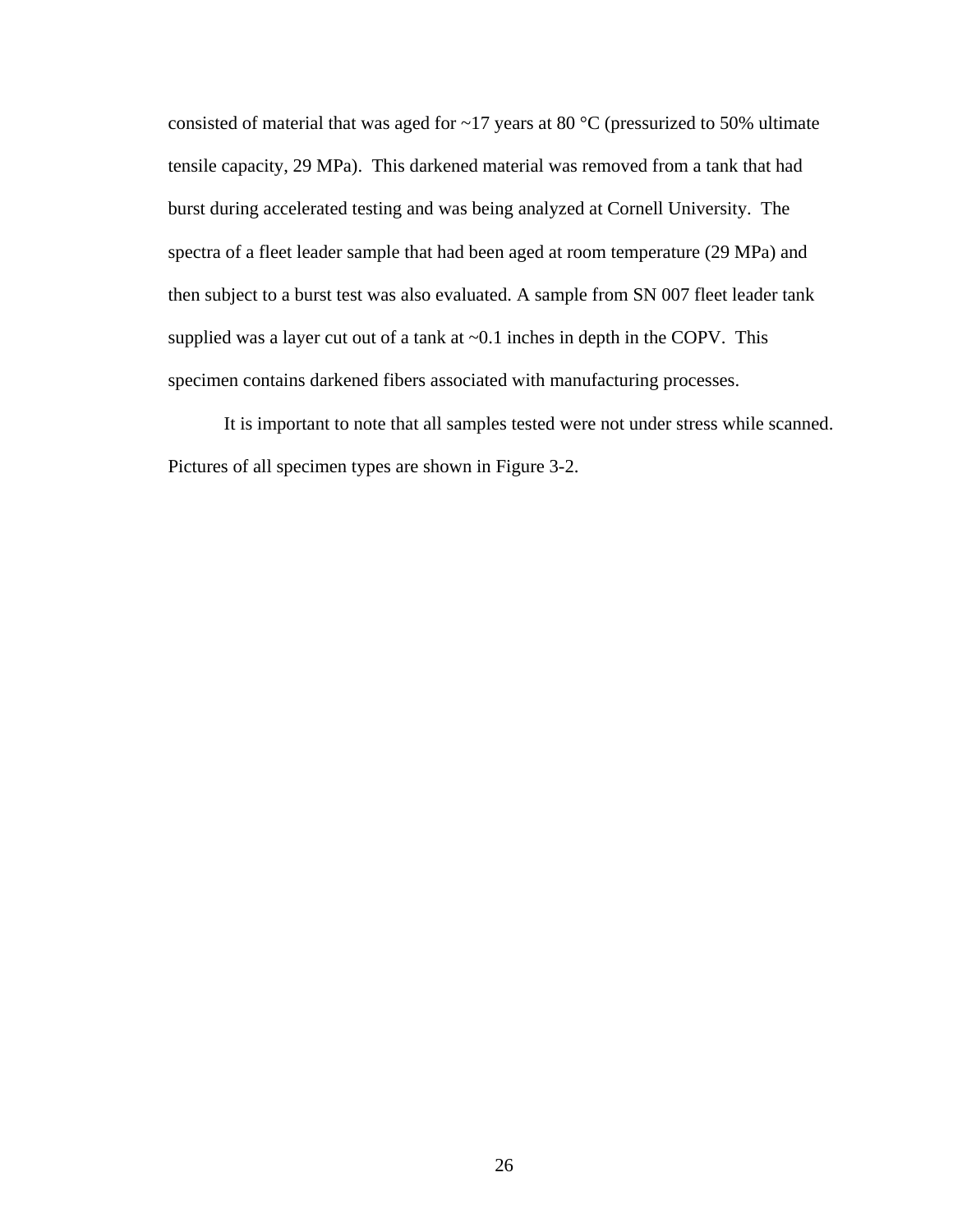

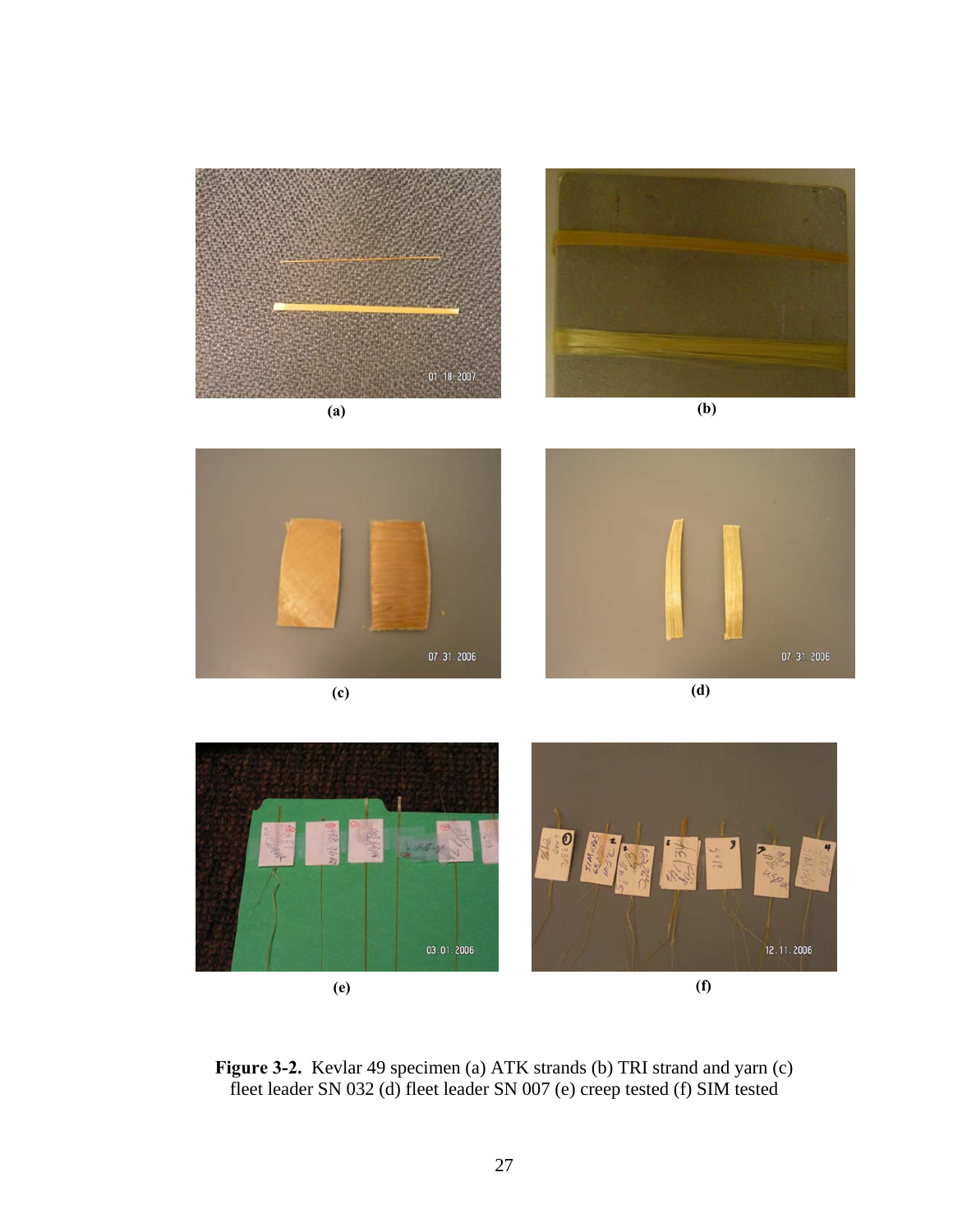#### *3.2.2. Power and Polarization Testing*

Problems arise when too much laser power is incident upon Kevlar samples. Literature indicates that the power of the incident laser may damage Kevlar fibers if above ~16 mW [12, 19]. Galiotis et al. [22] also studied the effects of incident power levels concluding that incident powers of 10 mW and greater can easily damage the fiber, possibly from local heating effects. As a result, the power levels have been closely controlled and kept at less than 10 mW on the sample surface when using the Renishaw Raman system. The lowest power that gives the best suitable spectrum was determined using a virgin strand of Kevlar 49. Power measurements were made at the sample surface using a handheld laser power meter to supplement instrumentation readings. This handheld device was used to ensure the power stayed well below 10 mW. It is important to note that the laser power is kept constant through a series of experimental analysis. Figure 3-3 shows spectra at different power levels. From the figure the most welldefined spectrum was at a power level of 7 mW.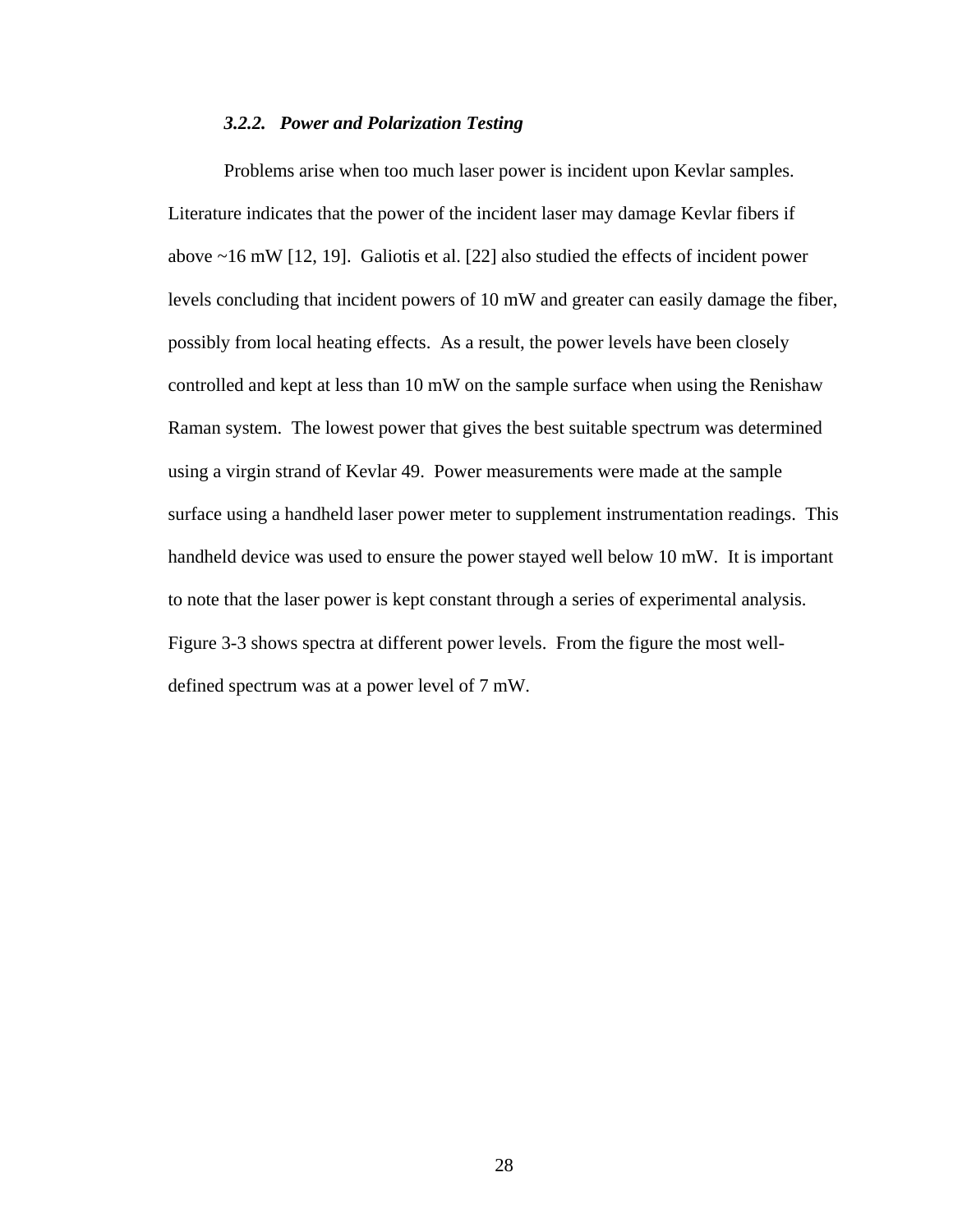

**Figure 3-3.** Raman measurements taken at different power levels.

Literature also indicates the molecules of Kevlar are highly oriented and as a result, the polarizability of the material is highly dependent on its orientation relative to the polarization of incident light. Testing was conducted to ensure the proper alignment of specimen in the micro-Raman system to ensure the most intense Raman spectra from the material. A Kevlar composite strand was mounted to a rotating device shown in Figure 3-4. The fiber was scanned with the Renishaw sytem from 0 to 360 $^{\circ}$  in 10 $^{\circ}$ intervals. Figure 3-5 displays two views of a Kevlar strand under the Raman microscope rotated at different angles. Figure 3-6 is a plot of the differences in appearance of the spectrum when the laser is polarized parallel to the fiber axis and perpendicular to the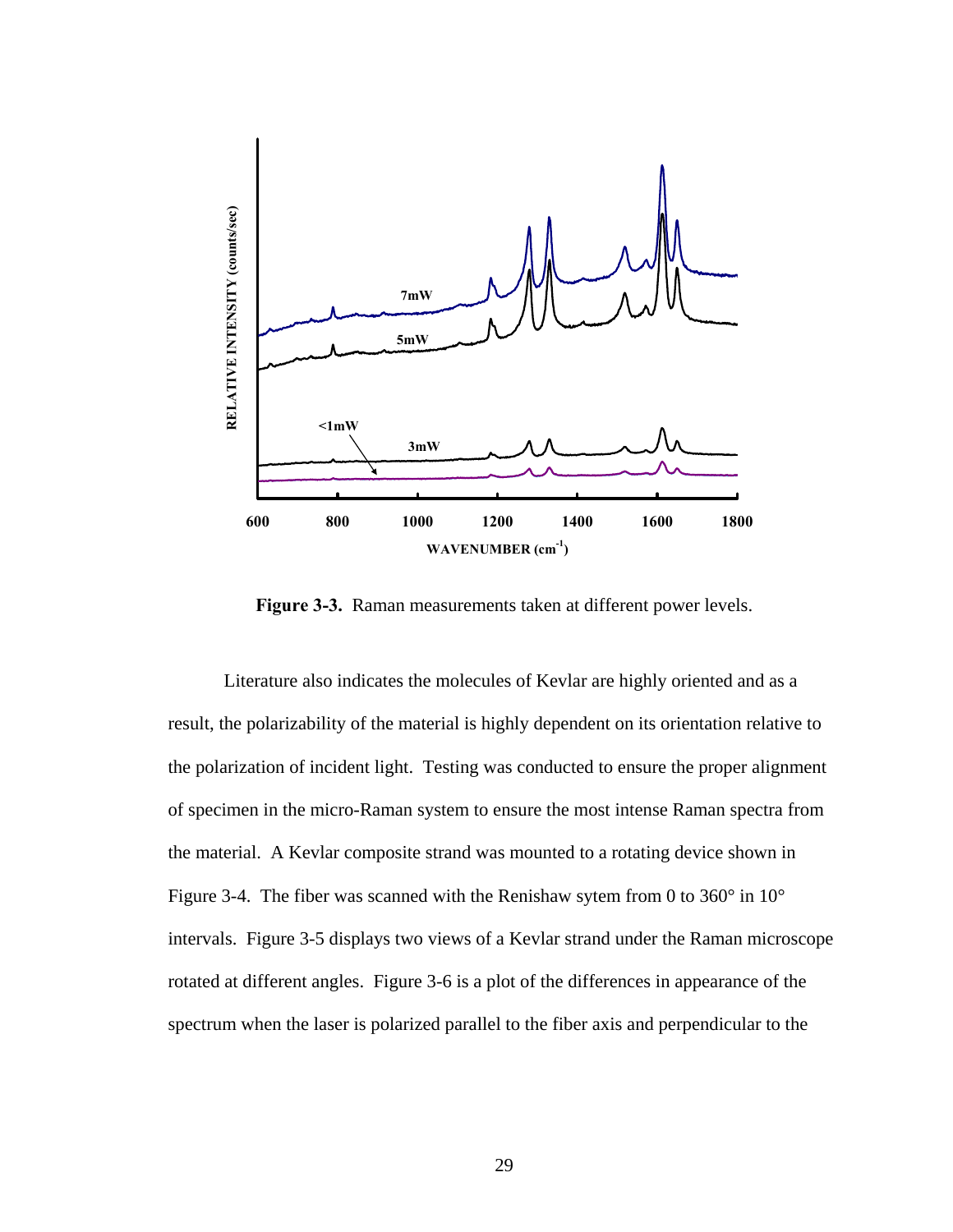fiber axis. Raman peaks are nearly indistinguishable from the background noise when the laser is polarized perpendicular to the fiber axis.



**Figure 3-4.** Rotating apparatus used for fiber alignment Raman measurements.



**Figure 3-5**. A Kevlar 49 strand under a Raman microscope at (a) 45° and (b) 90°.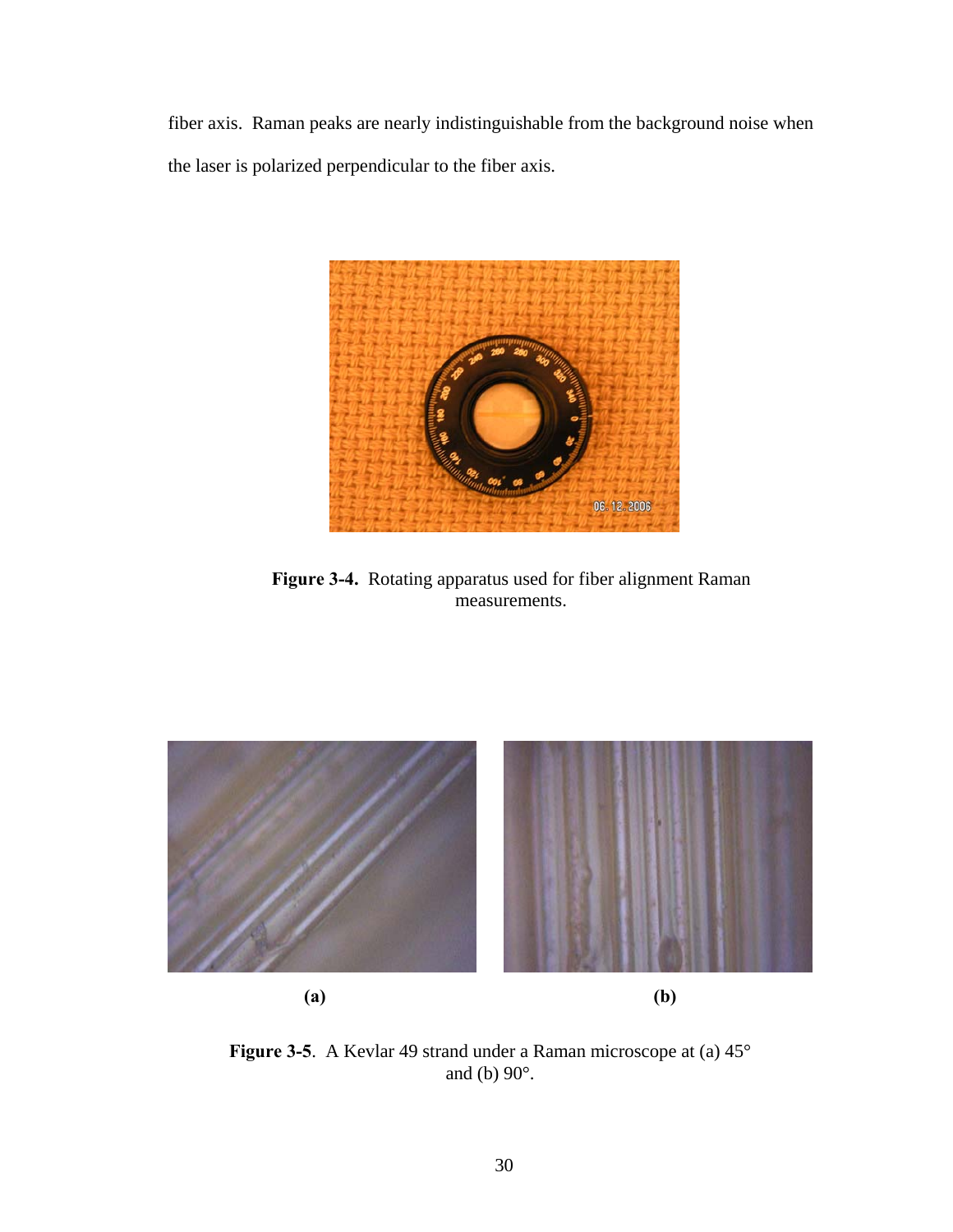

Figure 3-6. Raman spectrum of a Kevlar strand aligned at  $0^{\circ}$  and  $90^{\circ}$ .

It is important that all measurements using the Renishaw system attempt to focus the microscope directly on a fiber that is noticeably scattering the most light. When looking under the microscope at a Kevlar strand shown in Figure 3-5, if the laser is focused directly on a lighter area primarily at the fiber surface, the Raman spectrum will be well-defined. If the laser is focused on a darker area, the intensity of the Raman peaks will be low due to the laser directed primarily on the resin at the surface.

A particular challenge for Kevlar strands is that the fibers of Kevlar within the matrix provide strong, detailed spectra while the epoxy resin primary produces some fluorescence and irrelevant scattering. When tested through the objective of a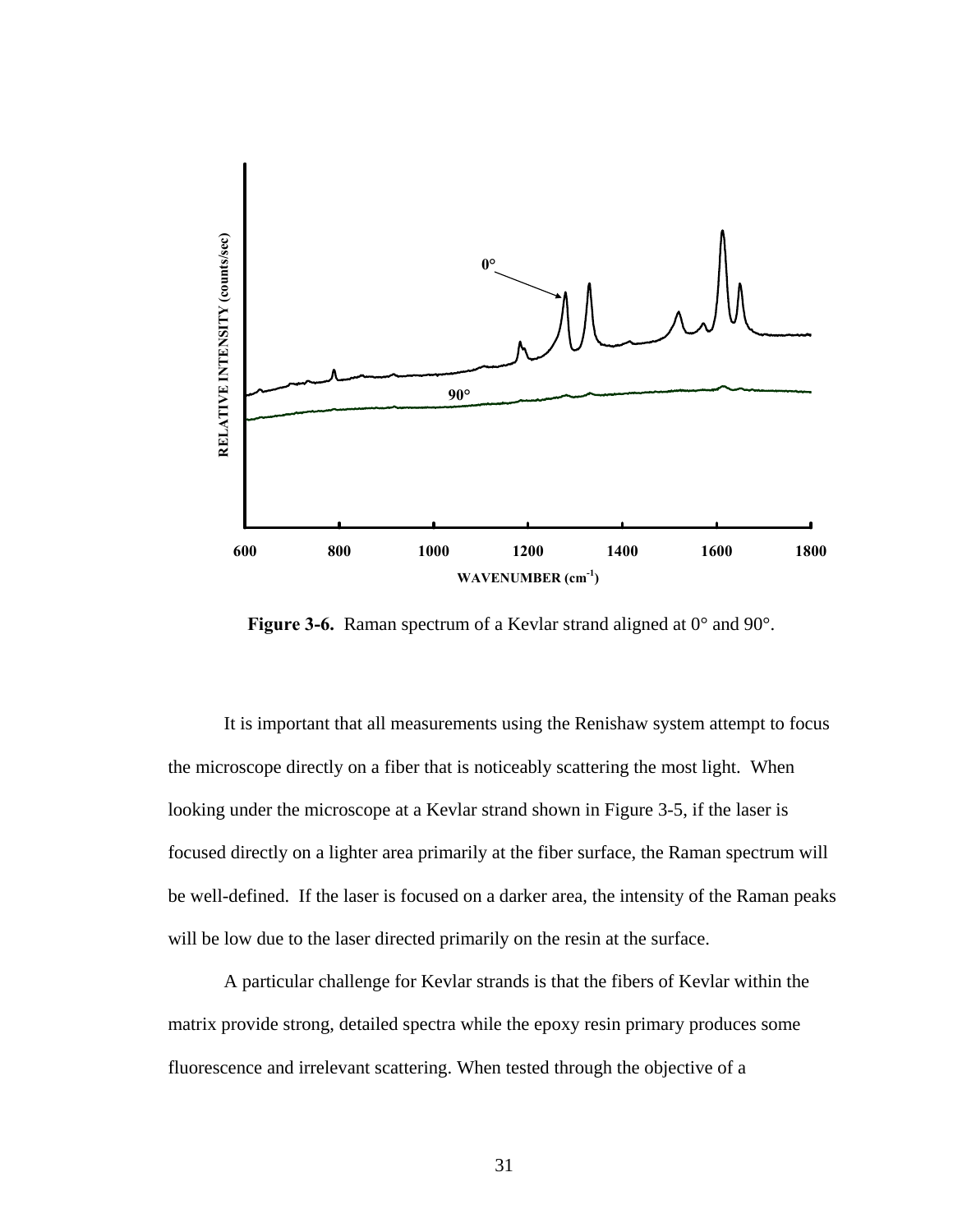microscope, as was done here, the focus of the incident laser spot includes some combination of matrix and fibers, the fibers being at different varying depths in the matrix due to the texture of the strand surface. From Figure 3-5 the micrograph of the surface of a Kevlar strand is shown which illustrates the texture and the contrasting areas of matrix and fibers on the surface of the specimen. For different locations on a strand, there are different proportions of fibers at the surface and matrix at the surface. As a result, there is variation in the overall appearance of the spectra from scans at different locations on the same strand. The normalization techniques described later address this variation from scan to scan.

#### *3.2.3. Mechanical Stress Testing*

Individual virgin Kevlar strands were mounted to tabs using a quick-setting epoxy. The strands were then placed in a loading frame with a cylindrical load cell shown in Figure 3-7. Data was collected using the data acquisition commercial software Agile-link®. Raman spectra were obtained during deformation using a 647 nm krypton laser with the beam polarized parallel to the fiber axis for all measurements. Power was kept under 10 mW to prevent fiber damage.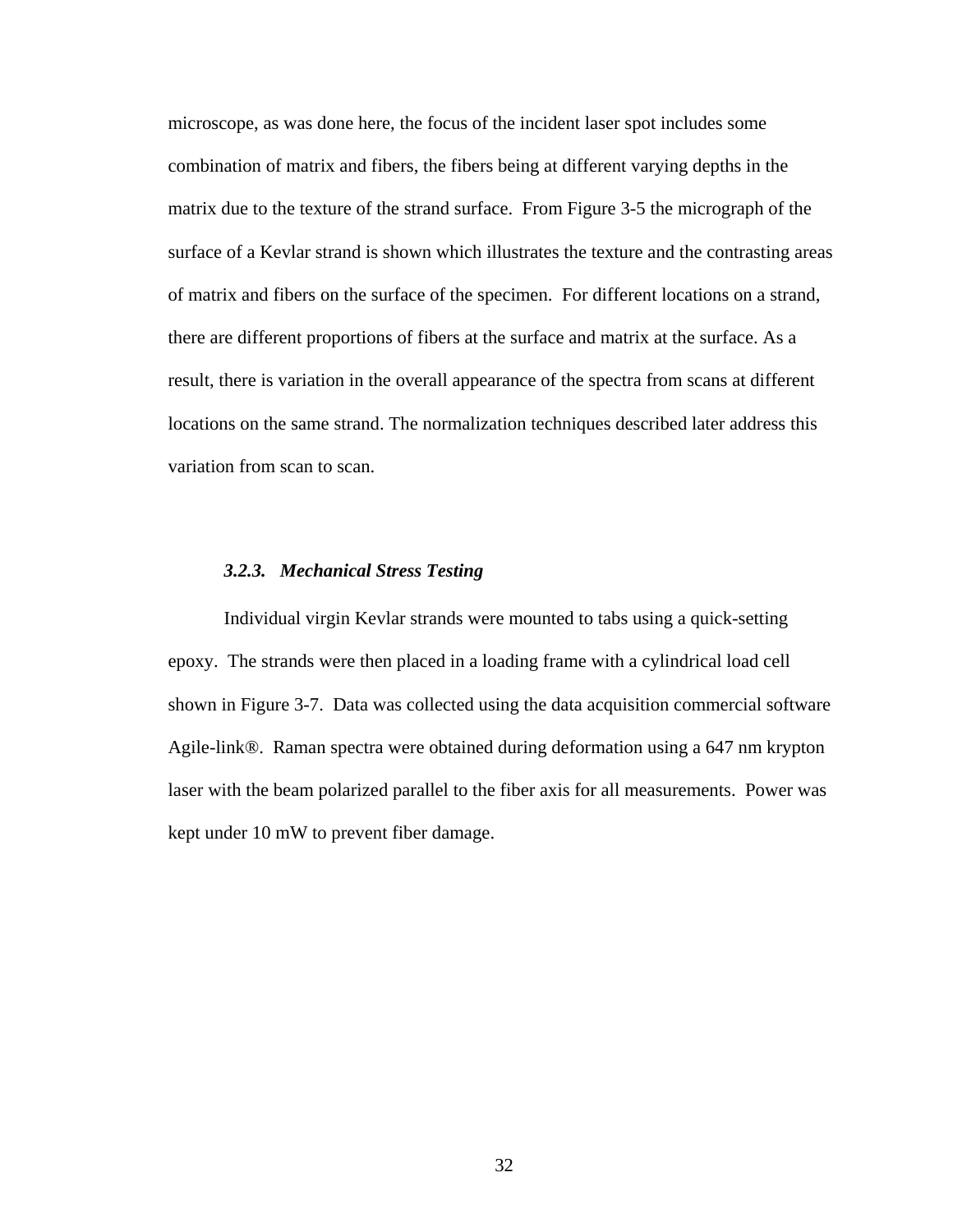

**Figure 3-7.** Loading frame and cylindrical load cell used for stress measurements.

## *3.2.4. Spectral Analysis*

Quantitative characterization of Raman spectra requires the specific characteristics of spectra be identified, such that spectra from different samples can be normalized and compared. A common method of comparing spectra is to analyze the shifting of individual peaks to either a higher or lower wavenumber. Changes in the peak position may be indicative of changes in structure of the material or stresses within the material [1, 14-17, 19, 23, 24]. For the present study, peak positions were analyzed as well as the bandwidth and the relative intensity of the peaks. This section describes the primary characteristics of the spectra examined in this study and how these characteristics were analyzed to detect changes associated with the aging processes used.

The position of peaks within the Raman spectra was determined by Lorentzian curve fitting, using a best-fit curve with a Lorentzian fitting function. The process identifies the wavenumber of each peak in the spectrum that can be separated from the background noise, which is always present at some level. Algorithms are available in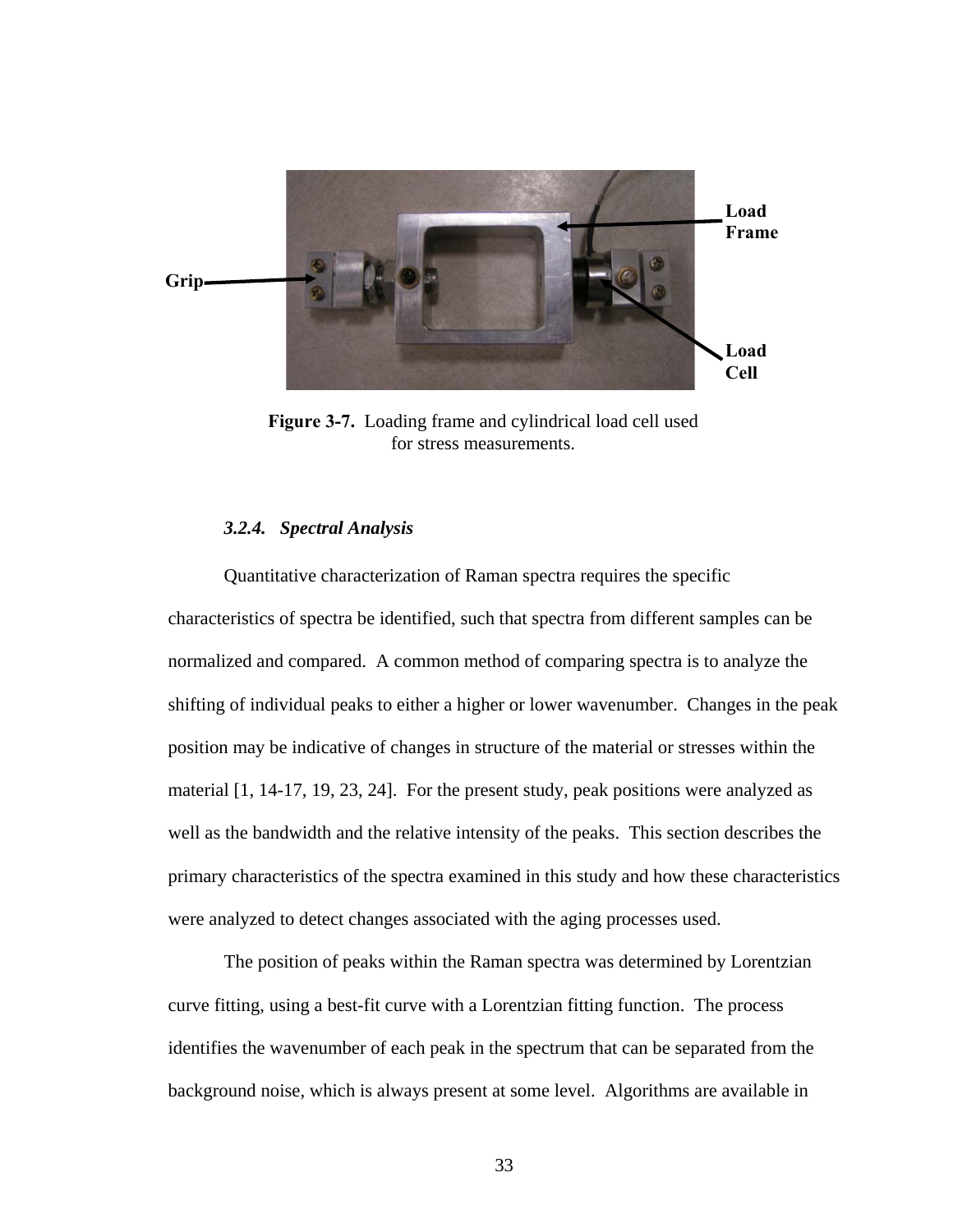commercial software. For Kevlar, there are between 8 and 16 individual peaks that can be identified in the range from  $600$  to  $1800 \text{ cm}^{-1}$ , depending on the wavelength of the incident laser. Some of these peaks are quite low in intensity and therefore more difficult to locate on the spectrum consistently. To evaluate the shifting of peaks, the peak positions (i.e. absolute wavenumbers) were normalized by comparing the position of individual peaks with the peak located at  $\sim 1613$  cm<sup>-1</sup> within a particular spectrum,  $\Delta k_i = k_i - k_{1613}$ 

Where:

 $k_i$  = Wavenumber of peak *i*, cm<sup>-1</sup>

 $\Delta k_i$  = Shifting peak  $k_i$  relative to the 1613 peak, cm<sup>-1</sup>

 $k_{1613}$  = Wavenumber of the ~1613 peak, cm<sup>-1</sup>

The position of the  $\sim 1613$  cm<sup>-1</sup> peak can vary slightly from one spectrum to another, particularly when the instrument is recalibrated in between measurements. In this case, the entire spectrum may be shifted, such that the absolute position of a particular peak is inadequate for analysis. If the entire spectrum shifts from vibrational changes to the Kevlar, these shifts will be detected due to peaks shifting at different rates [14, 22]. The normalization of peak positions to the  $\sim$ 1613 cm<sup>-1</sup> peak within the spectrum allowed for the quantitative comparison of position.

A second characteristic of the spectra analyzed was the full width, half maximum (FWHM) of individual peaks within the spectrum. For this measurement, the width of the fitting function is determined at  $\frac{1}{2}$  of the maximum intensity of the peak. This value is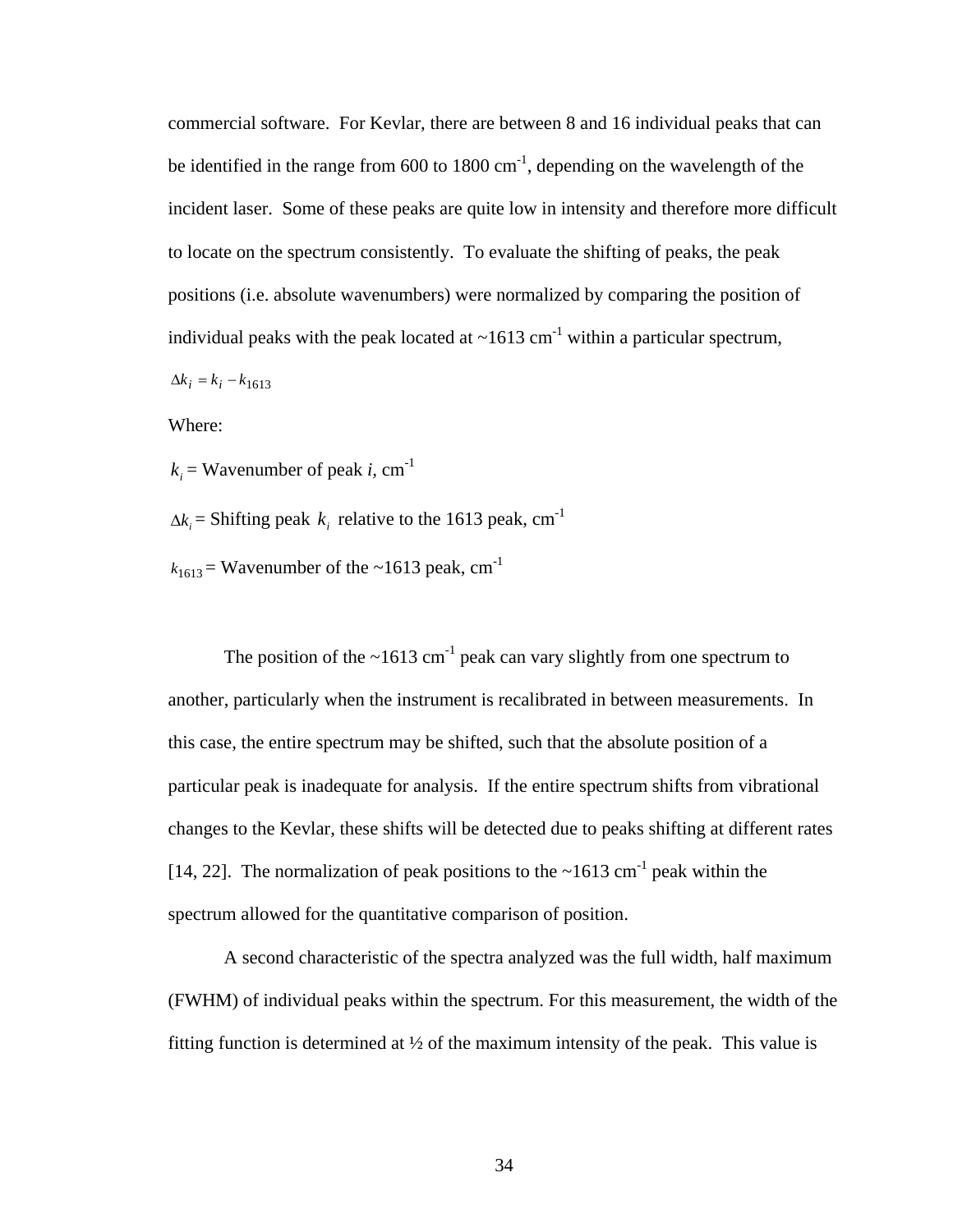then normalized by determining the ratio of the individual peak's FWHM to the FWHM of the  $\sim$ 1278 cm<sup>-1</sup> peak for that spectrum:

$$
\eta_i = \frac{FWHM_i}{FWHM_{1278}}
$$

Where:

 $\eta_i$  = FWHM ratio (dimensionless)

 $FHWM_i = FWHM$  of peak *i*,  $cm^{-1}$ 

*FHWM*<sub>1278</sub> = FWHM of ~1278 cm<sup>-1</sup> peak, cm<sup>-1</sup>

Finally, the relative intensity of the individual peaks was analyzed. Each intensity value was determined then normalized by calculating the ratio of the individual peak's intensity to the intensity of the  $1278 \text{ cm}^{-1}$  peak for that spectrum:

$$
\chi_i = \frac{I_i}{I_{1278}}
$$

Where:

 $\chi_i$  = Intensity ratio (dimensionless)

 $I_i$  = Intensity of peak *i*, cm<sup>-1</sup>

 $I<sub>1278</sub>$  = Intensity for ~1278 cm<sup>-1</sup> peak, cm<sup>-1</sup>

Characterization of the Raman spectrum was conducted using incident laser wavelengths of 488, 647, 752 and 1064 nm. In general, the shorter wavelength incident laser produces greater florescence, and consequently lower signal to noise ratio, than longer wavelengths. For analysis, the 647 and 1064 nm incident lasers were selected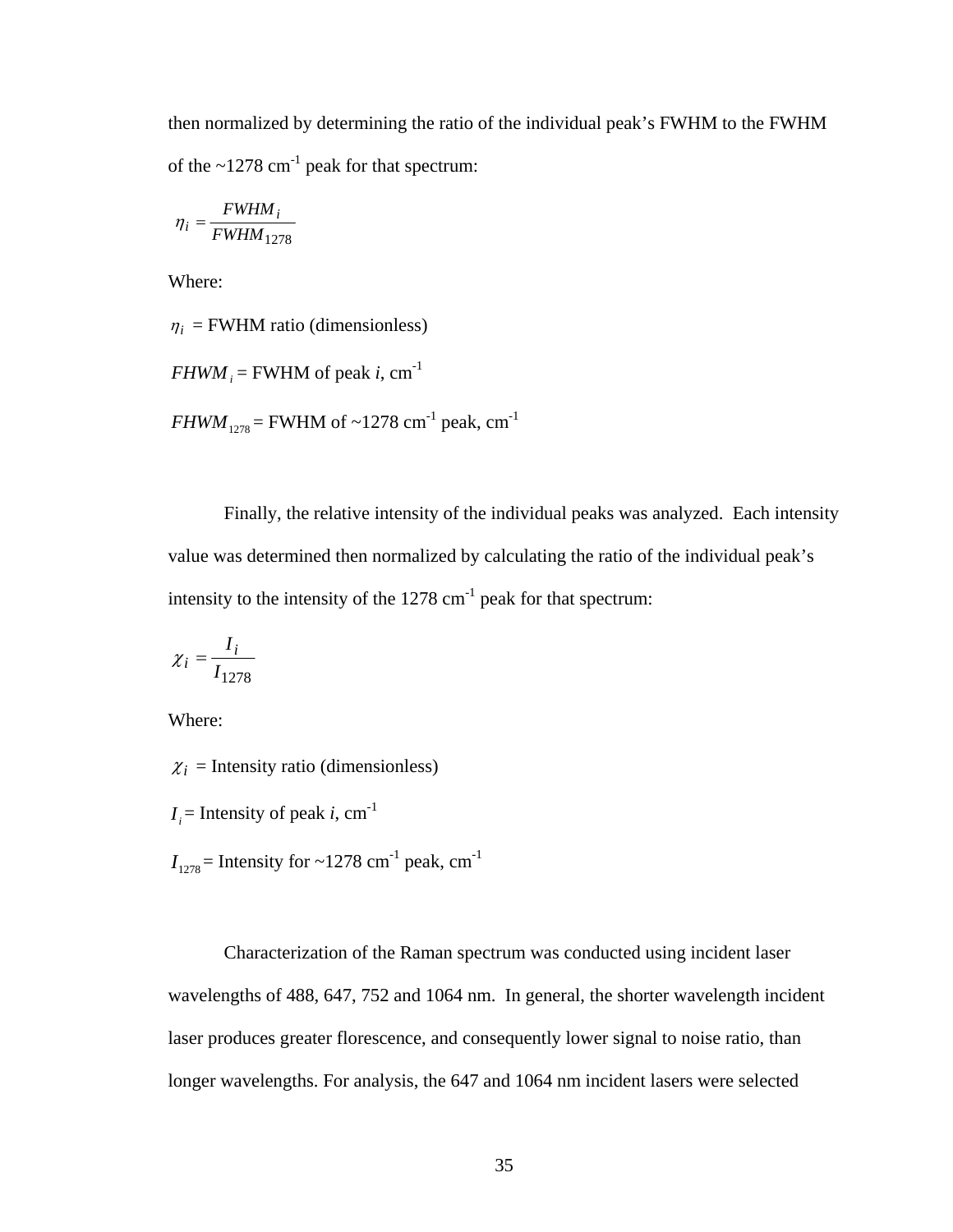because these incident wavelengths provided both fine spectra and a broad range of wavelengths for analysis.

The analysis of relative peak intensity and FWHM was conducted by comparing the average values from a series of between two and five separate scans of a strand specimen, from multiple locations on the surface of the strand. This average provided a typical value for the strand. This process also allowed for some measure of the variation of results that could occur when evaluating multiple measurements of the same strand.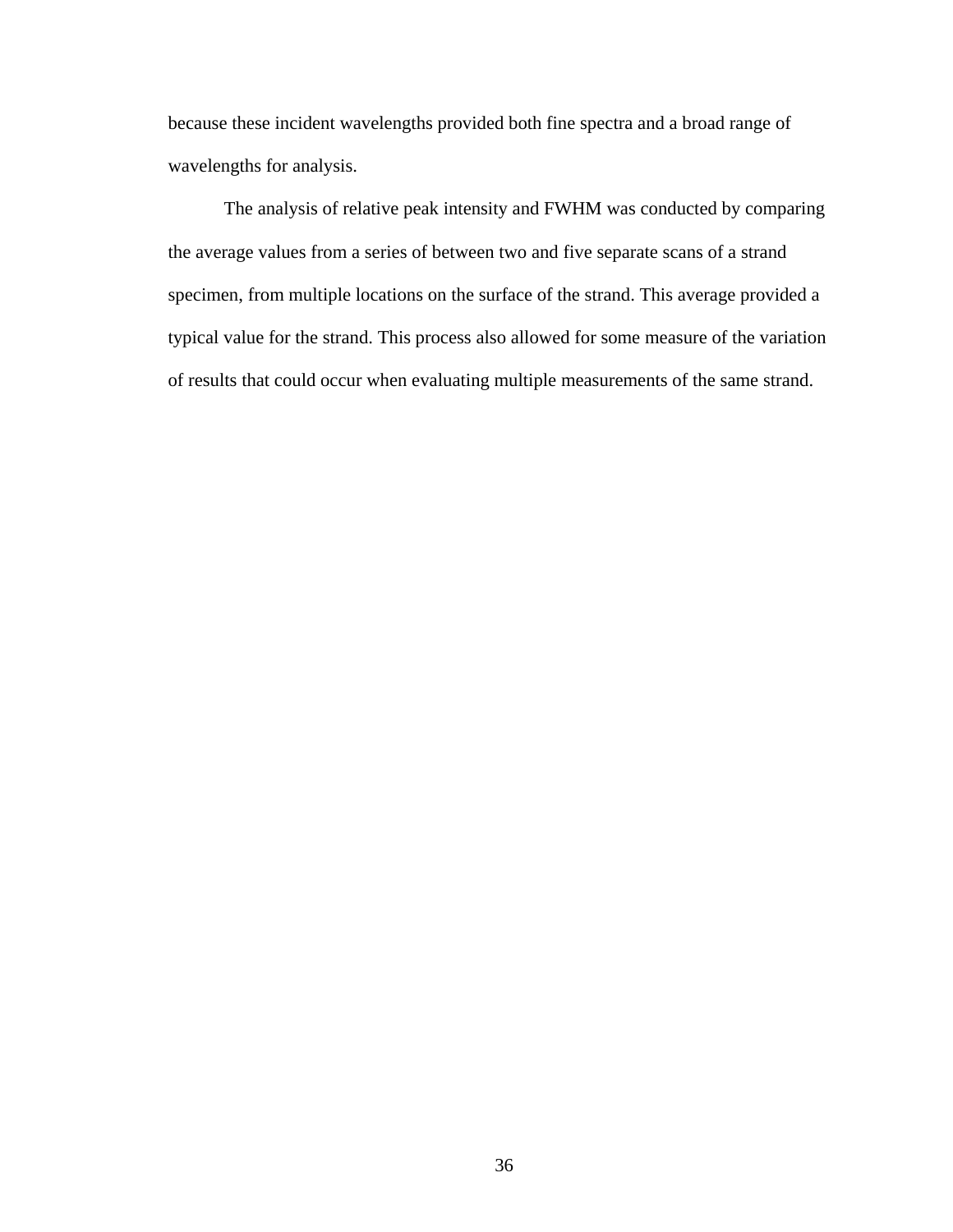# **4. RESULTS**

## **4.1. Comparison of Spectra**

Figure 4-1 indicates the Raman spectra at 647, 752 and 1064 nm, and Figure 4-2 indicates the Raman response at 488 nm for virgin (unaged) Kevlar strands. The latter figure illustrates the increased background noise associated with fluorescence and specimen heating at shorter wavelengths such as the 488 nm laser. As shown in the figures, clear Raman spectra can be obtained at each incident wavelength, though there is significant background noise at 488 nm.

Major problems arise in obtaining a Raman spectrum due to fluorescence for most polymers when using a 488 nm argon laser. Fluorescence is a luminescence in which the molecular absorption of a photon triggers the emission of another photon with a longer wavelength. This results in a change in energy between the absorbed photon and emitted photon, transformed to molecular vibrations or heat. It is possible to avoid fluorescence problems by changing the incident laser frequency to a krypton laser at 647.1 nm or a near-IR Nd:YAG laser at 1064 nm. The former sets the excitation frequency below the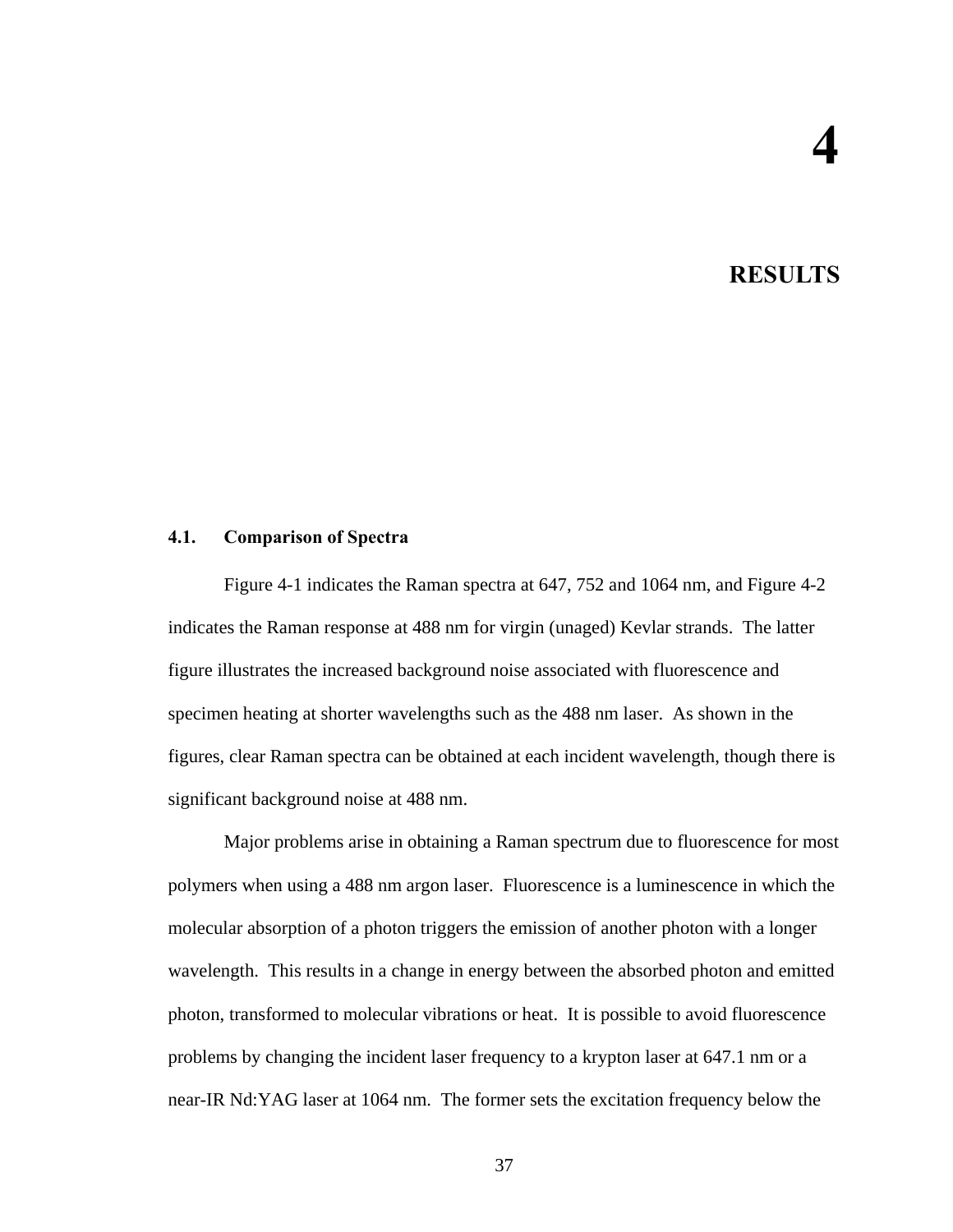fluorescent envelope and the latter is a more drastic approach using the FT Raman technique which is in the IR region that is far below the absorbing electronic frequencies [10].



**Figure 4-1.** Raman spectrum of a Kevlar 49 strand using an incident laser of 647, 752 and 1064 nm.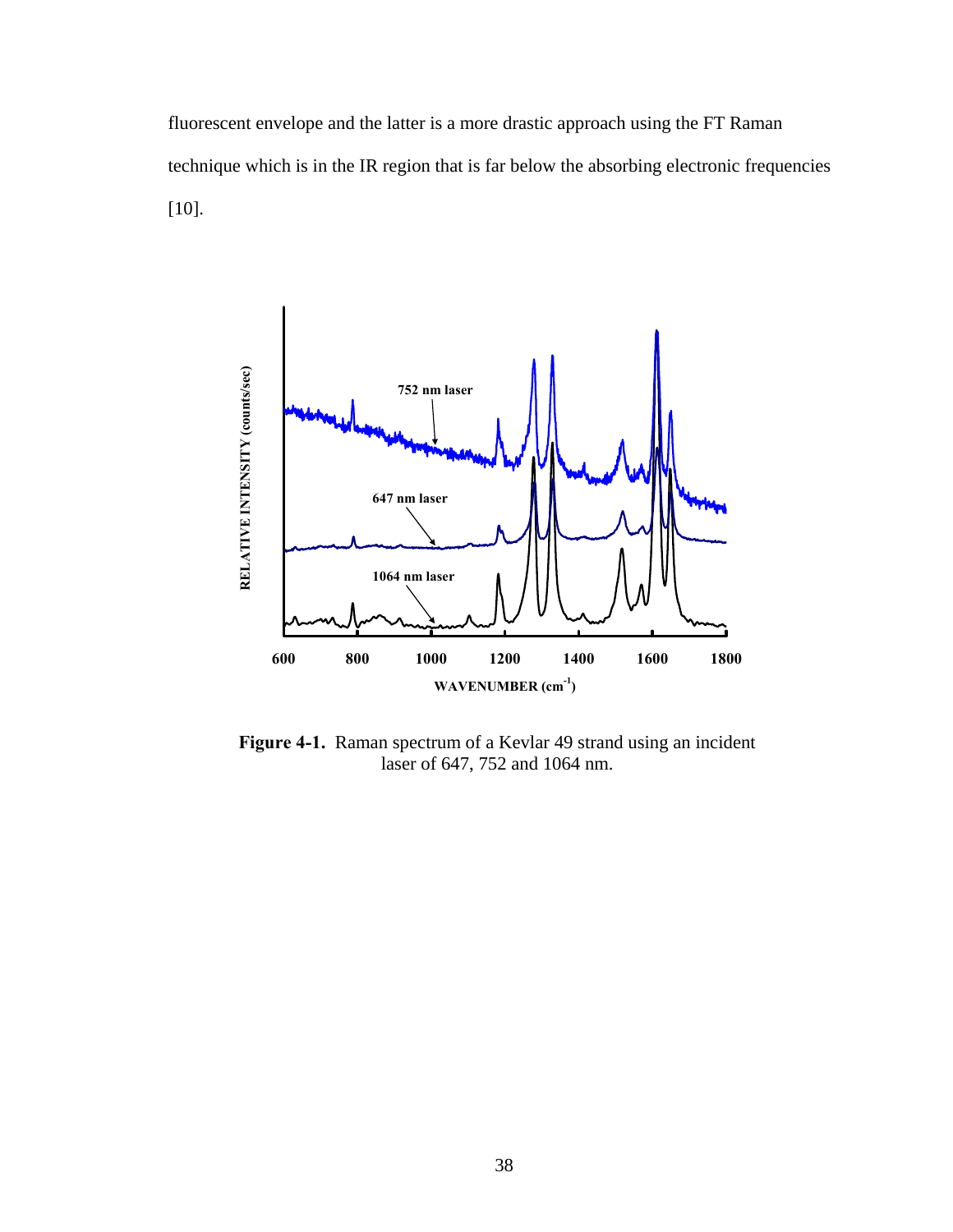

**Figure 4-2.** Raman spectrum of a Kevlar 49 strand using a 488 nm incident laser.

## **4.2. Raman Band Detection**

Analyses were conducted of the obtained spectra compared with spectra described in the literature[12, 13]. Matching experimental Raman band or peak values with those provided in the literature, it was found that in the range of  $600$  to  $1700 \text{ cm}^{-1}$  there was significant agreement. Table 4-1 lists the theoretical peaks compared to the experimental peaks. Experimental peak values could be related to 13 out of 14 of Penn and Milanovich analytical peaks, and 14 out of 15 for Kim et al. analytical peaks using an incident laser wavelength of 752 nm. Using the FT Raman system with an incident laser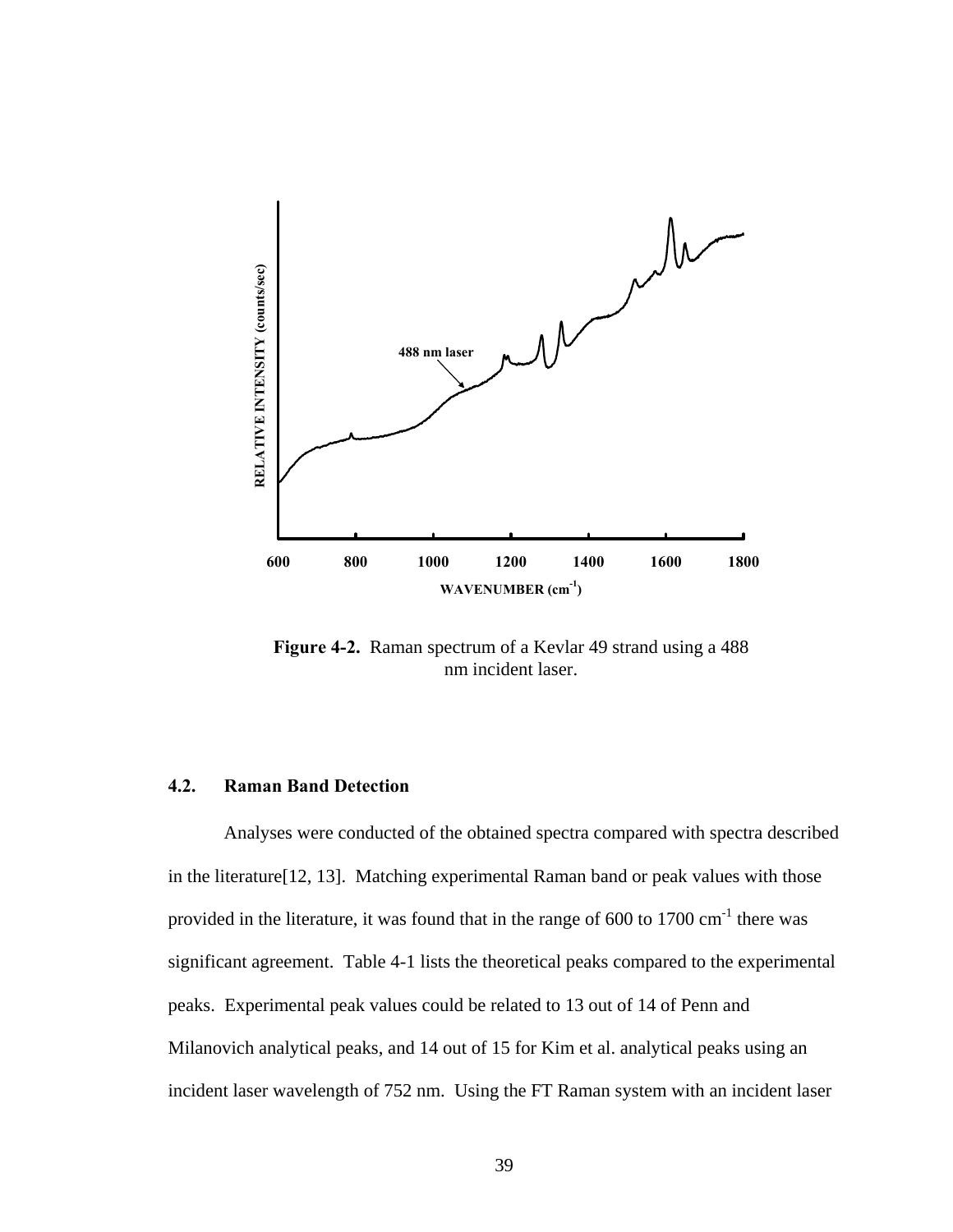wavelength of 1064 nm, all theoretically predicted peaks could be identified. There was slightly less agreement using an incident wavelength of 647 nm, finding 13 out 14 peaks predicted by Penn and Milanovich and 13 out 15 of the peaks predicted by Kim et al. There was significantly less agreement with an incident laser of 488 nm. For shorter wavelengths, small peaks are more difficult to identify and may be lost in the background noise evident in Figure 4-2, and as a result these peaks are not identified.

| RAMAN PEAKS (cm <sup>-1</sup> )        |                            |                    |                      |                    |                      |           |  |  |  |  |
|----------------------------------------|----------------------------|--------------------|----------------------|--------------------|----------------------|-----------|--|--|--|--|
| <b>TEST TYPE</b>                       |                            |                    |                      |                    |                      |           |  |  |  |  |
| <b>Theoretical</b>                     |                            | Kevlar yarn        | <b>Kevlar strand</b> |                    |                      |           |  |  |  |  |
| Penn and<br>Milanovich<br><b>Peaks</b> | Kim et al.<br><b>Peaks</b> | $(647 \text{ nm})$ | $(488$ nm)           | $(647 \text{ nm})$ | $(752 \; \text{nm})$ | (1064 nm) |  |  |  |  |
| 632                                    | 637                        |                    |                      | 631                | 630                  | 630       |  |  |  |  |
| 698                                    | 694                        |                    |                      | 700                | 697                  | 695       |  |  |  |  |
| 734                                    | 725                        |                    |                      | 731                | 732                  | 732       |  |  |  |  |
| 789                                    | 773                        | 790                | 784                  | 789                | 787                  | 787       |  |  |  |  |
|                                        | 853                        |                    |                      |                    | 847                  | 845       |  |  |  |  |
|                                        |                            | 914                |                      | 915                | 913                  | 918       |  |  |  |  |
| 1104                                   | 1106                       | 1105               |                      | 1105               | 1105                 | 1108      |  |  |  |  |
| 1187                                   | 1187                       | 1184               | 1186                 | 1184               | 1185                 | 1186      |  |  |  |  |
| 1192                                   | 1188                       |                    |                      |                    |                      | 1194      |  |  |  |  |
| 1279                                   | 1283                       | 1280               | 1278                 | 1280               | 1278                 | 1283      |  |  |  |  |
| 1331                                   | 1332                       | 1331               | 1331                 | 1330               | 1329                 | 1332      |  |  |  |  |
| 1409                                   | 1400                       | 1413               |                      | 1411               | 1415                 | 1417      |  |  |  |  |
| 1518                                   | 1516                       | 1519               | 1520                 | 1518               | 1517                 | 1521      |  |  |  |  |
| 1570                                   | 1567                       | 1572               | 1577                 | 1571               | 1570                 | 1574      |  |  |  |  |
| 1615                                   | 1615                       | 1613               | 1612                 | 1613               | 1612                 | 1615      |  |  |  |  |
| 1649                                   | 1654                       | 1649               | 1649                 | 1649               | 1649                 | 1651      |  |  |  |  |

**Table 4-1.** Comparison of theoretical and experimental Raman peaks of Kevlar 49.

It is interesting to note a peak was found at  $\sim$ 915 cm<sup>-1</sup> using the 647, 752 and 1064 nm lasers, but was absent in the literature. This peak was found in the Kevlar yarn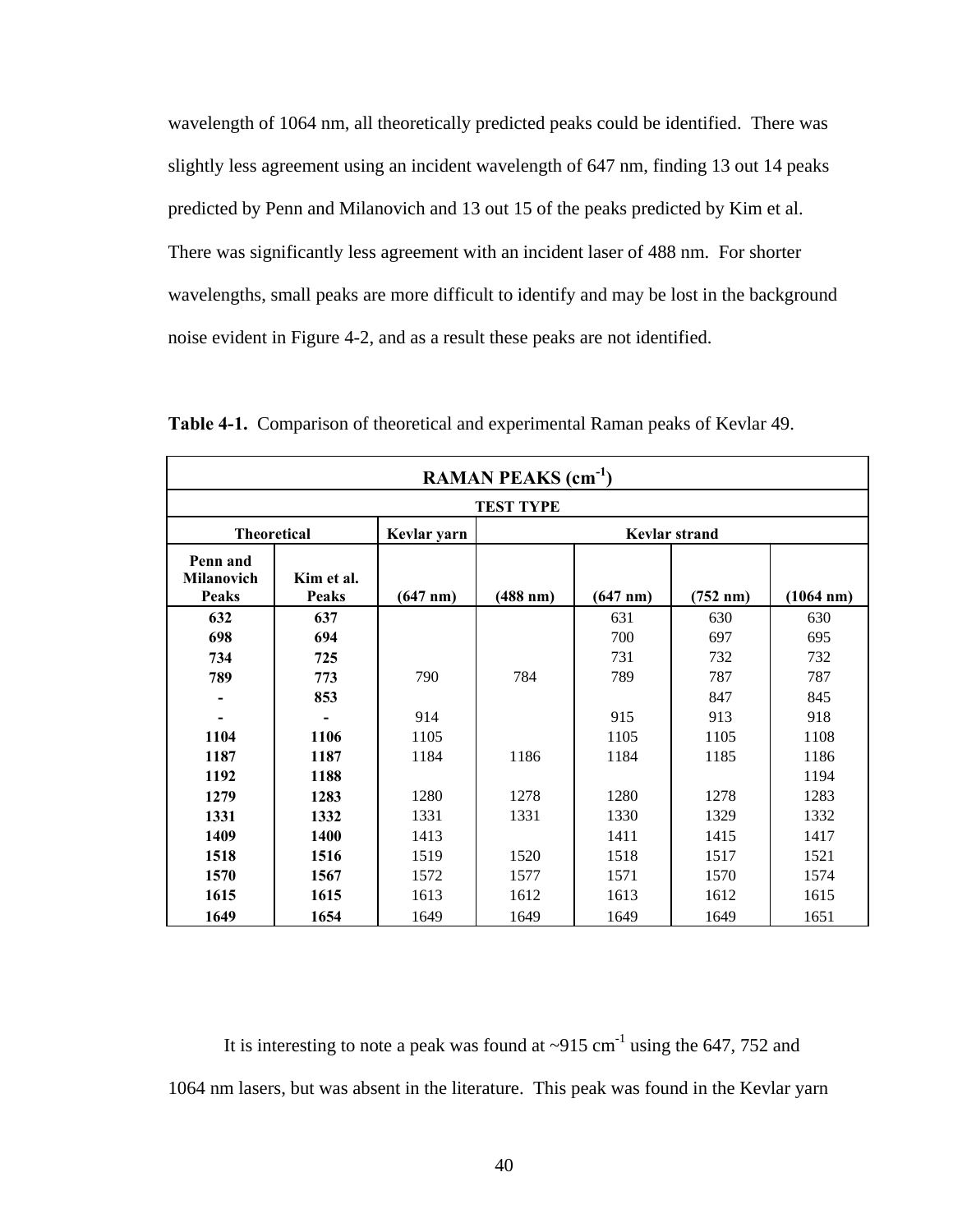as well as strand, eliminating the possibility that this is a resin effect. This peak was not identified in using an incident wavelength of 488 nm. This  $\sim$ 915 cm<sup>-1</sup> peak was relatively low in intensity, and is likely not apparent due to the low S/N ratio using the short wavelength laser. This peak may result from remaining moisture in the composites when processed, or absorbed following processing.

#### **4.3. Spectra Characteristics**

Analysis of the Raman spectra was conducted. The characteristics of the Raman spectra that were investigated included shifts in Raman peak values  $(\Delta k_i)$ , changes in full width at half maximum (FWHM) of Raman bands  $(\eta_i)$ , and normalized peak intensity variations  $(\chi_i)$ . Shifts in peak values were determined using a best-fit curve with a Lorentzian fitting function. The FWHM and normalized intensity values were determined by a similar approach but instead of a best-fit curve, a discrete value from the raw data was selected for the peak value based on the curve fit. The 647 and 1064 nm incident lasers were used for analysis because these incident wavelengths provided both fine spectra and a broad range of wavelengths for analysis.

### **4.4. Peak Shifting**

The entire spectrum between  $1100$  and  $1700$  cm<sup>-1</sup> shifted to lower wavenumbers under applied tensile stress for a virgin Kevlar composite strand. The 1613 cm<sup>-1</sup> band showed the highest sensitivity with applied strain which is in direct agreement with the literature [14, 22]. The 1613 cm<sup>-1</sup> band decreased  $\sim$ 1.5 cm<sup>-1</sup> per 10 lbs of force. Figure

41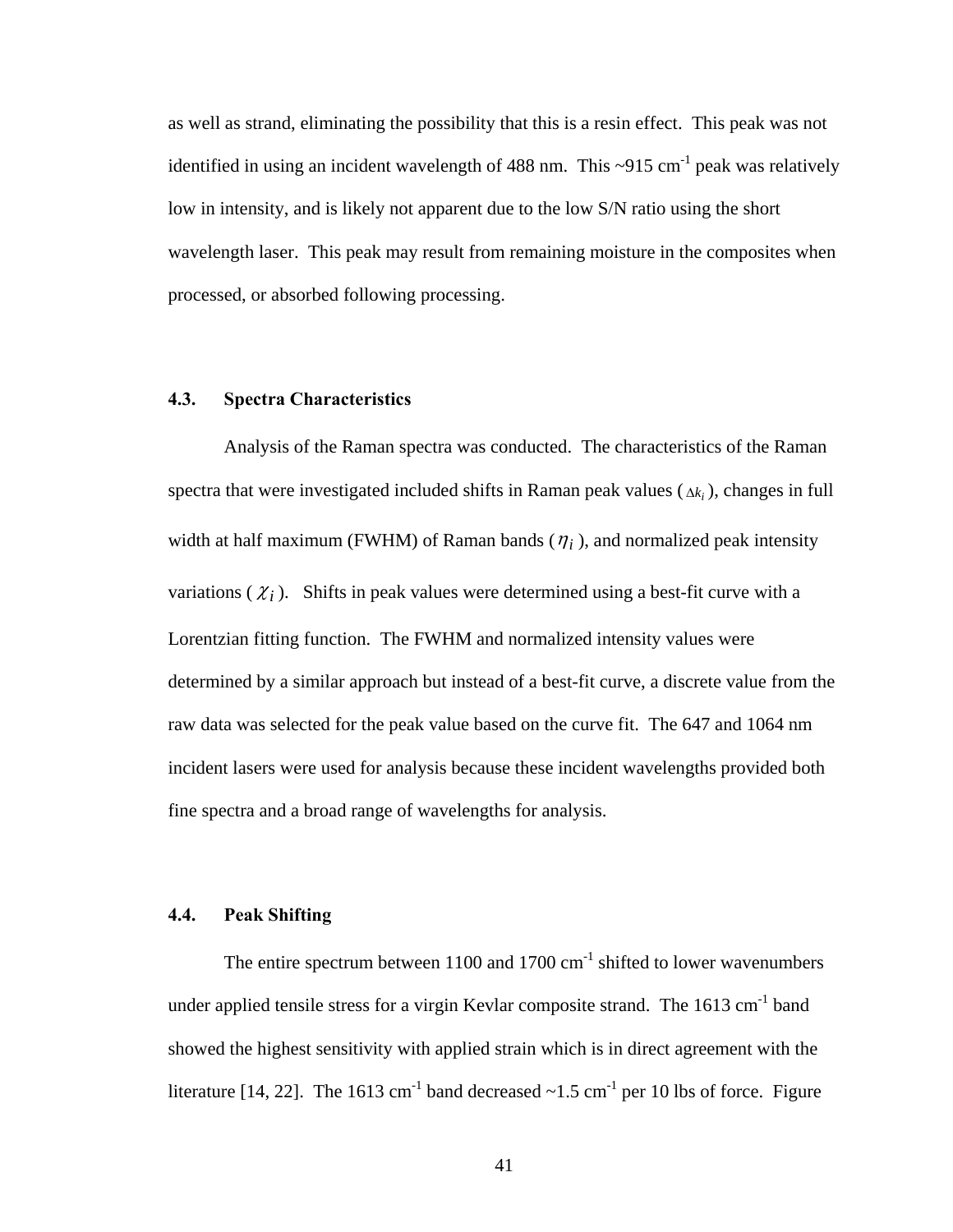4-3 shows the decrease in wavenumber of the 1613 cm<sup>-1</sup> band with applied tensile stress. A Raman spectrum illustrates the peak shifting shown in Figure 4-4. A line of best-fit has been inserted into the figure.



Figure 4-3. Force dependence of the 1613 cm<sup>-1</sup> Raman peak for a Kevlar 49 strand. The straight line of best-fit was inserted into the data.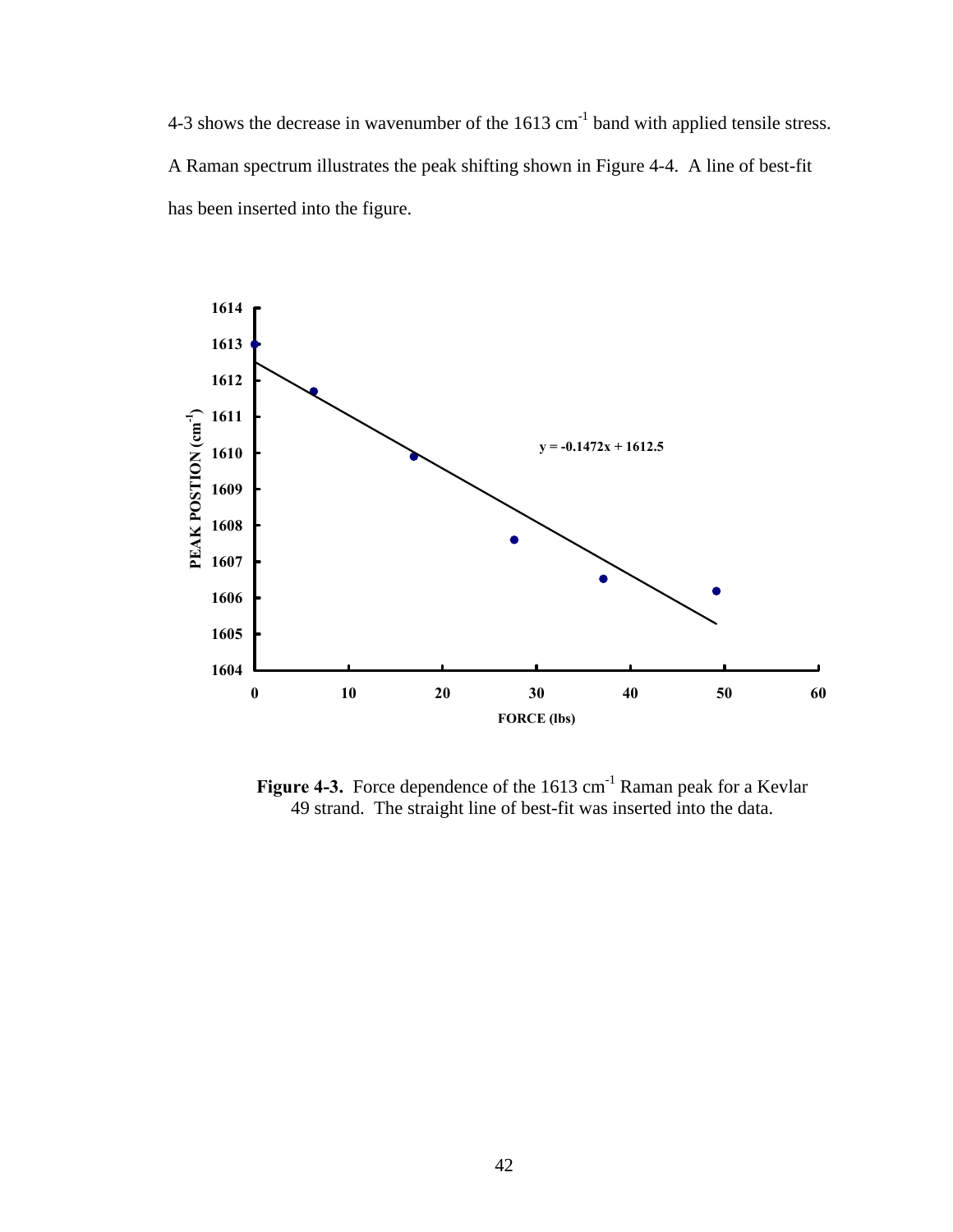

**Figure 4-4.** Raman spectrum of a Kevlar 49 composite strand at different loading levels. The 1613 cm<sup>-1</sup> band shifts to a lower wavenumber.

To evaluate peak shifting for the aged specimens, each major peak value of a sample,  $k_i$ , was subtracted from the 1613 cm<sup>-1</sup> peak,  $k_{1613}$ , of its own spectrum. Using this method, any shift in peak values would be detected due to the different rates that each peak shifts. No significant peak shifting was detected relative to the 1613 cm<sup>-1</sup> peak. All 1613 cm<sup>-1</sup> peak values were with a range of  $\pm$  0.05 cm<sup>-1</sup> of the average value for a given data set. This variation was due to noise in the spectra and slight variations of calibrating the instrument, and could not be correlated with damage. The Raman system used is a multi-laser system that frequently has the incident laser changed, requiring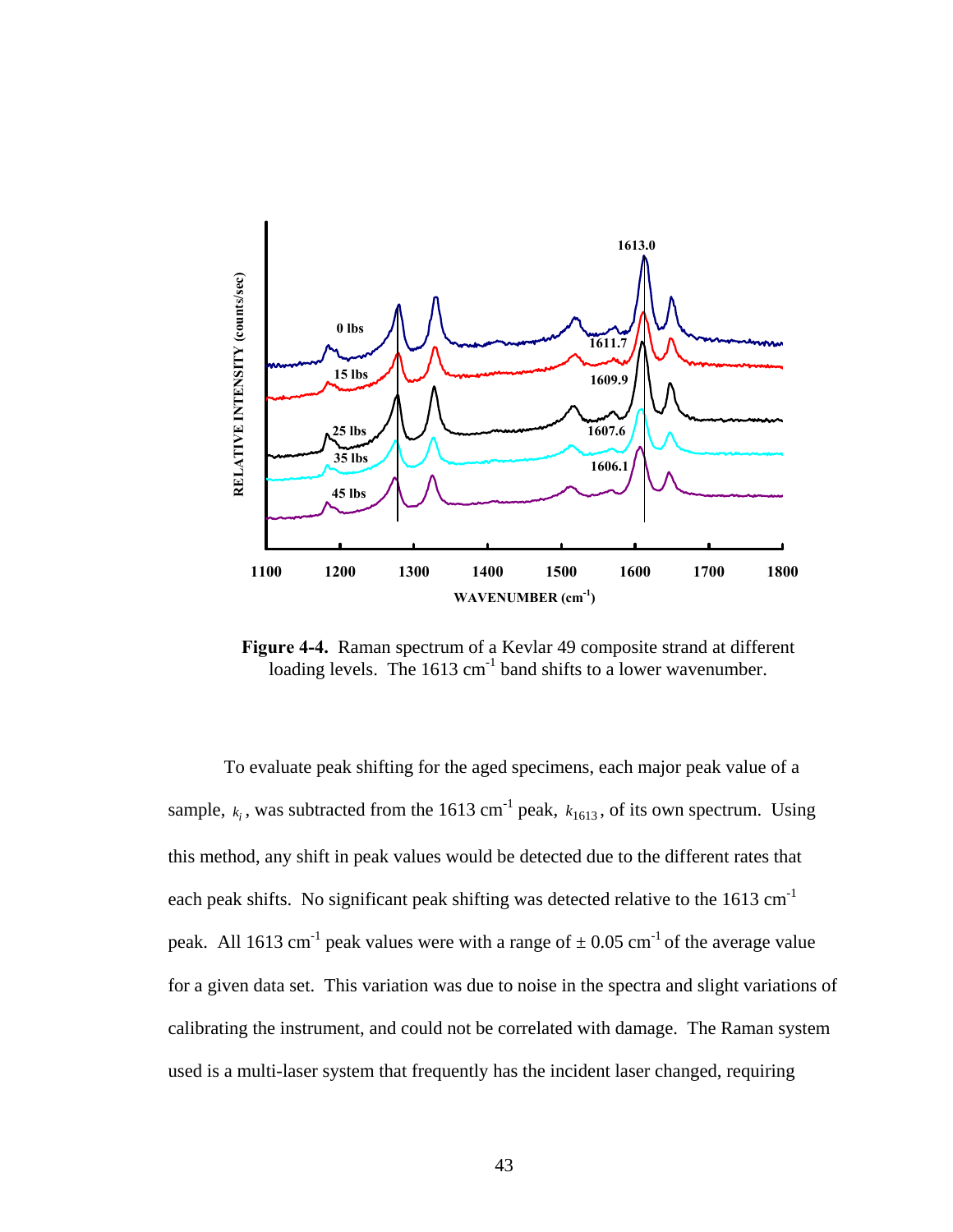system recalibration. When the system is recalibrated, variation in results may occur. Results of this analysis using a 647 nm and 1064 nm laser are plotted in Figure 4-5 for virgin, creep, fleet leader, and SIM tested strands. The linear relationship and overlapping data shown in the figure indicates that individual peaks have not shifted relative to each other. It has been found that there are variations in the locations of peaks when using different wavelengths of incident light, but this is believed to be a measurement artifact.

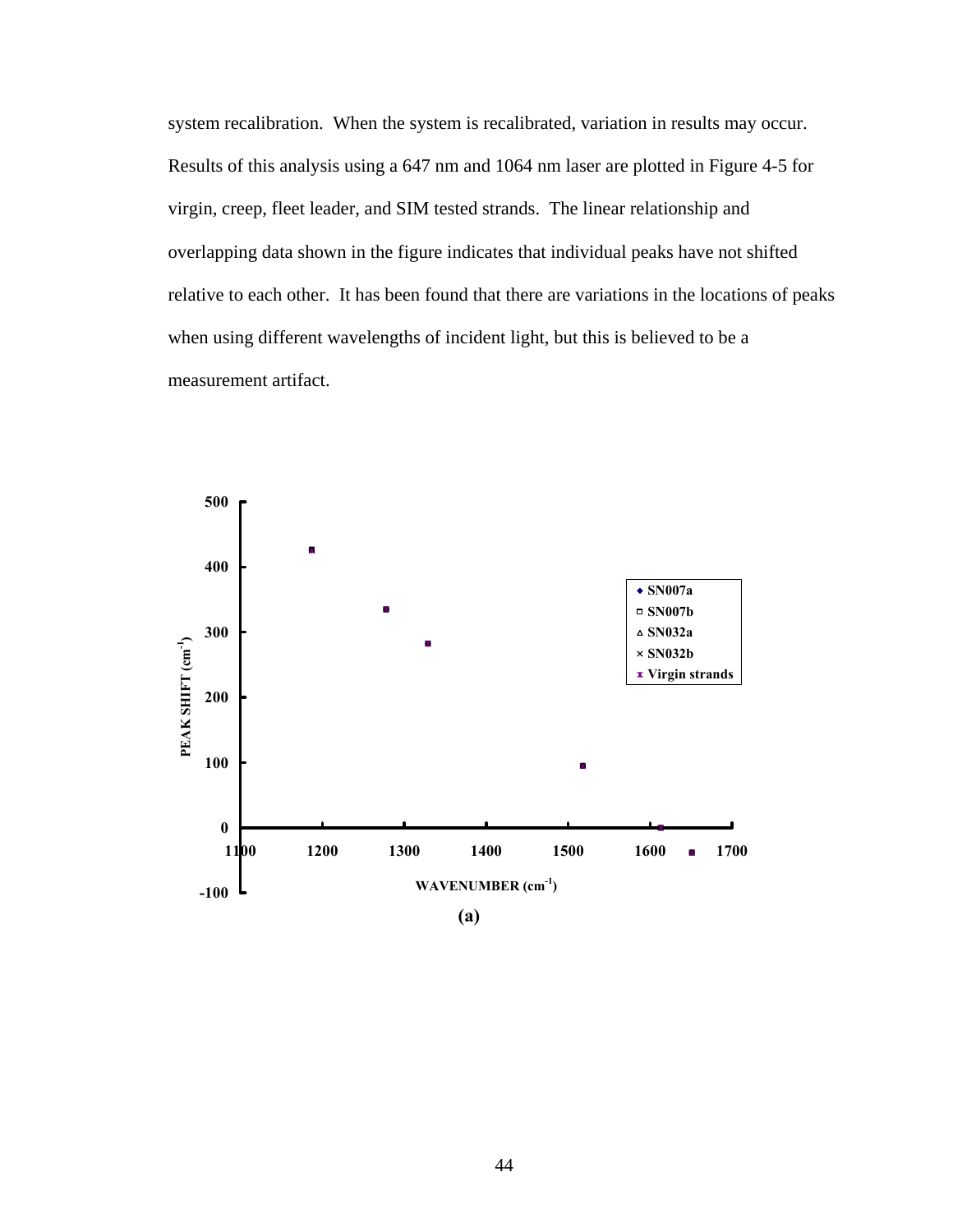

**Figure 4-5.** Raman peak positions were subtracted from the 1613 cm-1 peak position for virgin and aged Kevlar 49 strands using an (a) 647 nm laser and (b) 1064 nm laser.

## **4.5. FWHM**

The full width at half maxima (FWHM) was analyzed for each major Raman band for the virgin, creep tested, SIM, and the fleet leader samples. For the incident laser of 647 nm, six Raman bands were analyzed: 1187, 1278, 1329, 1518, 1613, and 1651 cm-1. Using the FT system, 12 Raman bands were analyzed including: 635, 791, 918, 1109,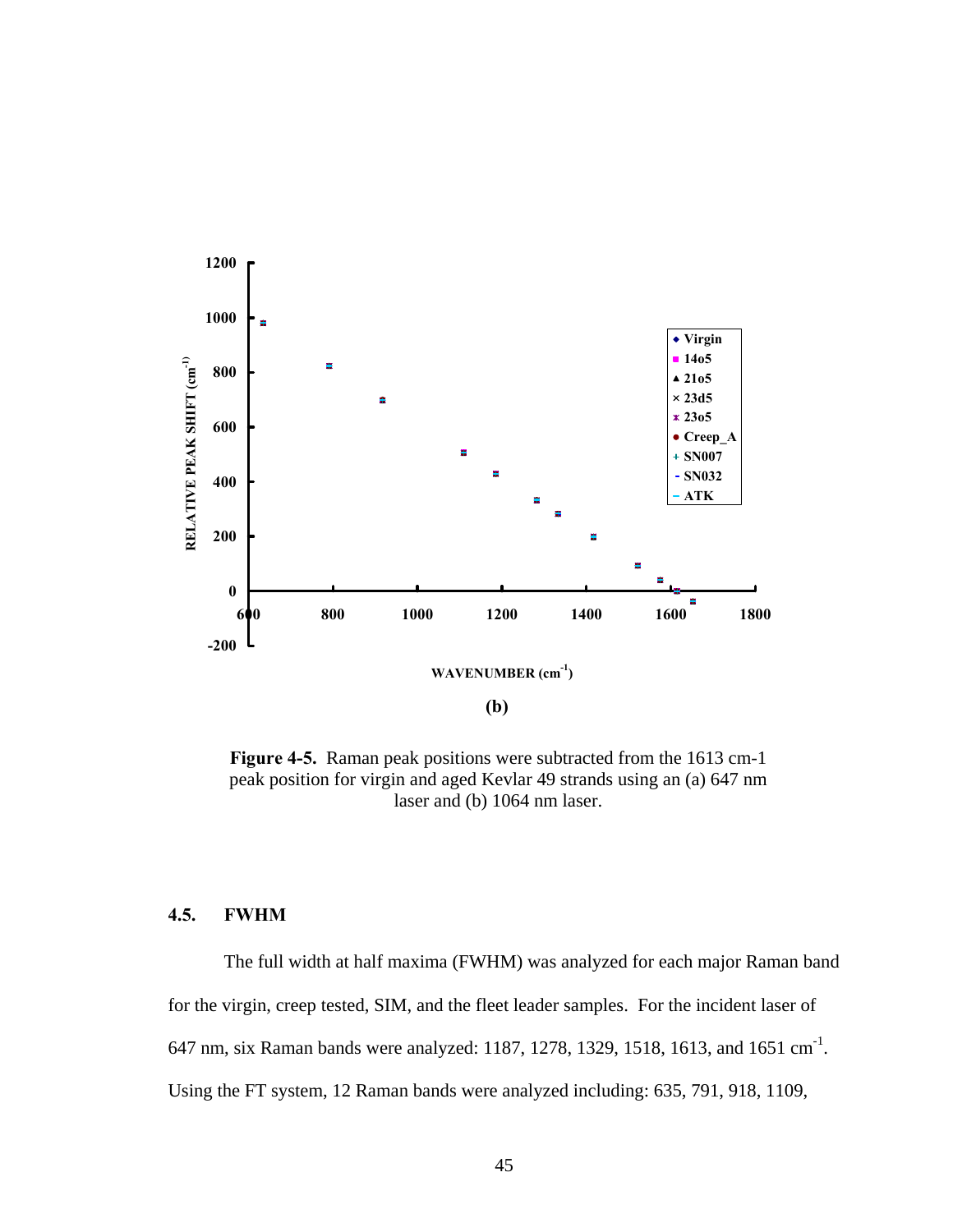1187, 1278, 1329, 1417, 1518, 1575, 1613, 1651 cm-1. Figure 4-6 shows the FWHM ratio,  $\eta_i$ , on the vertical axis for each of the individual bands analyzed using the 647 nm incident laser. Virgin Kevlar strands and yarn produced spectra with low variations of FWHM ratios when comparing the two most predominant Raman peaks of 1331 and  $1613$  cm<sup>-1</sup> (shown in Figure 4-6). From the figure, each data point represents an average of several measurements.



**Figure 4-6.** Variations of FWHM ratios for all virgin Kevlar specimens.

Figure 4-7a shows the FWHM results for the strand specimens that had been exposed to creep testing. The figure illustrates the results for each of the Raman bands that were analyzed, but particular attention is given to the  $\sim 1613$  cm<sup>-1</sup> band that is related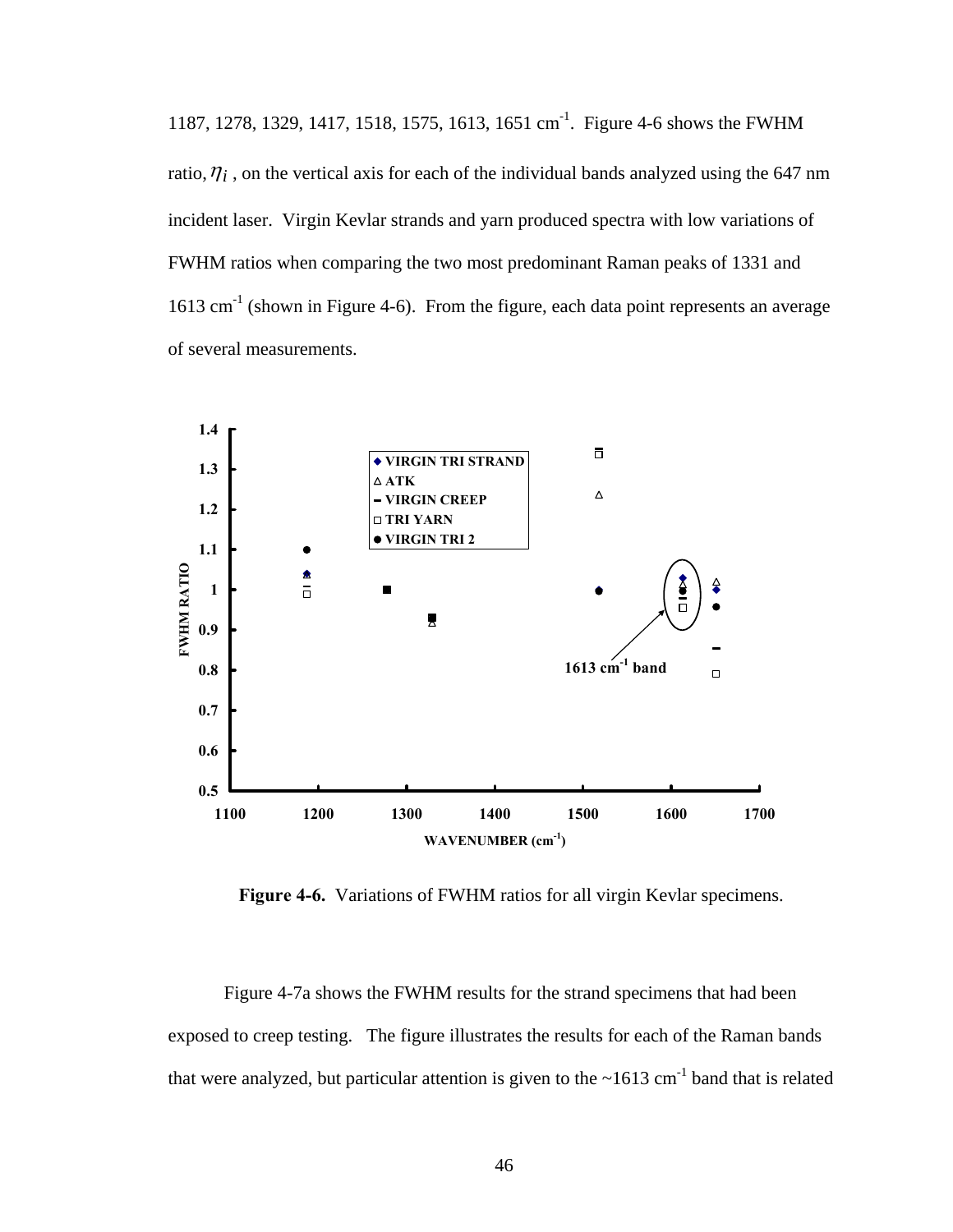to the ring vibrations of the C-C phenyl ring and provides the backbone of the Kevlar microstructure. As shown in Figure 4-7a, the FWHM ratio for the creep specimens appears to generally increase for most of the bands in the spectrum relative to the virgin, unaged specimen tested. The  $\sim 1613$  cm<sup>-1</sup> band increased up to 0.06, though one creep specimen illustrated a slight decrease in FWHM ratio. Although the FWHM was generally increased, one exception is the band at  $1518 \text{ cm}^{-1}$  that has a very broad peak as indicated by its high FWHM ratio. This particular band has a very low intensity, as shown in Figure 4-1. The low signal to noise ratio of this band results in a high variation in the bandwidth.

Figure 4-7b shows the FWHM ratio for the fleet leader specimens. These specimens are sectioned from COPVs that had been aged for a number of years, and likely provide the most realistic representation of aged materials. The FWHM has increased significantly for the  $1613 \text{ cm}^{-1}$  band, and in fact is increased for most of the bands analyzed when compared with the virgin specimen. The exception again is the 1518 cm-1, a low-intensity band that shows high variation in results. The FWHM ratios of the  $1613 \text{ cm}^{-1}$  band are increased for the fleet leader samples up to 0.10.

In contrast to the creep and fleet leader samples, the FWHM of the SIM samples appeared to slightly decrease as shown in Figure 4-7c. This decrease may be due in part difficulties in measuring failed samples that have a low thickness relative to virgin samples used for comparison. These samples were also fractured during SIM testing, resulting in a frayed appearance. Proper orientation within the test apparatus was difficult to achieve. It is important to note that all virgin data points are from a precise calibration set. For example, in Figure 4-7 the virgin data points are from the same

47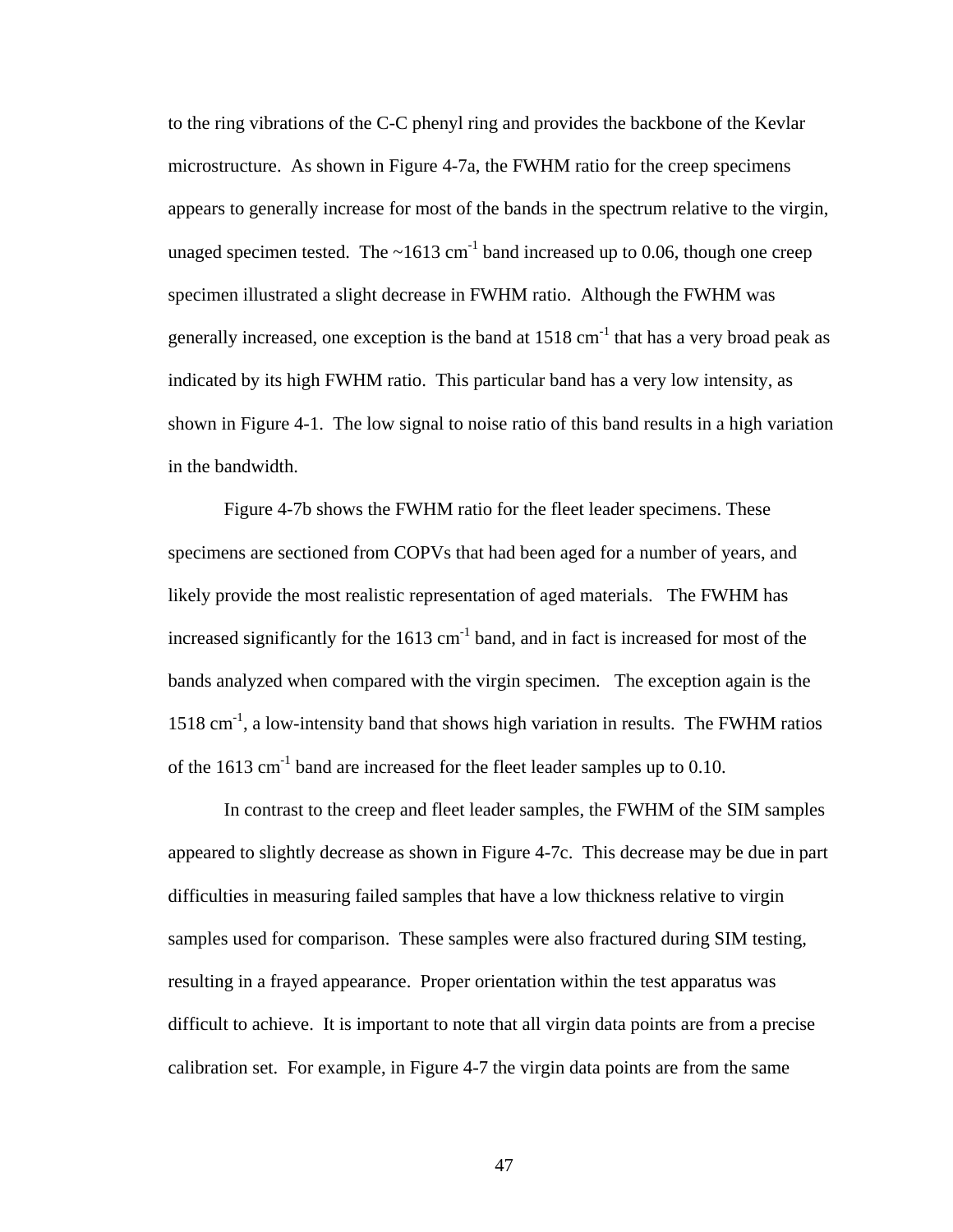calibration set as the creep tested specimen. Calibration of the instrument may change from other experimenters interchanging the incident lasers and therefore changing the optics causing slight variations in the data.

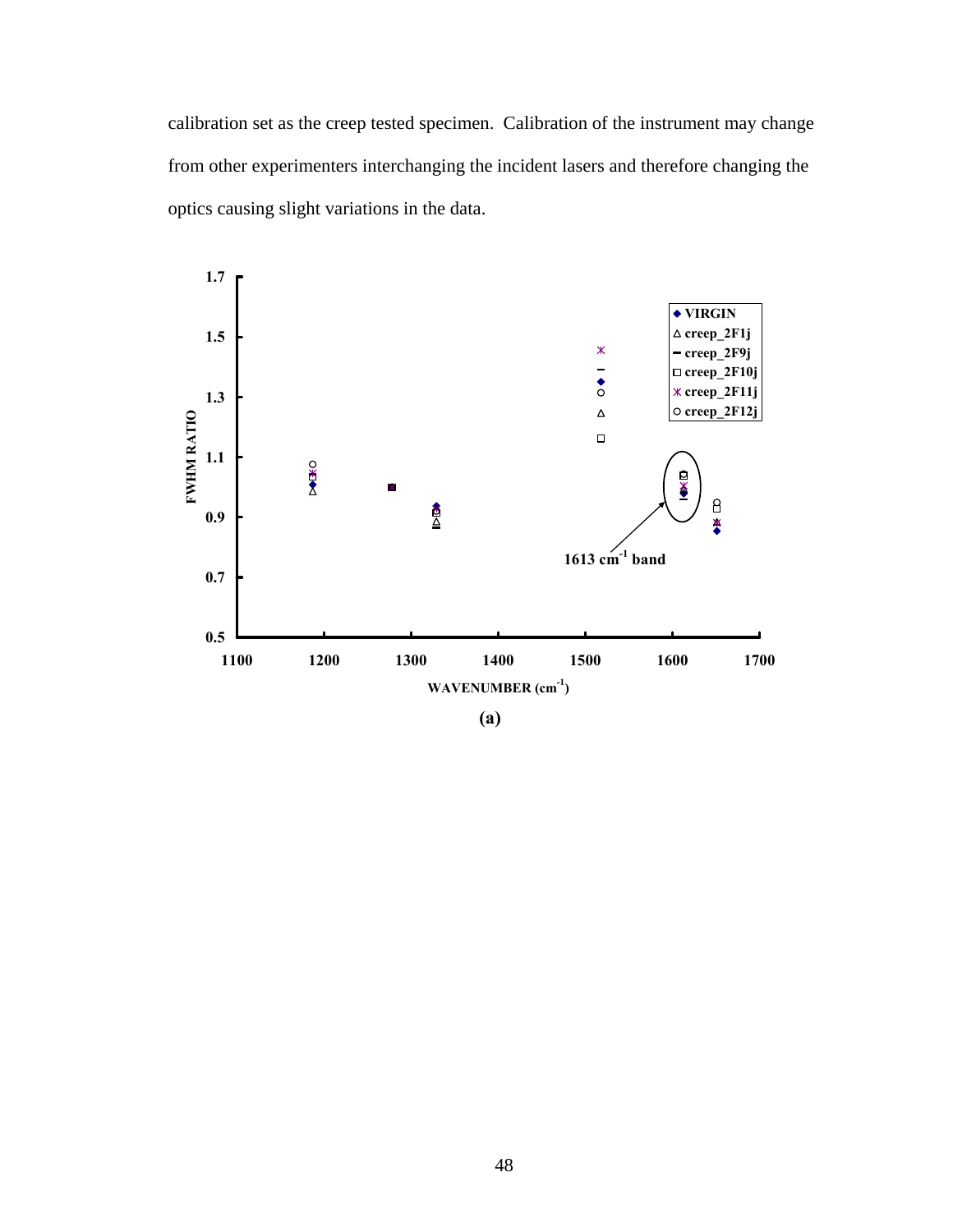

**(c)** 

**Figure 4-7.** FWHM ratios of virgin Kevlar 49 strands compared to (a) creep tested specimens (b) fleet leader specimens and (c) SIM specimens.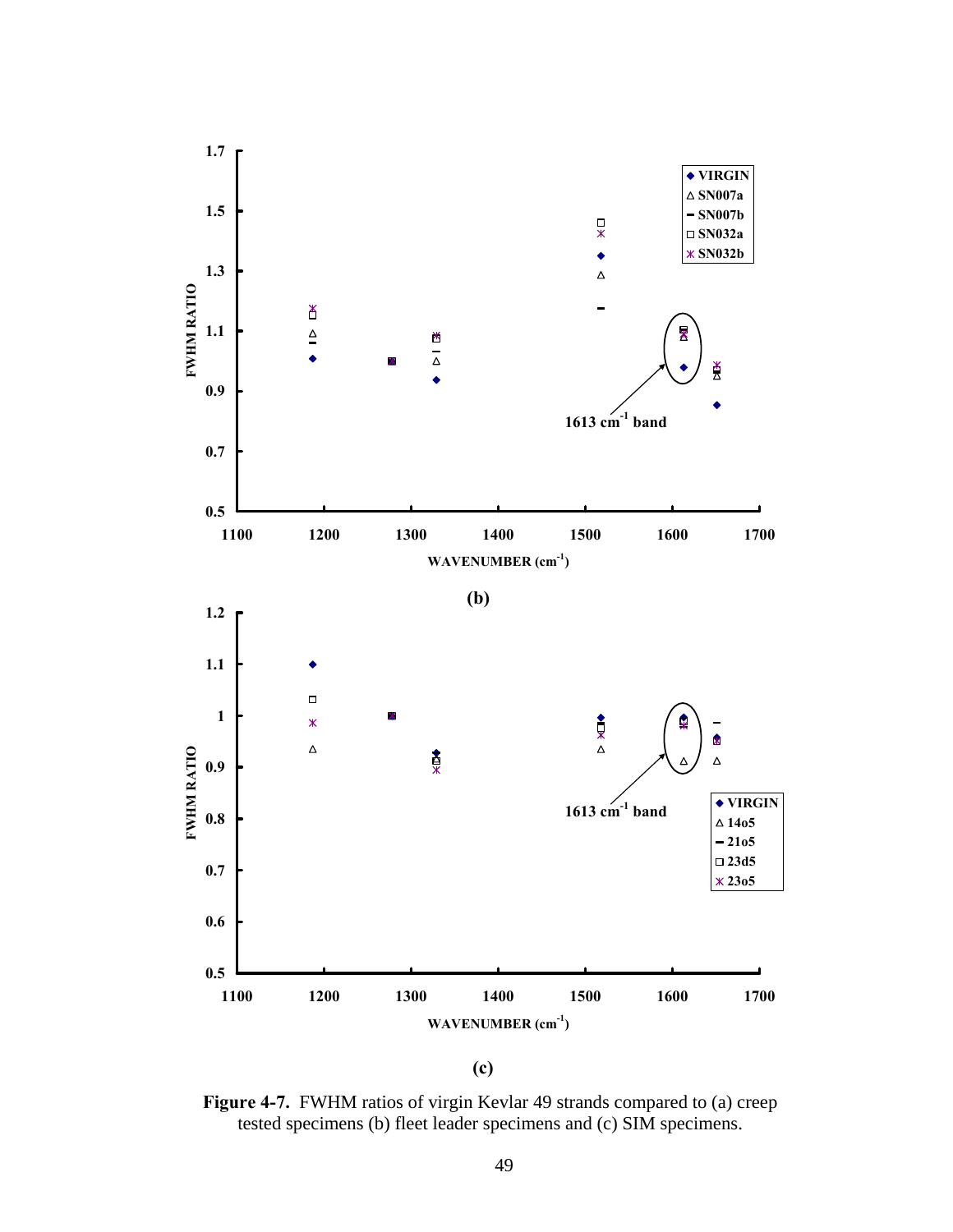No significant change in FWHM was found in the spectra obtained from the 1064 nm laser except for the very small peaks such as  $1518 \text{ cm}^{-1}$  band. These insignificant changes were found for FWHM when using the 1064 nm laser due to the narrow shape of the intense Raman bands; therefore the FWHM values are less sensitive to changes. Changes in the  $1518 \text{ cm}^{-1}$  band can be attributed to measurement error due to the difficulty in measuring this small peak.

## **4.6. Intensity**

Intensity analysis was performed for virgin, creep, SIM and the fleet leader samples using a 647 nm laser and a FT setup with a 1064 nm laser. Figure 4-7 shows the relative intensity of each band compared with the relative intensity of bands from virgin specimens. Figure 4-8 shows the comparison of the relative intensities,  $\chi_i$ , using the incident laser of the 647 nm for the creep, fleet leader and SIM specimens. Virgin Kevlar strands and yarn produced spectra with low variations of intensity ratios when comparing the two most predominant Raman peaks of 1331 and 1613 cm<sup>-1</sup> (shown in Figure 4-7). From the figure, each data point represents an average of several measurements.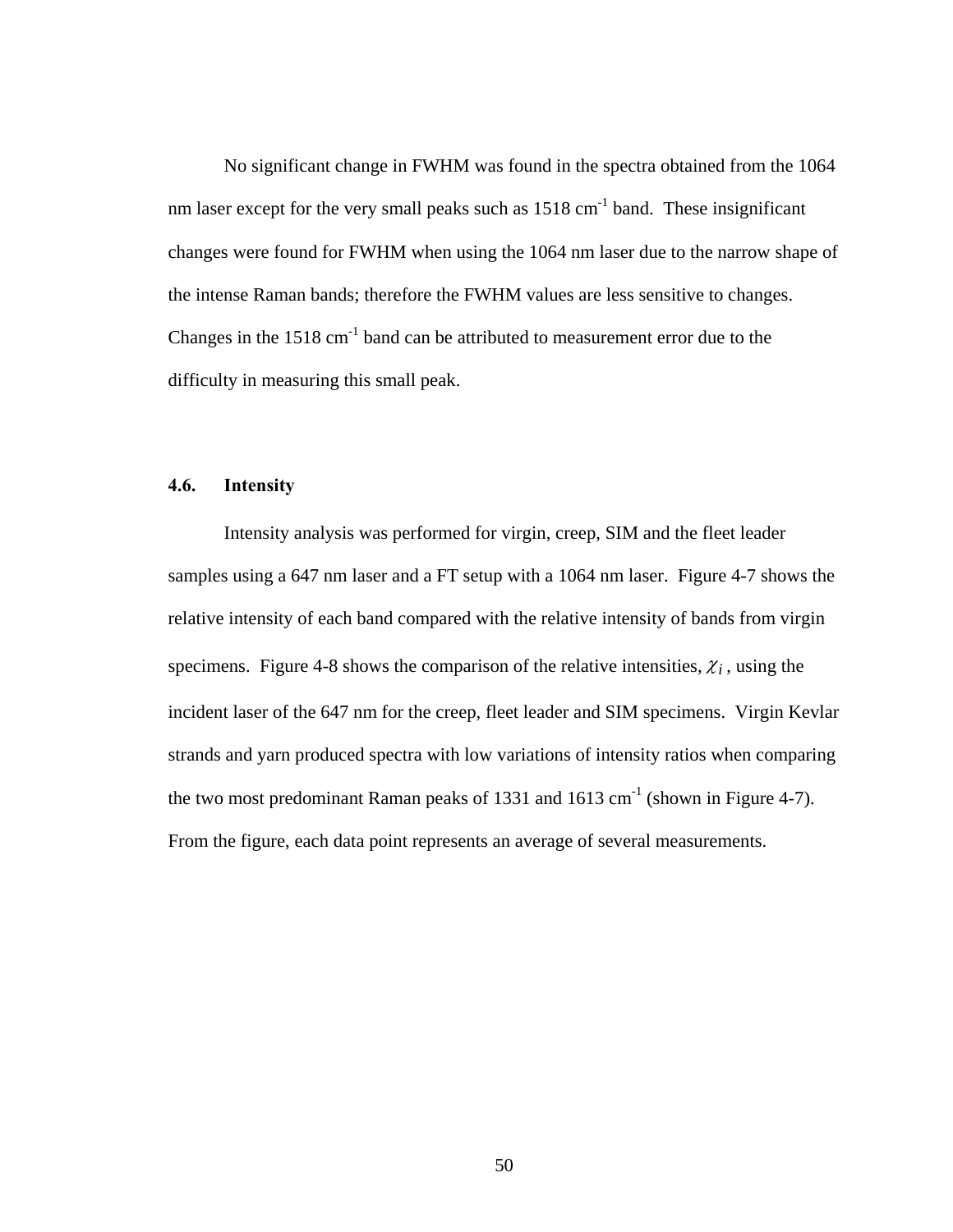

**Figure 4-8.** Variations of intensity ratios for all virgin Kevlar specimens.

Figure 4-9a provides results for the creep tested specimens. The results shown in this figure indicate that there was a reduction in the relative intensity of the  $1613 \text{ cm}^{-1}$ band for three of the four specimens evaluated. For the balance of the bands analyzed, there were mixed results when compared with the virgin specimens. For the fleet leader specimens, the results shown in Figure 4-9b indicate the intensity of the 1613 cm<sup>-1</sup> band has clearly decreased for these specimens relative to the virgin strands. The effect appears more pronounced for specimens SN032a and SN032b, which were sectioned from a tank that had been aged at elevated temperature (80°C), up to  $\chi_{1613} \approx 0.16$  for one of the specimens.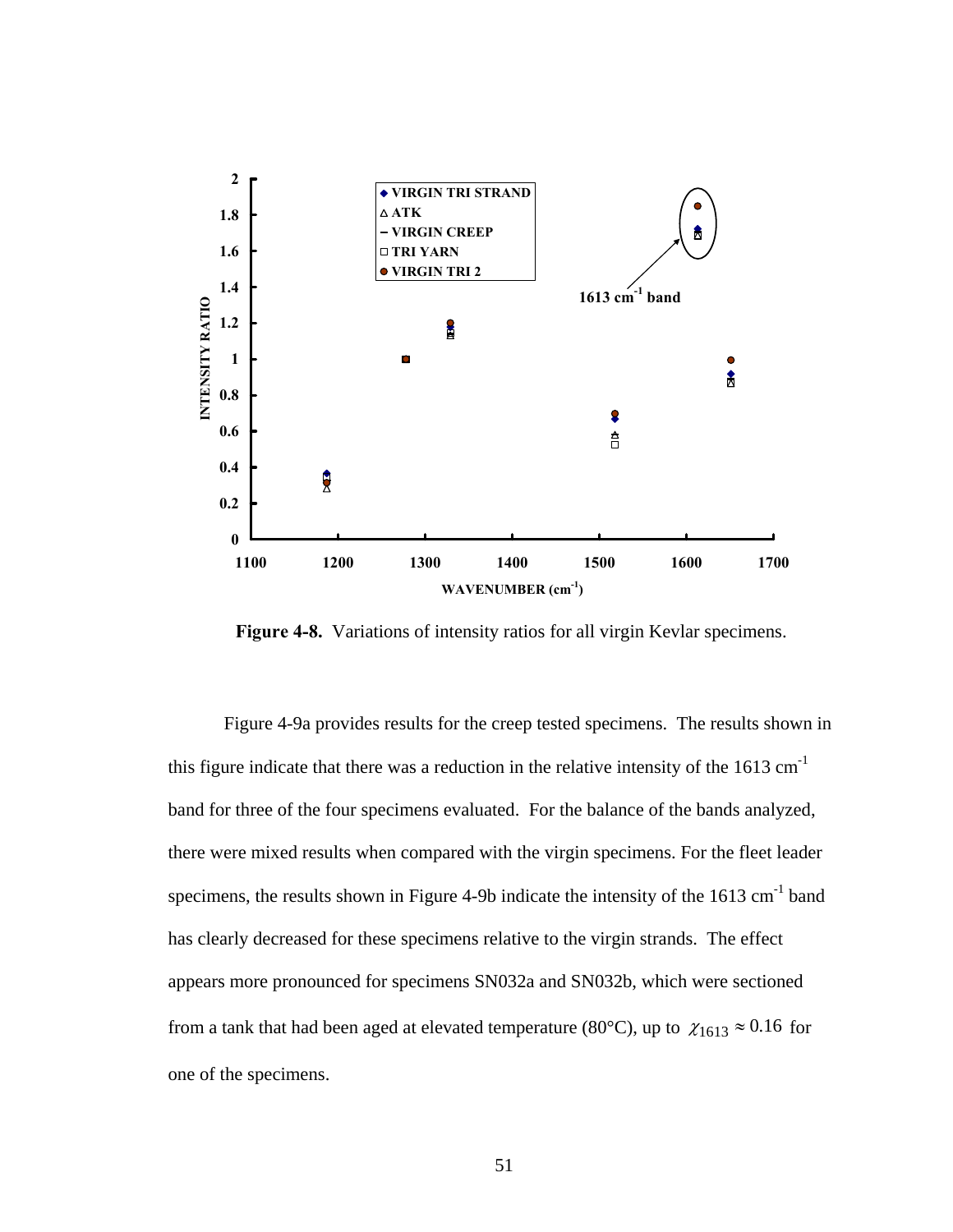The results of testing SIM strands are shown in Figure 4-9c. As indicated in this figure, there is a significant reduction in the intensity ratio,  $\chi_i$ , relative to the virgin SIM specimen for the  $1613 \text{ cm}^{-1}$  peak. For both fleet leader specimens and the SIM tested specimens, there was a similar decrease in the  $\chi_i$  values for bands located at 1649 and 1330 cm-1. The results using the FT Raman testing were consistent with the results of the 647 nm incident laser, namely that the intensity ratio was reduced for these specimens (Figure 4-10). The absolute minimum virgin value with the SIM specimens is plotted in Figure 4-11.This minimum value is the absolute lowest single measurement recorded of all virgin strand data for the intensity of the  $1613 \text{ cm}^{-1}$  peak.



**(a)**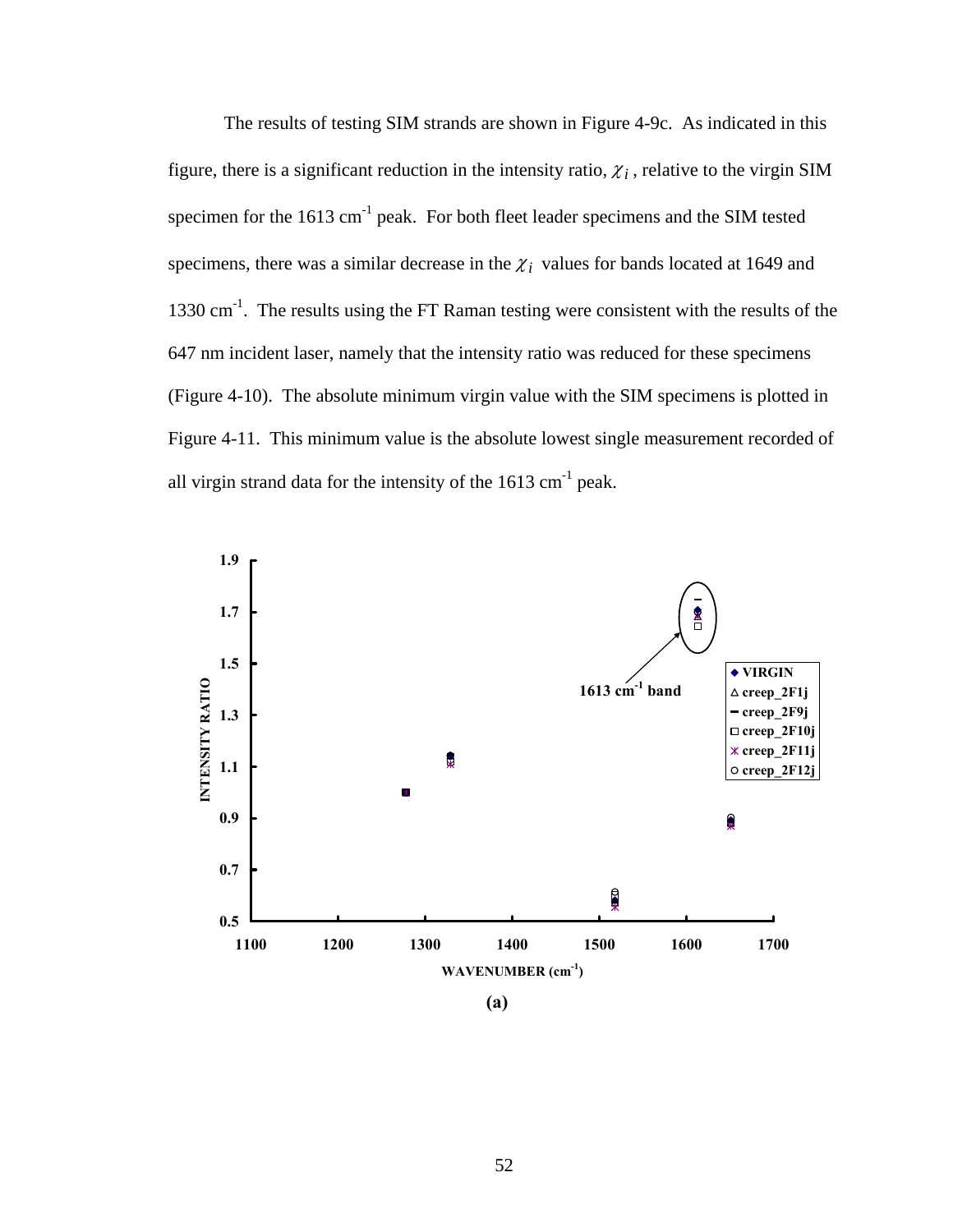

**(b)** 





incident laser of  $647$  nm was used. **Figure 4-9.** Intensity ratios of virgin Kevlar 49 strands compared to (a) creep tested specimens (b) fleet leader specimens and (c) SIM specimens. An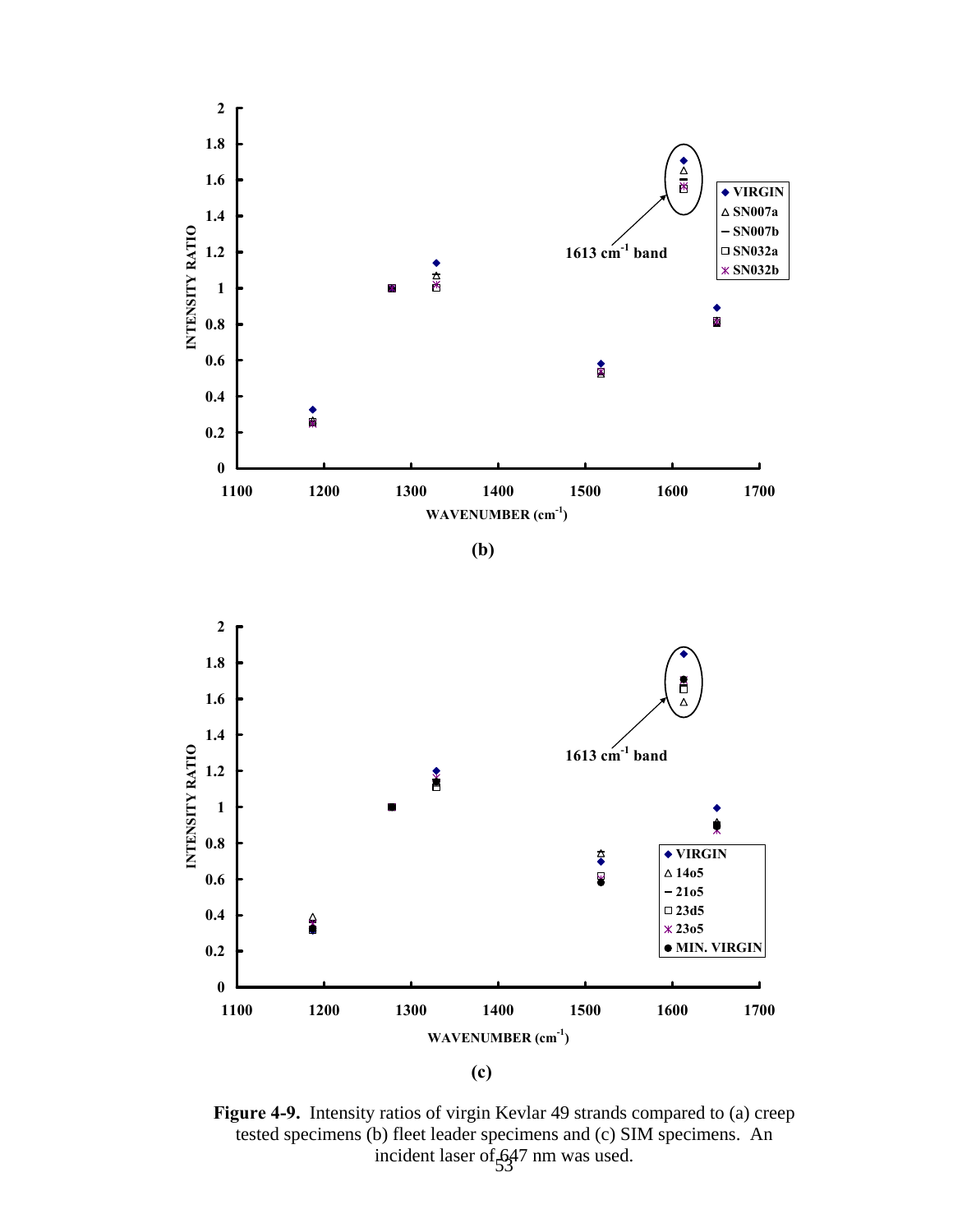



**Figure 4-10.** Intensity ratios of virgin Kevlar 49 strands compared to (a) fleet leader specimens and (b) SIM specimens. An incident laser of 1064 nm was used.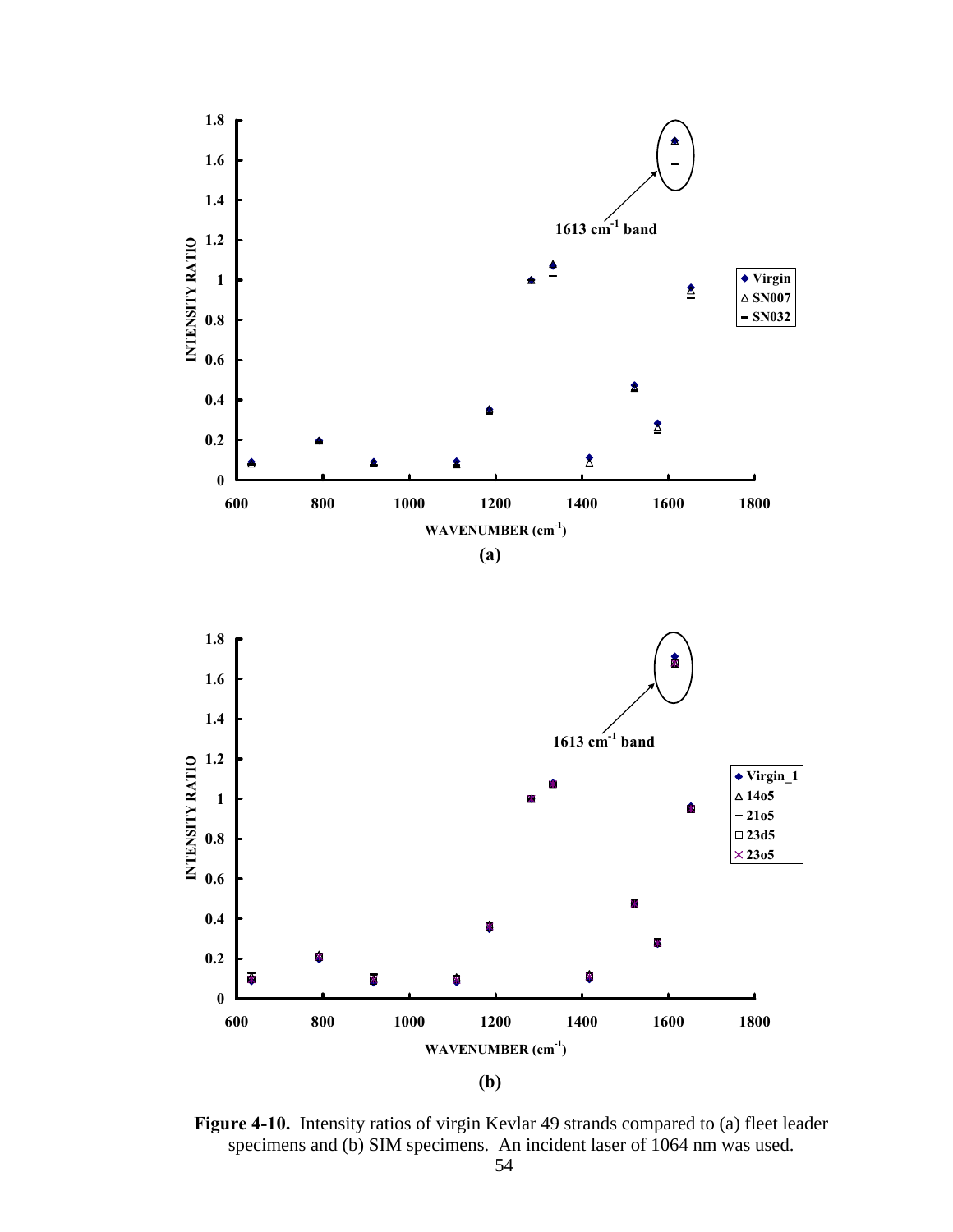

**Figure 4-11.** Intensity ratios of a virgin Kevlar 49 strand compared to SIM tested specimens using an incident laser of 647 nm. The minimum value for all virgin specimen measurements is labeled.

## **4.7. Data Summary**

Creep, fleet leader and SIM samples were evaluated to detect any differences in the Raman spectra compared to virgin samples. The Kevlar virgin samples include TRI virgin strands, TRI virgin yarn, virgin creep strands, and ATK prepreg strands. All average normalized FWHM and peak intensity values for each sample type are tabulated in Tables 4-2 and 4-3*.* Table 4-2 represents results for a 647 nm incident laser and Table 4-3 represents results for a 1064 nm incident laser.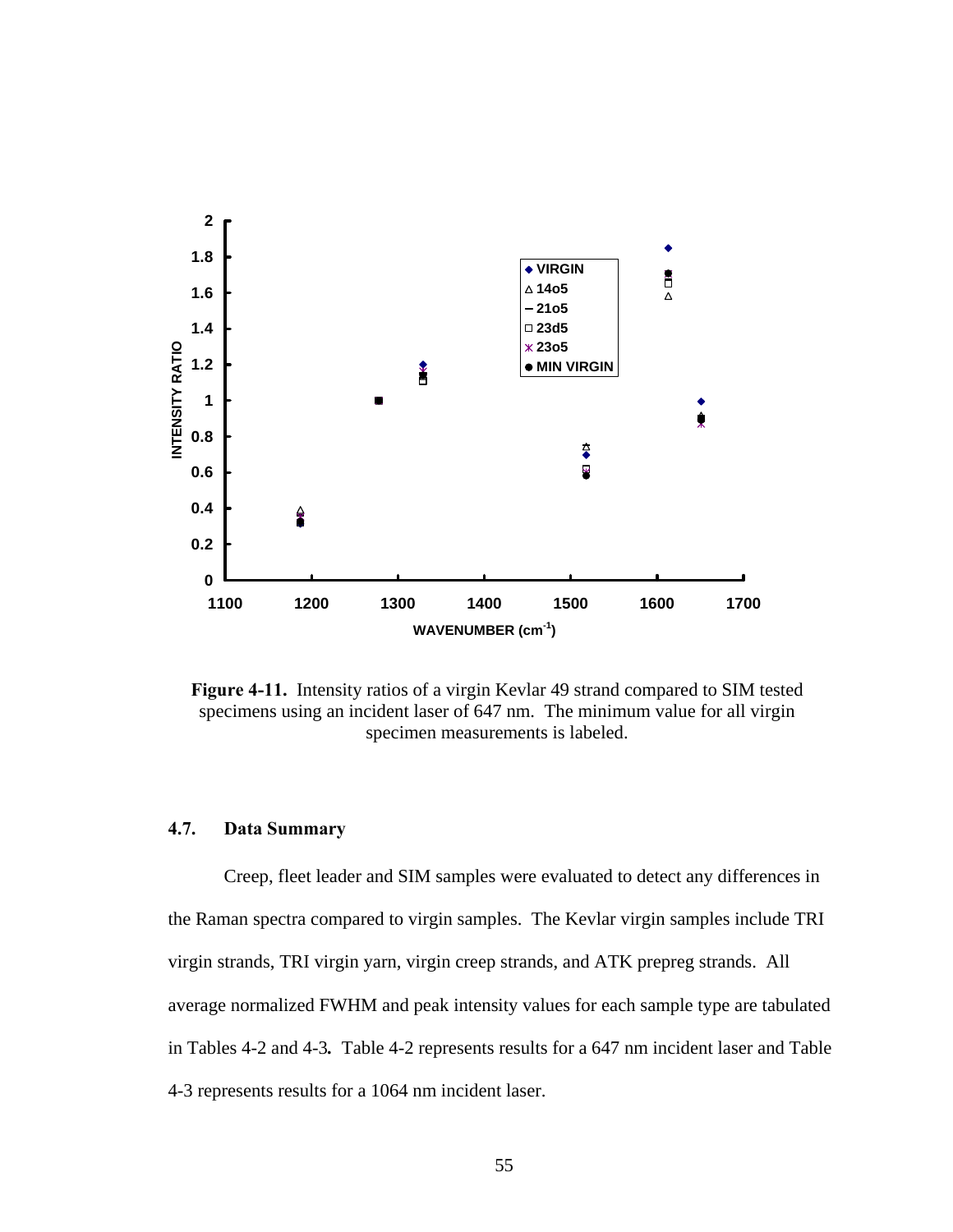|            | 647 nm Laser           |      |      |      |      |      |      |             |      |      |      |      |  |
|------------|------------------------|------|------|------|------|------|------|-------------|------|------|------|------|--|
|            | <b>Intensity Ratio</b> |      |      |      |      |      |      | <b>FWHM</b> |      |      |      |      |  |
| Specimen   | 1187                   | 1278 | 1329 | 1518 | 1613 | 1651 | 1187 | 1278        | 1329 | 1518 | 1613 | 1651 |  |
| Virgin TRI |                        |      |      |      |      |      |      |             |      |      |      |      |  |
| Strand     | 0.34                   | 1.00 | 1.19 | 0.68 | 1.79 | 0.96 | 1.07 | 1.00        | 0.93 | 1.00 | 1.01 | 0.98 |  |
| Virgin TRI |                        |      |      |      |      |      |      |             |      |      |      |      |  |
| Yarn       | 0.35                   | 1.00 | 1.14 | 0.52 | 1.68 | 0.87 | 0.99 | 1.00        | 0.93 | 1.34 | 0.96 | 0.79 |  |
| Virgin     |                        |      |      |      |      |      |      |             |      |      |      |      |  |
| Creep      | 0.33                   | 1.00 | 1.14 | 0.58 | 1.71 | 0.89 | 1.01 | 1.00        | 0.94 | 1.35 | 0.98 | 0.85 |  |
| ATK        | 0.28                   | 1.00 | 1.13 | 0.58 | 1.69 | 0.87 | 1.04 | 1.00        | 0.92 | 1.24 | 1.01 | 1.02 |  |
| $Creep_A$  | 0.32                   | 1.00 | 1.14 | 0.57 | 1.68 | 0.88 | 0.99 | 1.00        | 0.89 | 1.25 | 0.99 | 0.88 |  |
| SIM 1405   | 0.39                   | 1.00 | 1.14 | 0.74 | 1.58 | 0.92 | 0.94 | 1.00        | 0.92 | 0.94 | 0.91 | 0.91 |  |
| SIM 2105   | 0.36                   | 1.00 | 1.15 | 0.75 | 1.68 | 0.91 | 1.04 | 1.00        | 0.93 | 0.99 | 0.98 | 0.99 |  |
| SIM 23d5   | 0.32                   | 1.00 | 1.11 | 0.62 | 1.65 | 0.90 | 1.03 | 1.00        | 0.91 | 0.98 | 0.99 | 0.95 |  |
| SIM 2305   | 0.35                   | 1.00 | 1.16 | 0.60 | 1.70 | 0.87 | 0.99 | 1.00        | 0.89 | 0.96 | 0.98 | 0.95 |  |
| SN007a     | 0.27                   | 1.00 | 1.07 | 0.53 | 1.65 | 0.82 | 1.09 | 1.00        | 1.00 | 1.29 | 1.08 | 0.95 |  |
| SN007b     | 0.26                   | 1.00 | 1.08 | 0.53 | 1.60 | 0.79 | 1.06 | 1.00        | 1.03 | 1.17 | 1.10 | 0.96 |  |
| SN032a     | 0.26                   | 1.00 | 1.00 | 0.54 | 1.55 | 0.82 | 1.15 | 1.00        | 1.08 | 1.46 | 1.11 | 0.97 |  |
| SN032b     | 0.25                   | 1.00 | 1.02 | 0.54 | 1.57 | 0.81 | 1.18 | 1.00        | 1.09 | 1.42 | 1.09 | 0.99 |  |

**Table 4-2.** Average values of intensity and FWHM ratios for all specimen types using a 647 nm incident laser.

**Table 4-3.** Average values of intensity and FWHM ratios for all specimen types using a 1064 nm incident laser.

|            | 1064 nm Laser          |      |      |      |      |      |      |             |      |      |      |      |  |
|------------|------------------------|------|------|------|------|------|------|-------------|------|------|------|------|--|
|            | <b>Intensity Ratio</b> |      |      |      |      |      |      | <b>FWHM</b> |      |      |      |      |  |
| Specimen   | 1187                   | 1278 | 1329 | 1518 | 1613 | 1651 | 1187 | 1278        | 1329 | 1518 | 1613 | 1651 |  |
| Virgin TRI |                        |      |      |      |      |      |      |             |      |      |      |      |  |
| Strand     | 0.35                   | 1.00 | 1.07 | 0.48 | 1.71 | 0.96 | 0.86 | 1.00        | 0.90 | 1.45 | 1.08 | 0.87 |  |
| Virgin TRI |                        |      |      |      |      |      |      |             |      |      |      |      |  |
| Yarn       | 0.35                   | 1.00 | 1.07 | 0.47 | 1.69 | 0.99 | 0.87 | 1.00        | 0.91 | 1.52 | 1.09 | 0.80 |  |
| Virgin     |                        |      |      |      |      |      |      |             |      |      |      |      |  |
| Creep      | 0.32                   | 1.00 | 1.06 | 0.47 | 1.72 | 0.95 | 0.85 | 1.00        | 0.85 | 1.35 | 0.99 | 0.89 |  |
| <b>ATK</b> | 0.32                   | 1.00 | 1.07 | 0.48 | 1.76 | 0.95 | 0.90 | 1.00        | 0.90 | 1.35 | 0.98 | 0.89 |  |
| $Creep_A$  | 0.33                   | 1.00 | 1.05 | 0.47 | 1.69 | 0.93 | 0.82 | 1.00        | 0.82 | 1.37 | 0.99 | 0.90 |  |
| SIM 1405   | 0.37                   | 1.00 | 1.07 | 0.48 | 1.68 | 0.95 | 0.78 | 1.00        | 0.88 | 1.52 | 1.07 | 0.81 |  |
| SIM 2105   | 0.38                   | 1.00 | 1.06 | 0.48 | 1.66 | 0.94 | 0.77 | 1.00        | 0.87 | 1.53 | 1.05 | 0.82 |  |
| SIM 23d5   | 0.36                   | 1.00 | 1.07 | 0.48 | 1.68 | 0.95 | 0.81 | 1.00        | 0.88 | 1.50 | 1.08 | 0.83 |  |
| SIM 2305   | 0.36                   | 1.00 | 1.07 | 0.48 | 1.68 | 0.95 | 0.78 | 1.00        | 0.88 | 1.48 | 1.08 | 0.82 |  |
| SN007a     | 0.35                   | 1.00 | 1.08 | 0.46 | 1.70 | 0.95 | 0.81 | 1.00        | 0.90 | 1.44 | 1.12 | 0.84 |  |
| SN032a     | 0.33                   | 1.00 | 1.02 | 0.45 | 1.58 | 0.91 | 0.81 | 1.00        | 0.91 | 1.48 | 1.17 | 0.85 |  |

As mentioned previously, the variation between mean values was minimal. The standard deviations were calculated for measurements of mean peak values for all Kevlar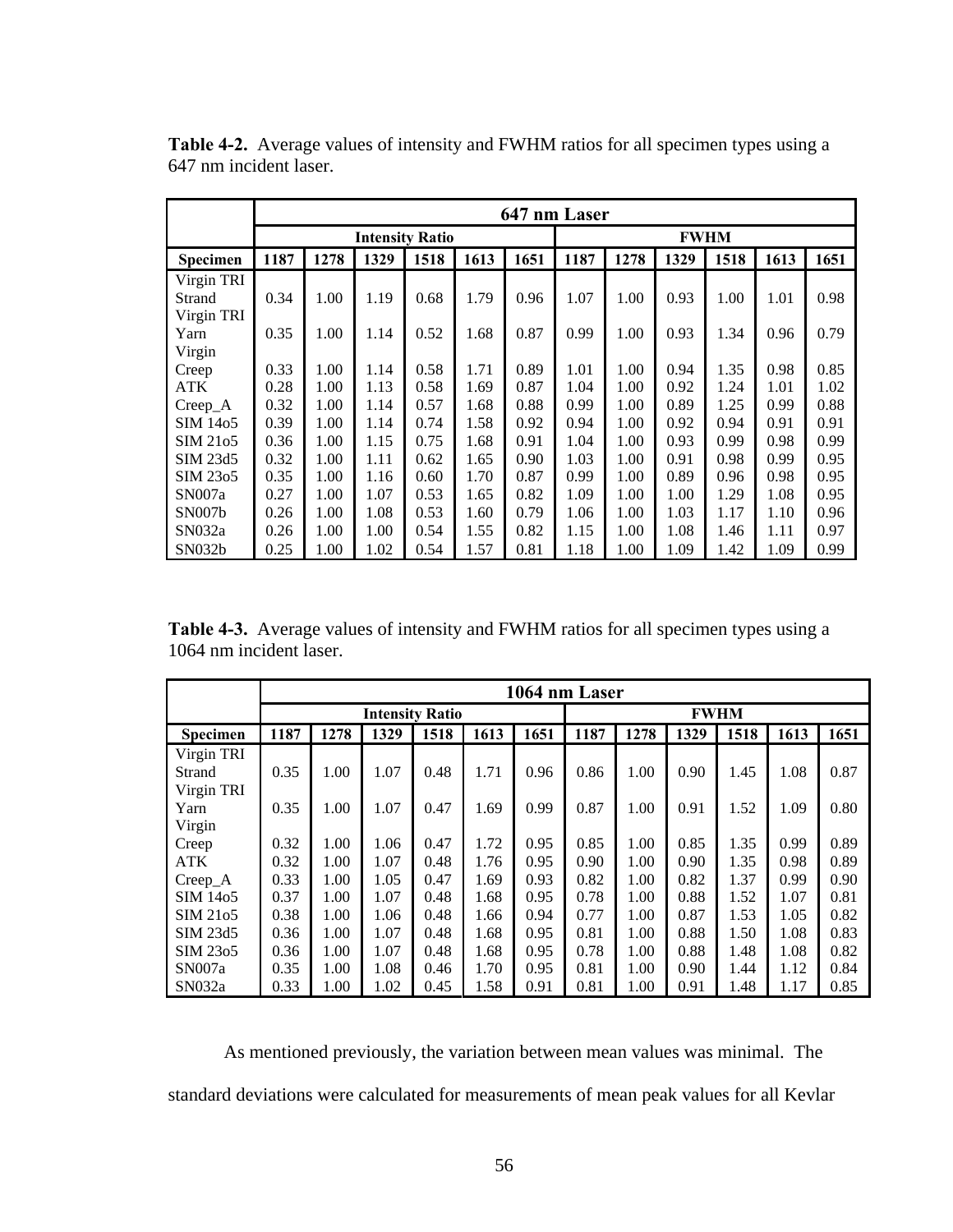specimens. These values are tabulated in Table 4-4 and 4-5 for the 647 nm incident laser. The standard deviation range for the  $1613 \text{ cm}^{-1}$  band of FWHM values was 0.0173 to 0.0955. The standard deviation range for the  $1613 \text{ cm}^{-1}$  band of intensity values was 0.0148 to 0.1000. It should be noted that all standard deviations using the 1064 nm incident laser were much less than the 647 nm deviations.

| <b>FWHM Standard Deviations (647 nm laser)</b> |                                 |        |        |        |        |        |        |  |  |  |  |
|------------------------------------------------|---------------------------------|--------|--------|--------|--------|--------|--------|--|--|--|--|
|                                                | Raman Bands (cm <sup>-1</sup> ) |        |        |        |        |        |        |  |  |  |  |
| <b>Raman Bands</b>                             | # of<br><b>Tests</b>            | 1187   | 1278   | 1329   | 1518   | 1613   | 1651   |  |  |  |  |
| <b>TRI Virgin</b><br><b>Strands</b>            | $\overline{\mathbf{4}}$         | 0.1712 | 0.0000 | 0.0375 | 0.4317 | 0.0267 | 0.1274 |  |  |  |  |
| <b>TRI Virgin</b><br>Yarn                      | $\mathbf{2}$                    | 0.0152 | 0.0000 | 0.0993 | 0.0161 | 0.0347 | 0.0654 |  |  |  |  |
| <b>Virgin Creep</b>                            | 5                               | 0.1315 | 0.0000 | 0.0672 | 0.2029 | 0.0534 | 0.0844 |  |  |  |  |
| <b>ATK</b>                                     | $\overline{\mathbf{4}}$         | 0.0815 | 0.0000 | 0.0917 | 0.3057 | 0.0848 | 0.0979 |  |  |  |  |
| Creep A                                        | 10                              | 0.0537 | 0.0000 | 0.0621 | 0.2419 | 0.0512 | 0.0847 |  |  |  |  |
| <b>SIM 1405</b>                                | 3                               | 0.0905 | 0.0000 | 0.0058 | 0.1297 | 0.0850 | 0.0543 |  |  |  |  |
| <b>SIM 2105</b>                                | 3                               | 0.0934 | 0.0000 | 0.0654 | 0.0880 | 0.0271 | 0.0615 |  |  |  |  |
| <b>SIM 23d5</b>                                | 3                               | 0.2028 | 0.0000 | 0.0225 | 0.4169 | 0.0173 | 0.0325 |  |  |  |  |
| <b>SIM 2305</b>                                | 3                               | 0.0321 | 0.0000 | 0.0918 | 0.2064 | 0.0955 | 0.0499 |  |  |  |  |
| <b>SN007a</b>                                  | 5                               | 0.0795 | 0.0000 | 0.0410 | 0.2491 | 0.0370 | 0.0222 |  |  |  |  |
| <b>SN007b</b>                                  | 6                               | 0.0633 | 0.0000 | 0.0663 | 0.2345 | 0.0300 | 0.0265 |  |  |  |  |
| SN032a                                         | 18                              | 0.1068 | 0.0000 | 0.0904 | 0.2422 | 0.0216 | 0.0288 |  |  |  |  |
| <b>SN032b</b>                                  | 18                              | 0.0852 | 0.0000 | 0.0960 | 0.2195 | 0.0406 | 0.0353 |  |  |  |  |

**Table 4-4.** Standard deviations for FWHM ratios of all Kevlar specimens.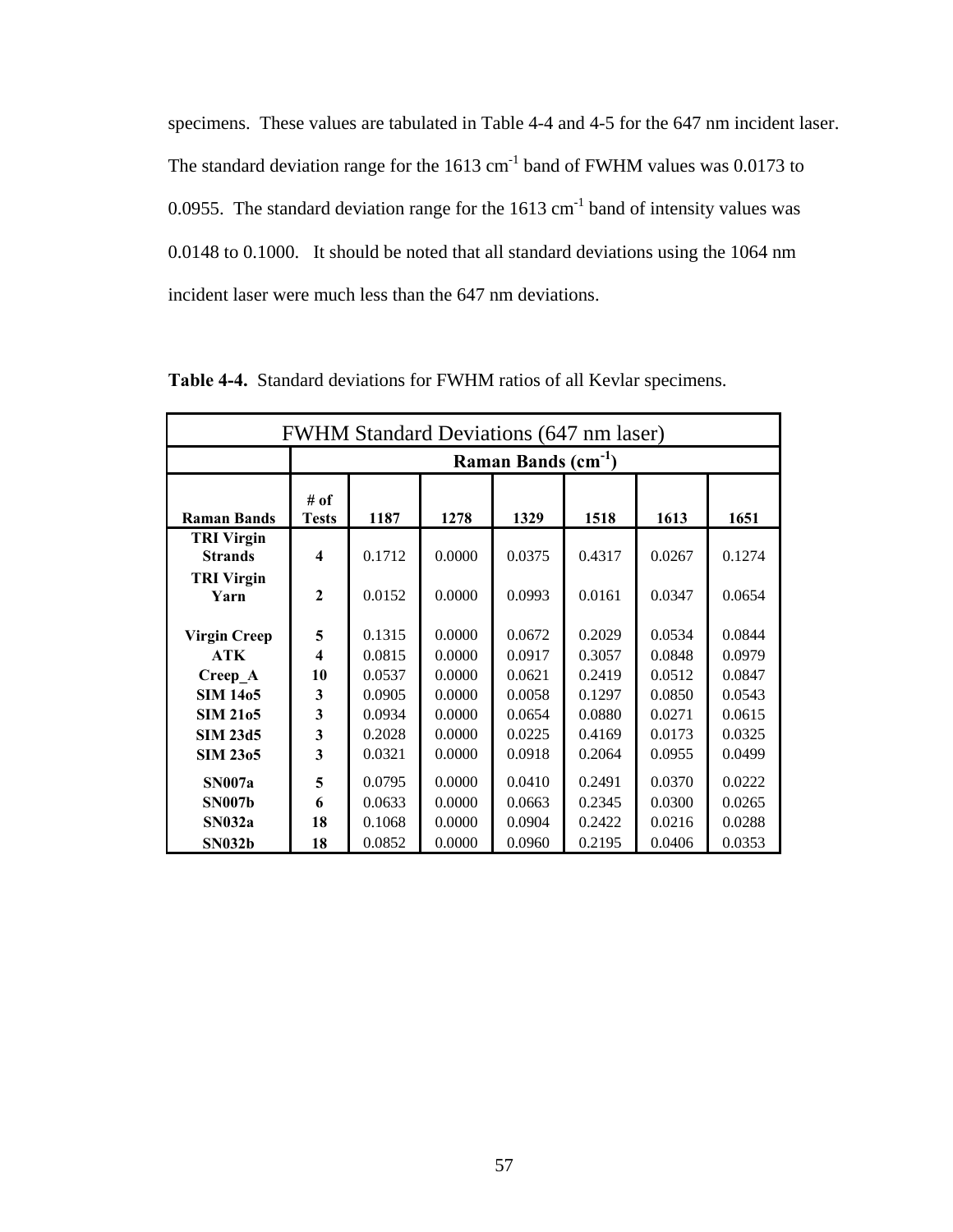| Intensity Standard Deviations (647 nm laser) |                                                                      |        |        |        |        |        |        |  |  |  |  |
|----------------------------------------------|----------------------------------------------------------------------|--------|--------|--------|--------|--------|--------|--|--|--|--|
|                                              | Raman Bands (cm <sup>-1</sup> )                                      |        |        |        |        |        |        |  |  |  |  |
| <b>Raman Bands</b>                           | # of<br>1187<br>1278<br>1329<br>1518<br>1613<br>1651<br><b>Tests</b> |        |        |        |        |        |        |  |  |  |  |
| <b>TRI Virgin</b><br><b>Strands</b>          | 4                                                                    | 0.0527 | 0.0000 | 0.0333 | 0.0547 | 0.0672 | 0.0559 |  |  |  |  |
| <b>TRI Virgin</b><br>Yarn                    | $\mathbf{2}$                                                         | 0.0037 | 0.0000 | 0.0171 | 0.0128 | 0.0262 | 0.0408 |  |  |  |  |
| <b>Virgin Creep</b>                          | 5                                                                    | 0.0269 | 0.0000 | 0.0395 | 0.0274 | 0.0947 | 0.0455 |  |  |  |  |
| <b>ATK</b>                                   | 4                                                                    | 0.0549 | 0.0000 | 0.0458 | 0.0565 | 0.0642 | 0.0291 |  |  |  |  |
| Creep A                                      | 10                                                                   | 0.0341 | 0.0000 | 0.0305 | 0.0265 | 0.1075 | 0.0572 |  |  |  |  |
| <b>SIM 1405</b>                              | 3                                                                    | 0.0670 | 0.0000 | 0.0134 | 0.0106 | 0.0857 | 0.0417 |  |  |  |  |
| <b>SIM 2105</b>                              | 3                                                                    | 0.0291 | 0.0000 | 0.0148 | 0.1146 | 0.0243 | 0.0368 |  |  |  |  |
| <b>SIM 23d5</b>                              | 3                                                                    | 0.0269 | 0.0000 | 0.0317 | 0.0631 | 0.1000 | 0.0454 |  |  |  |  |
| <b>SIM 2305</b>                              | 3                                                                    | 0.0436 | 0.0000 | 0.0355 | 0.0605 | 0.0148 | 0.0291 |  |  |  |  |
| <b>SN007a</b>                                | 5                                                                    | 0.0187 | 0.0000 | 0.0325 | 0.0265 | 0.0396 | 0.0227 |  |  |  |  |
| <b>SN007b</b>                                | 6                                                                    | 0.0113 | 0.0000 | 0.0473 | 0.0303 | 0.0414 | 0.0246 |  |  |  |  |
| SN032a                                       | 18                                                                   | 0.0260 | 0.0000 | 0.0305 | 0.0398 | 0.0363 | 0.0230 |  |  |  |  |
| <b>SN032b</b>                                | 18                                                                   | 0.0230 | 0.0000 | 0.0562 | 0.0418 | 0.0785 | 0.0276 |  |  |  |  |

**Table 4-5.** Standard deviations for intensity ratios of all Kevlar specimens using a 647 nm incident laser.

From Figure 4-11 the mean values are plotted with the ranges of the 1613 cm<sup>-1</sup> data using a 647 nm incident laser. The mean values are calculated from 3 to 5 measurements, and the range is the highest and lowest single measurement for that specific specimen. The figure shows how the  $1613 \text{ cm}^{-1}$  peak becomes broader and less intense for the aged specimen compared to the virgin strands. The lowest FWHM value for the fleet leader specimen was higher than the highest virgin strand value. The lowest intensity value for the virgin strands was higher than the highest intensity value of the SIM specimen.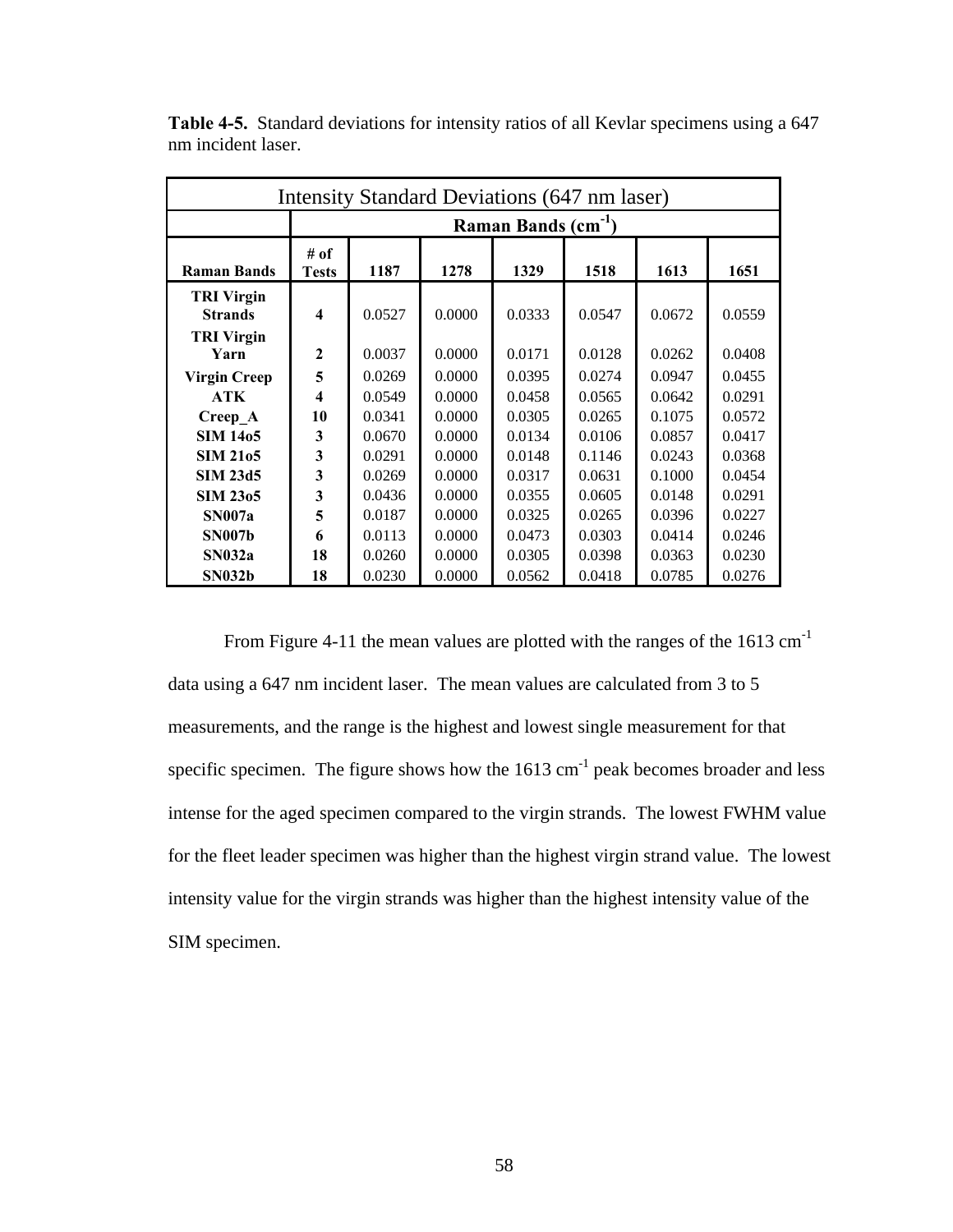

**Figure 4-12.** Average values compared with the range for (a) FWHM ratios and (b) intensity ratios of fleet leader specimens.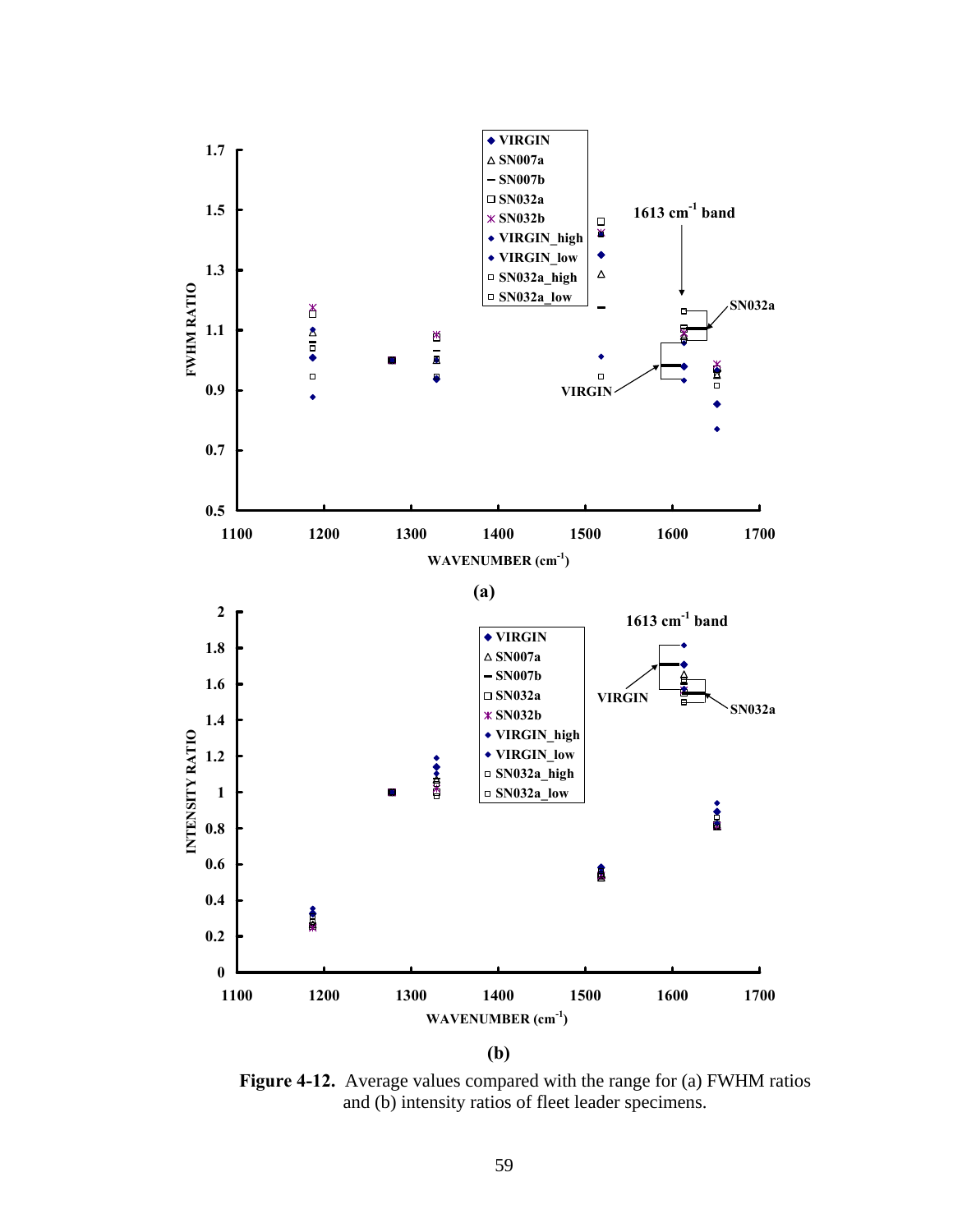

**Figure 4-13.** Average values compared with the range for (a) FWHM ratios and (b) intensity ratios of SIM specimens.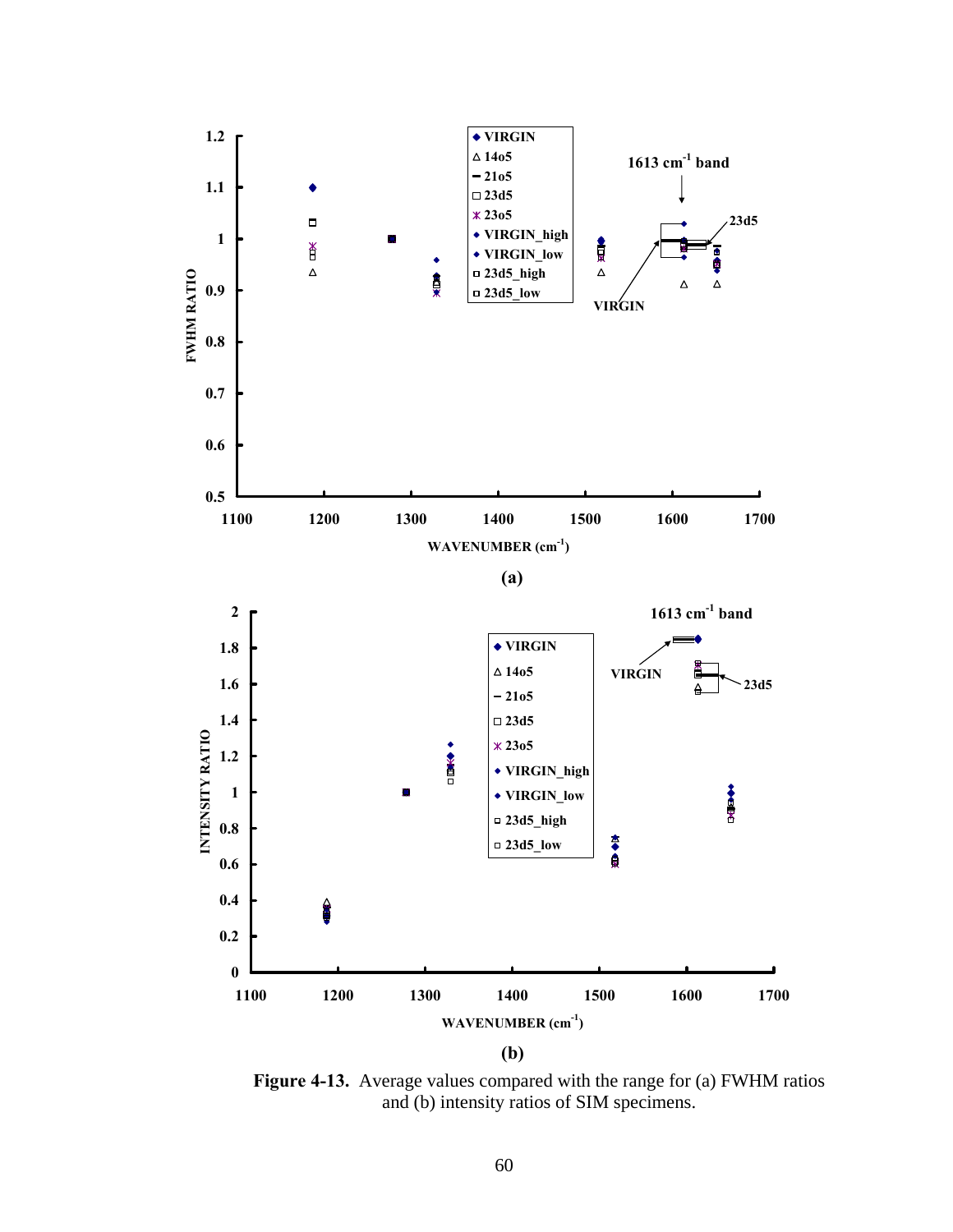

**Figure 4-14.** Average values compared with the range for (a) FWHM ratios and (b) intensity ratios of creep specimens.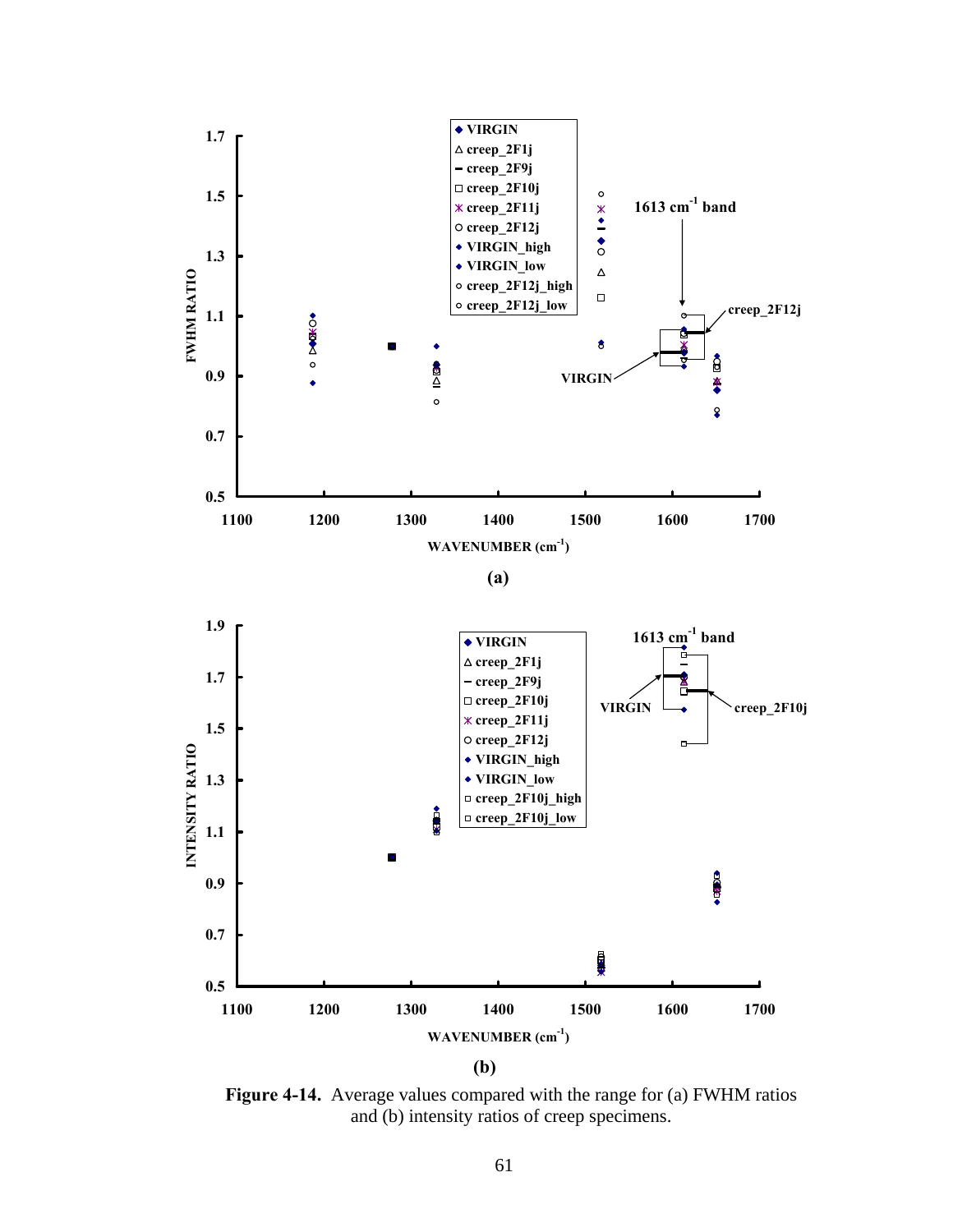## **4.8. Discussion**

 The goal of this study was to investigate the potential application of Raman spectroscopy as a nondestructive evaluation tool for the detection of aging effects of inservice composite materials. This has been addressed by examining empirically the effects of aging at increased temperature and increased stress on the Raman spectra of Kevlar strands and composite materials. Testing parameters were investigated to develop a firm foundation for evaluating the Raman spectra of Kevlar composites. The testing parameters that effect the empirical relationships of the spectra were laser power, wavelength of incident laser, fiber alignment and fiber focus. These parameters must remain constant for comparing spectra.

It has been observed that aged strand materials from fleet leader, SIM and creep specimens have decreased normalized intensity ratios ( $\eta_i$ ) for the 1613 cm<sup>-1</sup> band when compared to unaged, virgin specimens. It has also been observed that the FWHM ratios  $(\chi_i)$  have increased for the fleet leader and creep specimens when compared with virgin strand specimens. In other words, the peaks are generally broader and of lower intensity than for virgin, undamaged specimens. Increases in FWHM may be attributed to defects in the fiber or defects being created in the fiber under stress [19]. On a molecular level, rod-like crystallites within the Kevlar distribute loading through hydrogen bonds between adjacent crystallites. Damage to crystallites due to aging phenomena may result in a redistribution of stresses on a molecular level, as damaged crystallites shed loading. On a macroscopic scale, when fiber failure occurs, the load carried from that fiber may be redistributed to adjacent fibers, resulting in a similar effect. When damage occurs such that stresses are variant within the materials, some portion of light may be scattered over

62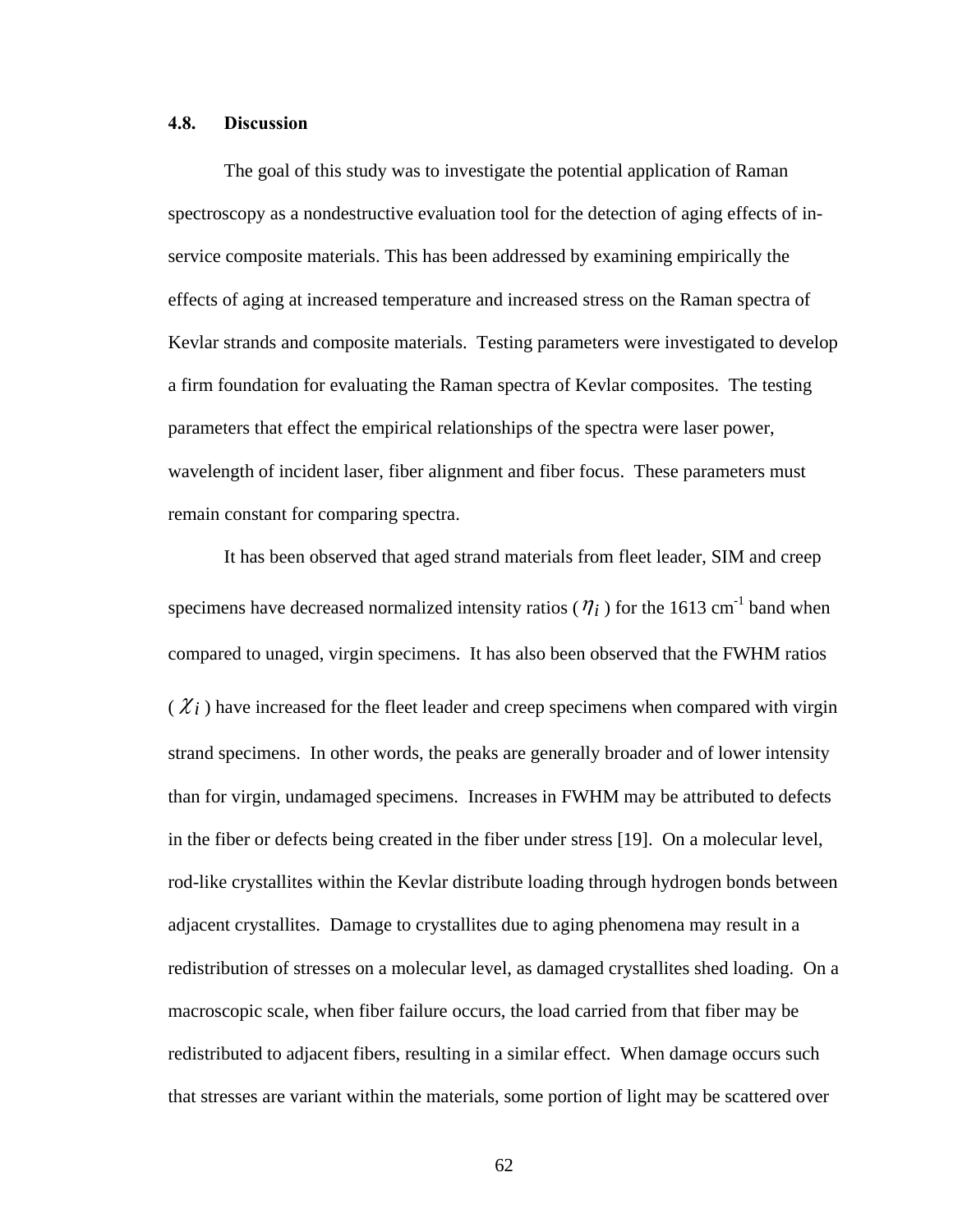a slightly broader spectrum. For example, the  $1613 \text{ cm}^{-1}$  band may become broader due to some photons being scattered at the  $\sim 1610 \text{ cm}^{-1}$  and the  $\sim 1618 \text{ cm}^{-1}$  regions.

In a study by Stuart, the relative intensities of the major Raman modes were shown to be effected by moisture absorption [18]. From his experiment, a decrease in intensity of the  $1613 \text{ cm}^{-1}$  band was observed using a FT setup with a 1064 nm incident laser. The decrease in intensity was thought to result from water clusters disrupting the weak hydrogen bonding between crystallites. The decrease in intensity from experimentation reported here may be caused from disruption of hydrogen bonding by extreme temperatures and/or intense loading for the creep, fleet leader, and SIM samples.

It was also observed that peak position was invariant as a result of exposure to increased stress and temperature. This is significant in that there is substantial literature to suggest that peak shifting as a result of applied strain can be used experimentally to determine loading of Kevlar fibers [1, 16, 19]. The observation that these peak positions are unaffected by this "aging" suggests that the relationship between peak position and applied strain could be applied without regard to the "age" of the material. Therefore, evaluation of peak position could form one component of an NDE technique that compared the applied loads in-situ with loading estimated by theoretical models, to locate areas of stress concentration or to analyze the effects of creep.

63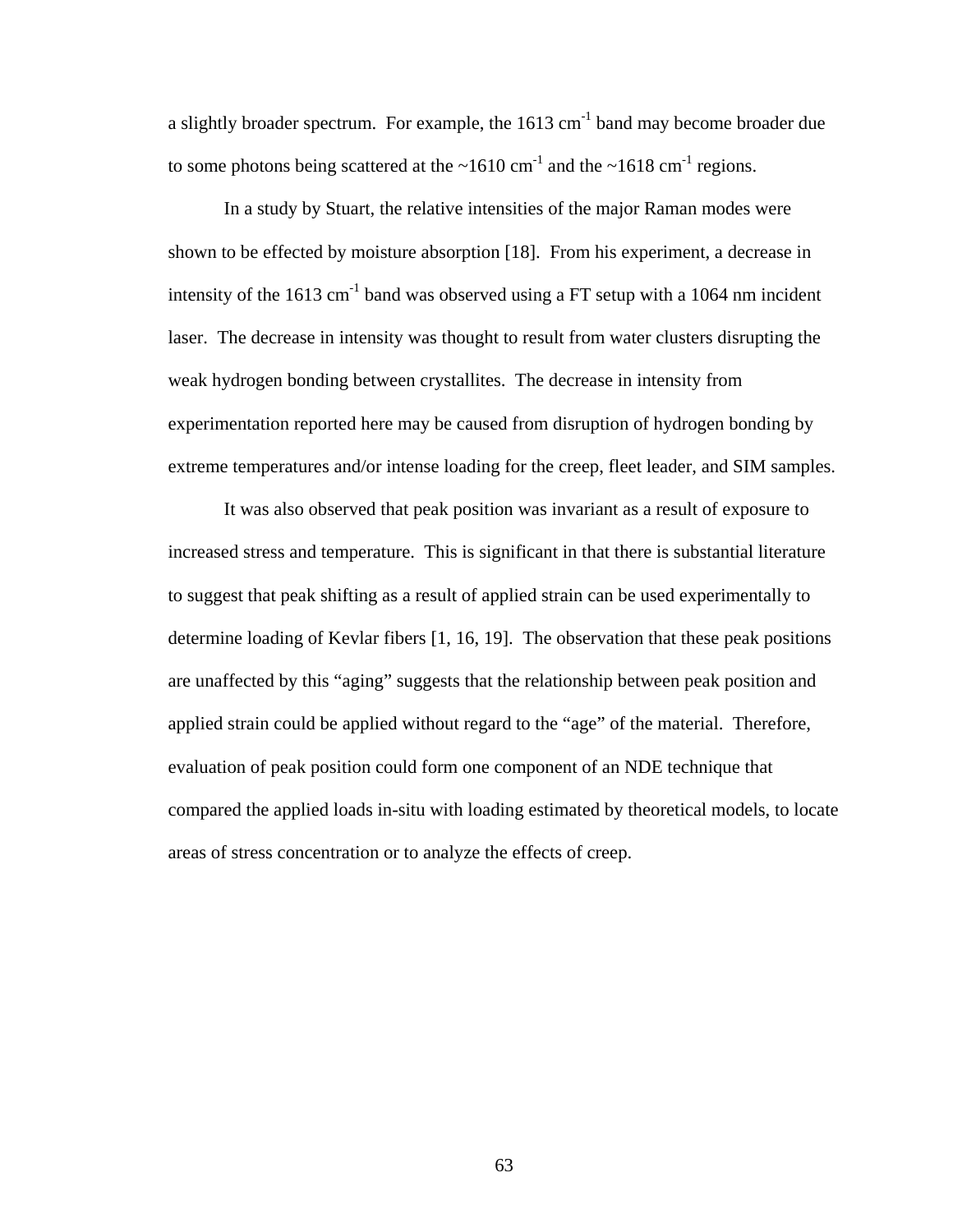## **5. CONCLUSIONS/FUTURE WORK**

## **5.1. Conclusions**

 Initial experiments have indicated that the Raman spectra of Kevlar can be obtained using a broad spectrum of wavelengths. Variations in peak position resulting from aging have not yet been found. FWHM measurements and intensity measurements using a long wavelength 1064 nm FT Raman system and a 647 nm Renishaw system have shown potential to be utilized for NDE technologies.

 Raman spectra can be measured at wavelengths ranging from 488 nm to 1064nm for Kevlar 49. Increased fluorescence was observed at the 488 nm laser line. From data analysis, conclusions are as follows:

- Peak shifts in the Raman spectra resulting from aging were not observed
- Raman bands demonstrated an increase of full width at half maxima (FWHM) ratios for the creep and fleet leader samples compared to the virgin strands
- Raman spectra revealed a decrease in intensity ratios for creep, fleet leader, and SIM samples compared to the virgin strands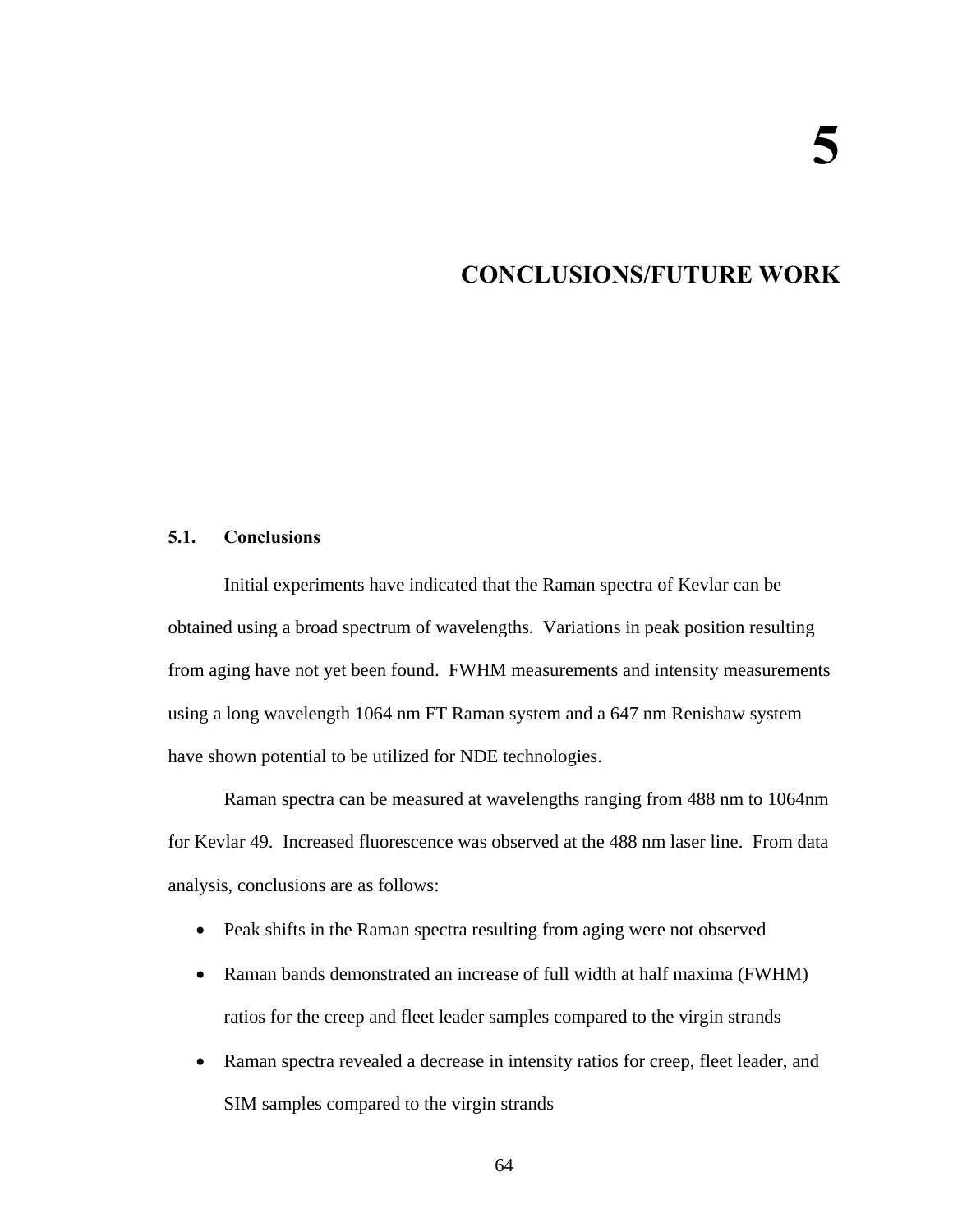It is proposed that these changes in the Raman spectra may be from the disruption of hydrogen bonding between crystallites from aging the Kevlar strands and redistribution of loads within the material, both of which creating a slight change in position of the molecules.

## **5.2. Future Work**

 The results of this study indicate that there is potential for the development of NDE technologies based on Raman spectroscopy for the detection of stress rupture for Kevlar COPVs. It should be stressed that the testing conducted to date is limited and exploratory in nature, and further research would be required to develop this technology and further support and investigate the findings reported here.

It should be noted that peak shifting due to aging and stress rupture phenomena was not found during this testing; indicating that strain measurements made via peak shift analysis would not be influenced by material damage i.e. aging. Performing Raman testing on aging materials and analyzing spectrum for peak shifting, intensity changes and FWHM increases may provide a foundation for condition assessment of the material, and has the potential to be developed as an NDE technology.

Another recommended approach to detect the onset of stress rupture would involve in-situ testing using Raman spectroscopy using a fiber optic microprobe. Fiber optic probes are available that attach to the Renishaw Raman systems which would allow for testing in the field. The flexible fiber optics allows the microprobe to operate in the horizontal, vertical and multi-angle positions [23]. For example, if a composite over-

65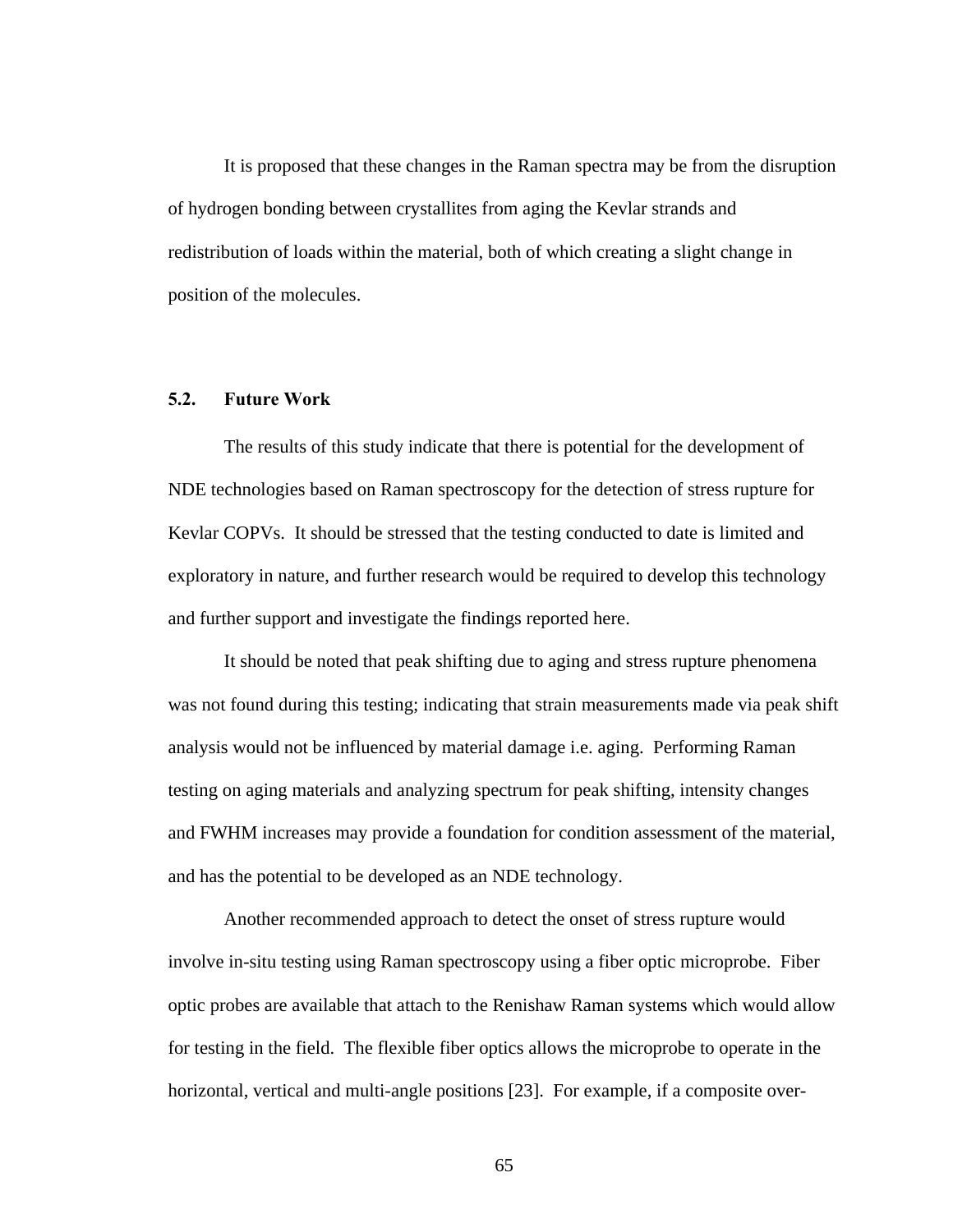wrapped pressure vessel was pressurized in service, Raman measurements can be obtained, and the spectra could then be examined for peak shifts. If the peak shifts are too great, the vessels may be susceptible to failure due to stress rupture. This data could also be analyzed for FWHM and intensity Raman band values for the detection of "aging" effects of Kevlar composite materials. Further investigation is needed to study this phenomenon in the field.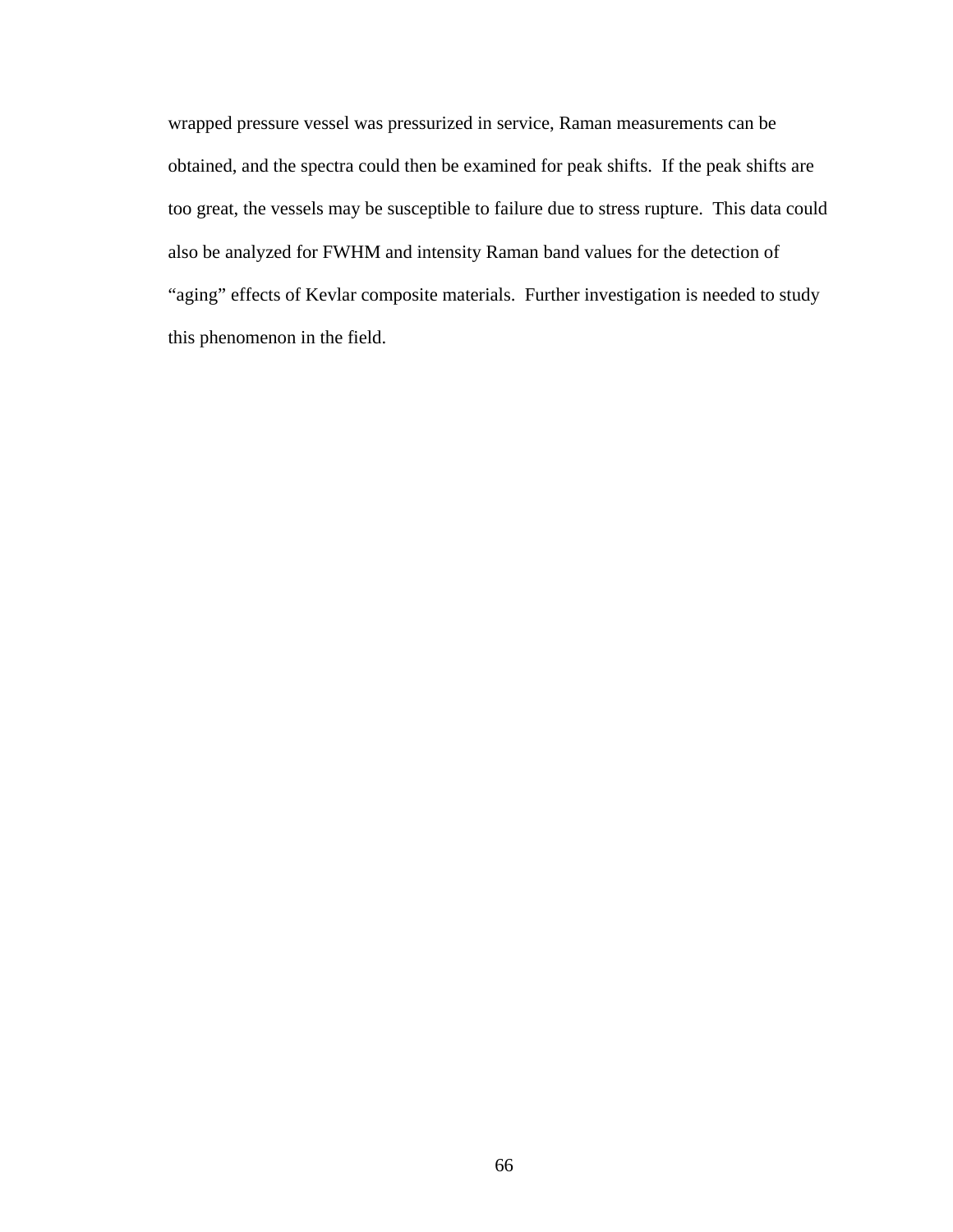## **REFERENCES**

- 1. Schadler, L.S., Galiotis, C., *Fundamentals and Applications of Micro Raman Spectroscopy to Strain Measurements in Fiber Reinforced Composites.* International Materials Reviews, 1995. **40**(3): p. 116-133.
- 2. Gerstle, F.P. *Prediction of Long-term Failure in Kevlar 49 Composites*. in *SAND-81-2072C; CONF-820340-2*. 1982. Sandia National Laboratories - Albuquerque, NM.
- 3. Washer, G., Allempalli, S. *NDE Technologies for Condition Assessment of FRP Retrofits*. in *ASNT Fall Conference*. 2005. Columbus, OH.
- 4. Karbhari, V.M., Chin, J.W., Hunston, D., Benmokrane, B., Juska, T., Morgan, R., Lesko, J.J., Sorathia, U., Reynaud, D., *Durability Gap Analysis for Fiber-Reinforced Polymer Composites in Civil Infrastructure.* Journal of Composites for Construction, 2003(August): p. 238-247.
- 5. Yang, H.H., *Kevlar Aramid Fiber*. 1993, New York: Wiley.
- 6. Kumar, B.G., Singh, R. P., Nakamura, T., *Degradation of Carbon Fiberreinforced Epoxy Composites by Ultraviolet Radiation and Condensation.* Journal of Composite Materials, 2002. **36**(24).
- 7. Zeifman, M.I., Ingman, D., *Statistical Aspects of Lifetime in the Presence of UV Radiation.* Journal of Electronic Packaging, 2003. **125**(1): p. 1-3.
- 8. Mahesh, S., Phoenix, S. L., *Lifetime distributions for unidirectional fibrous composites under creep-rupture loading.* International Journal of Fracture, 2004. **127**: p. 303-360.
- 9. Otani, H., Phoenix, S. L., Petrina, P., *Matrix Effects on Lifetime Statistics for Carbon-Epoxy Microcomposites in Creep Rupture.* Journal of Materials Science, 1991. **26**: p. 1955-1970.
- 10. Koenig, J.L., *Spectroscopy of Polymers*. Koenig, J.L. 1992, Washington, DC: ACS Professional Reference Book.
- 11. Amer, M.S., Schadler, L.S., *The Effect of Interphase Toughness on fibre/Fibre Interaction in Graphite/Epoxy composites: An Experimental and Modelling Study.* Raman Spectroscopy, 1999. **30**: p. 919-928.
- 12. Penn, L., Milanovich, F., *Raman Spectroscopy of Kevlar 49 Fiber.* Polymer, 1979. **20**(1): p. 31-36.
- 13. Kim, P.K., Chang, C., Hsu, S.L., *Normal Vibrational Analysis of a Rigid Rod Polymer: poly(p-phenylene terephthalamide).* Polymer, 1986. **27**(1): p. 34-46.
- 14. Chang, C., Hsu, S. L., *An Analysis of Strain-Induced Frequency Changes in Poly (p-phenylene terephthalamide) Single Fibers.* Macromolecules, 1990. **23**: p. 1484- 1486.
- 15. Andrews, M.C., Bannister, D.J., Young, R.J., *The Interfacial Properties of Aramid/Epoxy Model Composites.* Journal of Materials Science, 1996. **31**: p. 3893-3913.
- 16. Galiotis, C., Robinson, I.M., Young, R.J., Smith, B., Batchelder, D. N., *Strain Dependence of the Raman Frequencies of a Kevlar 49 Fiber.* Polymer Communications, 1985. **26**: p. 354-355.